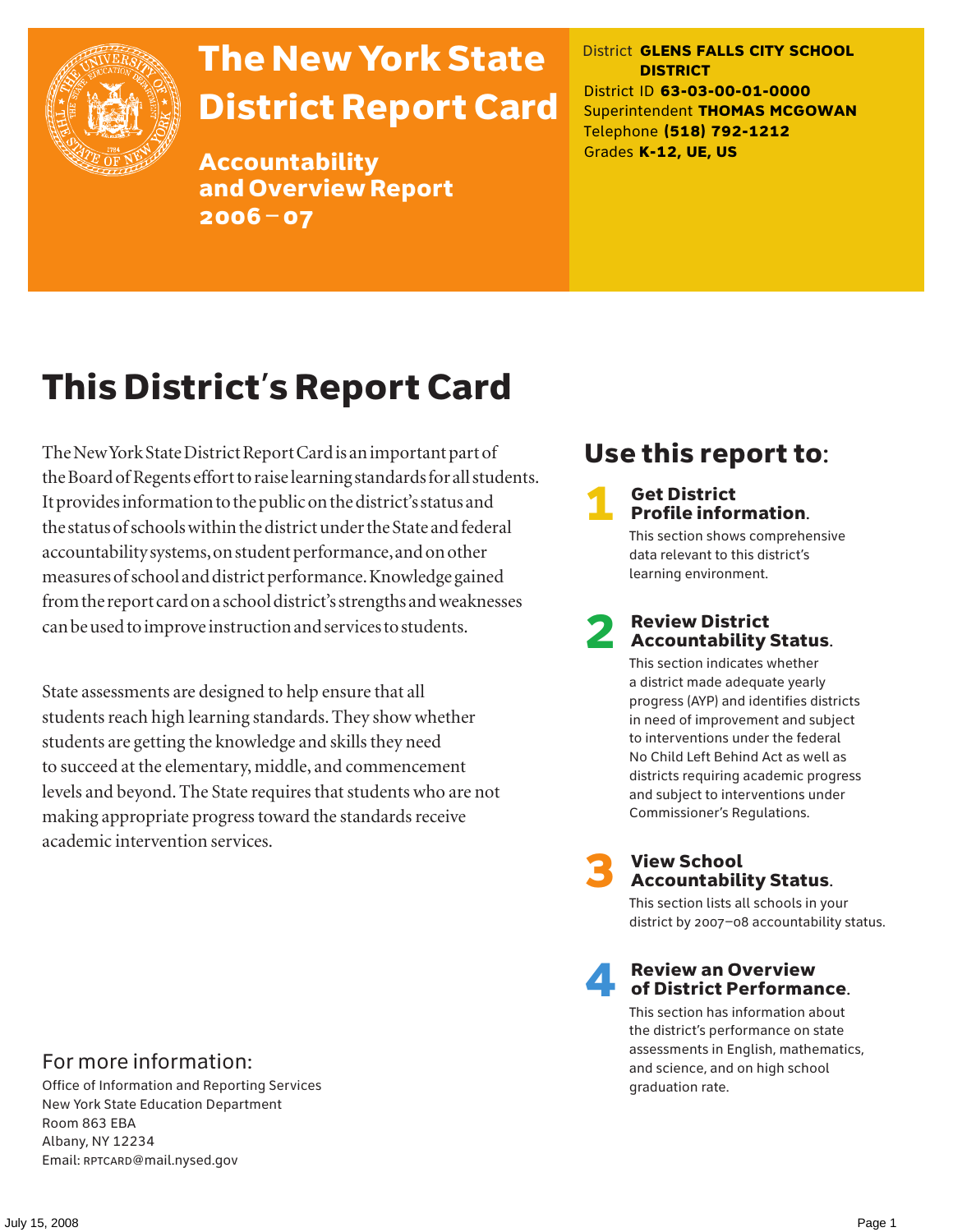### District Profile

This section shows comprehensive data relevant to this school district's learning environment, including information about enrollment, average class size, and teacher qualifications.

### Enrollment

|                            | $2004 - 05$ | $2005 - 06$ | $2006 - 07$ |
|----------------------------|-------------|-------------|-------------|
| Pre-K                      | 0           | $\mathbf 0$ | 0           |
| Kindergarten               | 147         | 124         | 159         |
| Grade 1                    | 141         | 147         | 123         |
| Grade 2                    | 142         | 140         | 151         |
| Grade 3                    | 167         | 151         | 136         |
| Grade 4                    | 160         | 154         | 143         |
| Grade 5                    | 171         | 152         | 172         |
| Grade 6                    | 190         | 197         | 168         |
| <b>Ungraded Elementary</b> | 36          | 42          | 0           |
| Grade 7                    | 230         | 215         | 225         |
| Grade 8                    | 208         | 225         | 199         |
| Grade 9                    | 274         | 238         | 249         |
| Grade 10                   | 240         | 247         | 214         |
| Grade 11                   | 211         | 223         | 212         |
| Grade 12                   | 186         | 224         | 238         |
| <b>Ungraded Secondary</b>  | 0           | 0           | 0           |
| Total K-12                 | 2503        | 2479        | 2389        |

### Enrollment Information

*Enrollment* counts are as of Basic Educational Data System (BEDS) day, which is typically the first Wednesday of October of the school year. Students who attend BOCES programs on a part-time basis are included in a district's enrollment. Students who attend BOCES on a full-time basis or who are placed full time by the district in an out-of-district placement are not included in a district's enrollment. Students classified by districts as "pre-first" are included in first grade counts.

### Average Class Size

|                      | $2004 - 05$ | $2005 - 06$ | $2006 - 07$ |
|----------------------|-------------|-------------|-------------|
| <b>Common Branch</b> | 18          | 17          | 18          |
| Grade 8              |             |             |             |
| English              | 23          | 27          | 17          |
| <b>Mathematics</b>   | 21          | 23          | 20          |
| Science              | 23          | 24          | 22          |
| Social Studies       | 20          | 24          | 21          |
| Grade 10             |             |             |             |
| English              | 22          | 21          | 22          |
| <b>Mathematics</b>   | 19          | 24          | 16          |
| Science              | 22          | 21          | 20          |
| Social Studies       | 23          | 22          | 21          |

### Average Class Size Information

*Average Class Size* is the total registration in specified classes divided by the number of those classes with registration. *Common Branch* refers to self-contained classes in Grades 1–6.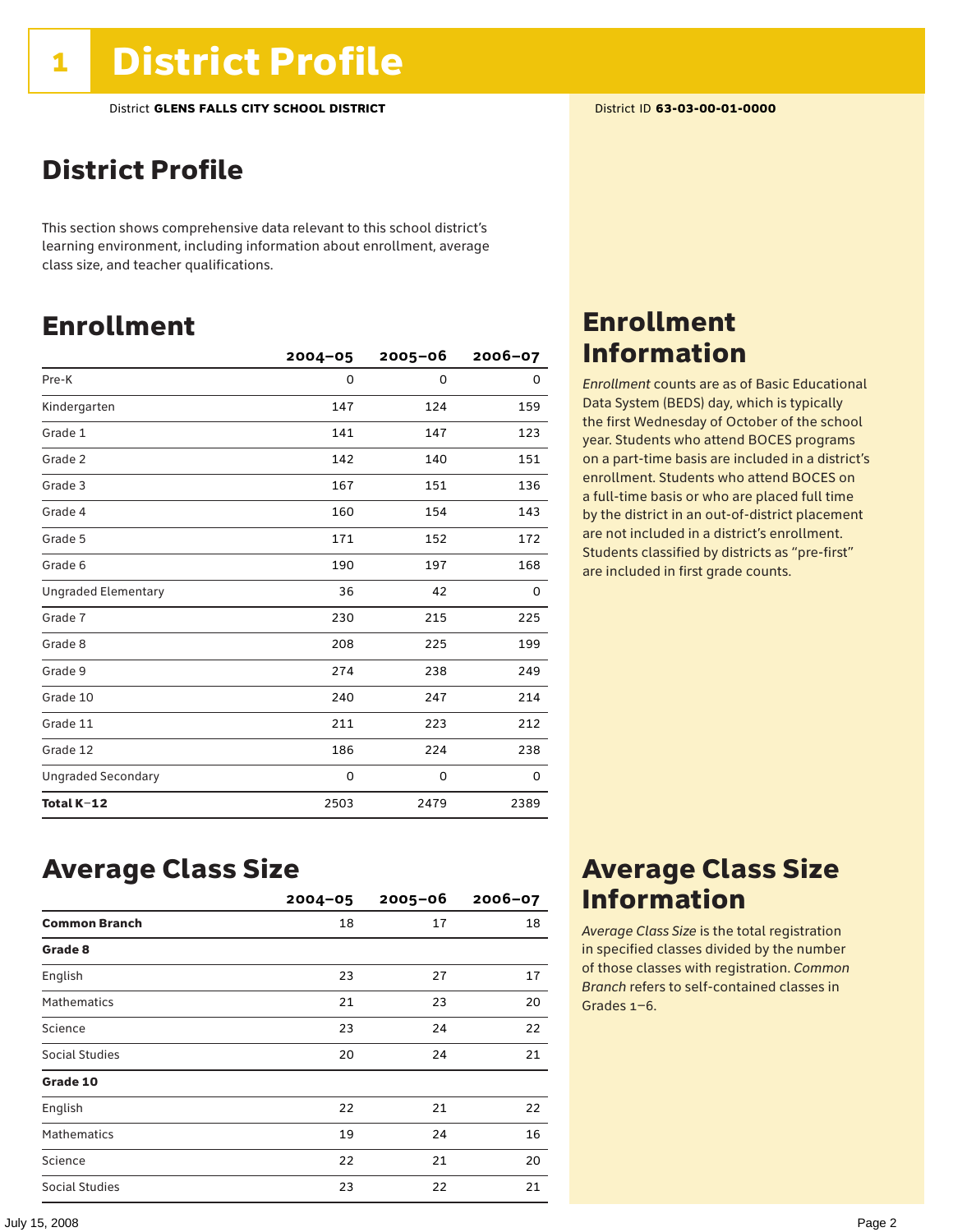### Demographic Factors

|                                  | $2004 - 05$ |     | 2005-06 |      | 2006-07      |     |
|----------------------------------|-------------|-----|---------|------|--------------|-----|
|                                  | #           | %   | #       | $\%$ | #            | %   |
| Eligible for Free Lunch          | 650         | 26% | 619     | 25%  | 505          | 21% |
| Reduced-Price Lunch              | 193         | 8%  | 161     | 6%   | 127          | 5%  |
| Student Stability*               |             | N/A |         | N/A  |              | N/A |
| Limited English Proficient       | 3           | 0%  | 2       | 0%   | $\mathbf{1}$ | 0%  |
| <b>Racial/Ethnic Origin</b>      |             |     |         |      |              |     |
| American Indian or Alaska Native | 0           | 0%  | 2       | 0%   | 2            | 0%  |
| <b>Black or African American</b> | 86          | 3%  | 93      | 4%   | 100          | 4%  |
| Hispanic or Latino               | 50          | 2%  | 52      | 2%   | 48           | 2%  |
| Asian or Native                  | 21          | 1%  | 22      | 1%   | 27           | 1%  |
| Hawaiian/Other Pacific Islander  |             |     |         |      |              |     |
| White                            | 2346        | 94% | 2310    | 93%  | 2212         | 93% |
| Multiracial**                    | N/A         | N/A | N/A     | N/A  | 0            | 0%  |

 \* Not available at the district level.

\*\* Multiracial enrollment data were not collected statewide in the 2004-05 and 2005-06 school years.

### Attendance and Suspensions

|                            | $2003 - 04$ |               | $2004 - 05$ |               | $2005 - 06$ |     |
|----------------------------|-------------|---------------|-------------|---------------|-------------|-----|
|                            | #           | $\frac{0}{0}$ | #           | $\frac{0}{0}$ | #           | %   |
| Annual Attendance Rate     |             | 94%           |             | 95%           |             | 94% |
| <b>Student Suspensions</b> | 126         | 5%            | 190         | 8%            | 239         | 10% |

### Demographic Factors Information

*Eligible for Free Lunch* and *Reduced*-*Price Lunch* percentages are determined by dividing the number of approved lunch applicants by the Basic Educational Data System (BEDS) enrollment in full-day Kindergarten through Grade 12. *Eligible for Free Lunch* and *Limited English Proficient* counts are used to determine *Similar Schools* groupings within a *Need*/*Resource Capacity* category.

### Attendance and Suspensions Information

*Annual Attendance Rate* is determined by dividing the school district's total actual attendance by the total possible attendance for a school year. A district's actual attendance is the sum of the number of students in attendance on each day the district's schools were open during the school year. Possible attendance is the sum of the number of enrolled students who should have been in attendance on each day schools were open during the school year. *Student Suspension* rate is determined by dividing the number of students who were suspended from school (not including in-school suspensions) for one full day or longer anytime during the school year by the Basic Educational Data System (BEDS) day enrollments for that school year. A student is counted only once, regardless of whether the student was suspended one or more times during the school year.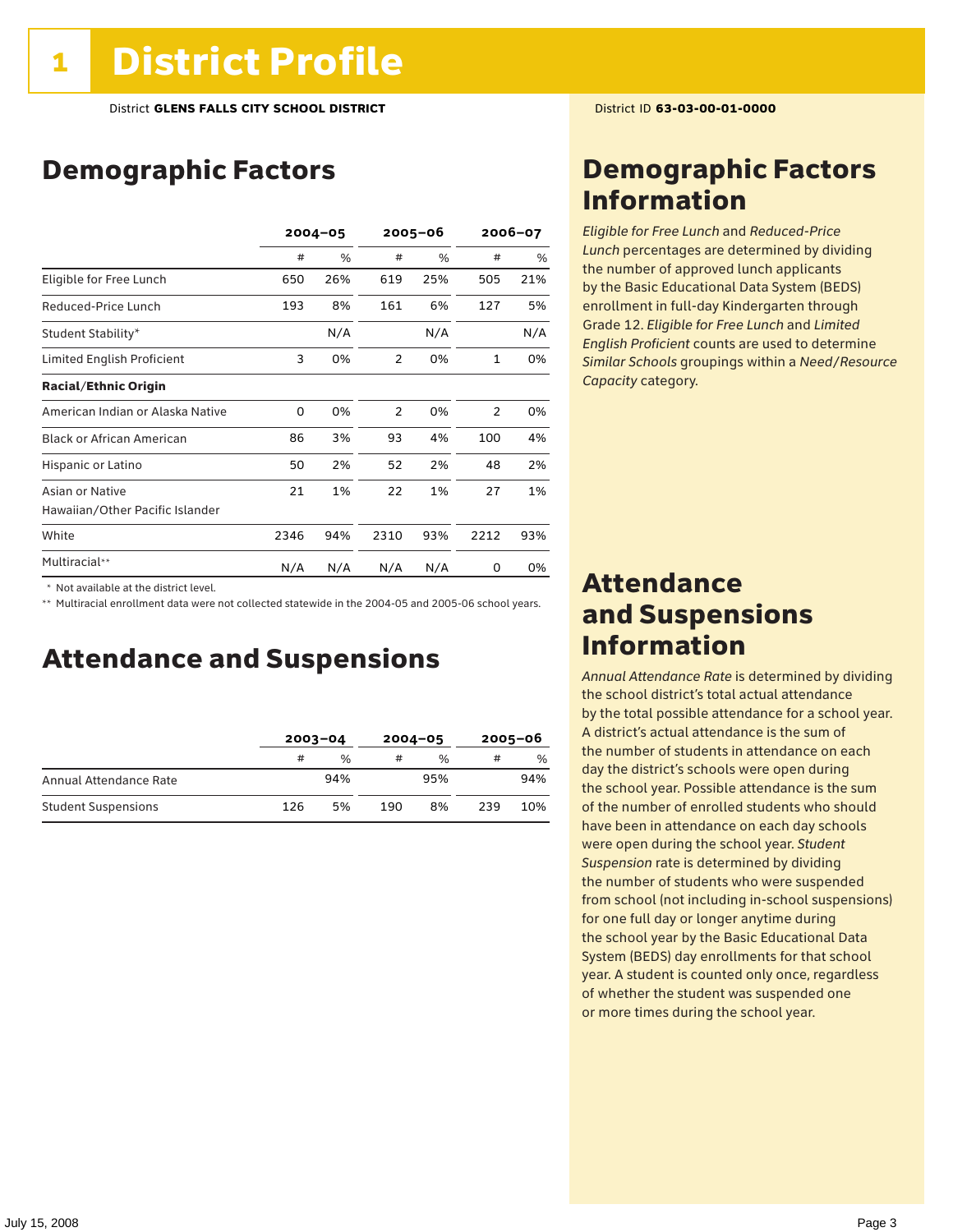### Teacher Qualifications

|                                                                 | $2004 - 05$ | $2005 - 06$ | $2006 - 07$ |
|-----------------------------------------------------------------|-------------|-------------|-------------|
| <b>Total Number of Teachers</b>                                 | 204         | 209         | 139         |
| Percent with No Valid<br><b>Teaching Certificate</b>            | 0%          | 0%          | 0%          |
| Percent Teaching Out<br>of Certification                        | 1%          | 0%          | 1%          |
| Percent with Fewer Than<br>Three Years of Experience            | 7%          | 7%          | 6%          |
| Percentage with Master's Degree<br>Plus 30 Hours or Doctorate   | 6%          | 6%          | 9%          |
| Total Number of Core Classes $^\star$                           | N/A         | 858         | 553         |
| Percent Not Taught by<br><b>Highly Qualified Teachers</b>       | N/A         | 0%          | 1%          |
| <b>Total Number of Classes</b>                                  | 777         | 813         | 814         |
| Percent Taught by Teachers Without<br>Appropriate Certification | 1%          | 0%          | 1%          |

\* Data for 2004–05 were not weighted, so are not shown.

### Teacher Turnover Rate

|                                                                       | $2003 - 04$ | $2004 - 05$ | 2005-06 |
|-----------------------------------------------------------------------|-------------|-------------|---------|
| Turnover Rate of Teachers with Fewer<br>than Five Years of Experience | 21%         | 19%         | 22%     |
| Turnover Rate of All Teachers                                         | 11%         | 15%         | 13%     |

### Staff Counts

|                                       | $2004 - 05$ | $2005 - 06$ | $2006 - 07$ |
|---------------------------------------|-------------|-------------|-------------|
| <b>Total Other Professional Staff</b> | 18          | 20          | 26          |
| Total Paraprofessionals*              | 70          | 84          | 90          |
| <b>Assistant Principals</b>           |             |             |             |
| Principals                            | ี           |             | Б           |

\* Not available at the school level.

### Teacher Qualifications Information

The *Percent Teaching Out of Certification* is the percent doing so more than on an incidental basis; that is, the percent teaching for more than five periods per week outside certification.

*Core Classes* are primarily K-6 common branch, English, mathematics, science, social studies, art, music, and foreign languages. The number of K-6 common branch core classes is multiplied by five so that these core class counts are weighted the same as counts for middle- and secondary-level teachers who report five classes per day. To be *Highly Qualified*, a teacher must have at least a Bachelor's degree, be certified to teach in the subject area, and show subject matter competency.

### Teacher Turnover Rate Information

*Teacher Turnover Rate* for a specified school year is the number of teachers in that school year that were not teaching in the following school year divided by the number of teachers in the specified school year, expressed as a percentage.

### Staff Counts Information

*Other Professionals* includes administrators, guidance counselors, school nurses, psychologists, and other professionals who devote more than half of their time to non-teaching duties. Teachers who are shared between buildings within a district are reported on the district report only.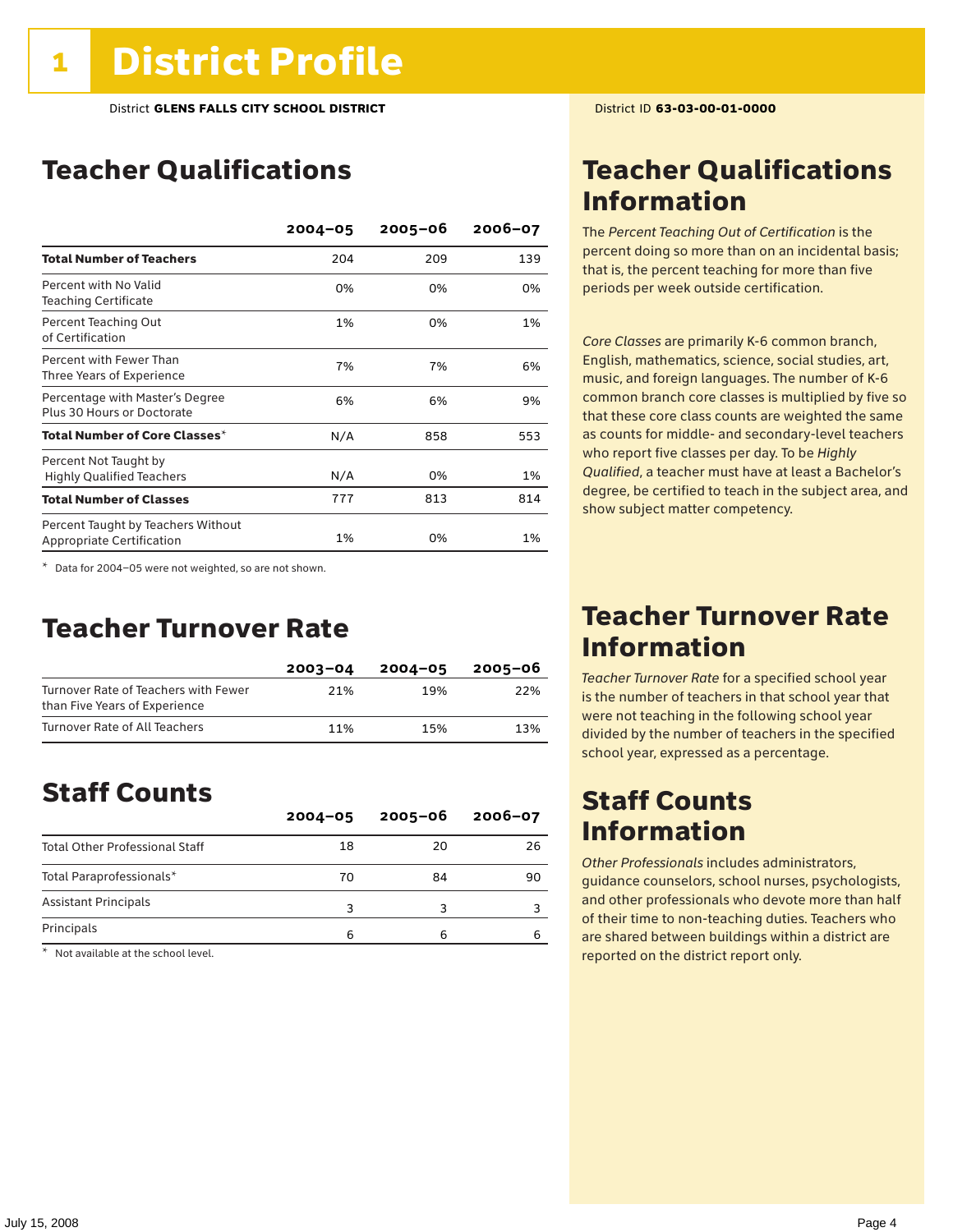### Understanding How Accountability Works in New York State

The federal No Child Left Behind (NCLB) Act requires that states develop and report on measures of student proficiency in 1) English language arts (ELA), in 2) mathematics, and on 3) a third indicator. In New York State in 2006–07, the third indicator is science at the elementary/middle level and graduation rate at the secondary level. Schools or districts that meet predefined goals on these measures are making Adequate Yearly Progress (AYP).



For more information about accountability in New York State, visit: www.emsc.nysed.gov/irts/accountability/home.shtml.

#### 1 English Language Arts (ELA)

To make AYP in ELA, every accountability group must make AYP. For a group to make AYP, it must meet the participation *and* the performance criteria.

#### A Participation Criterion

At the elementary/middle level, 95 percent of Grades 3–8 students enrolled during the test administration period in each group with 40 or more students must be tested on the New York State Testing Program (NYSTP) in ELA or, if appropriate, the New York State English as a Second Language Achievement Test (NYSESLAT), or the New York State Alternate Assessment (NYSAA) in ELA. At the secondary level, 95 percent of seniors in 2006–07 in each accountability group with 40 or more students must have taken an English examination that meets the students' graduation requirement.

#### B Performance Criterion

At the elementary/middle level, the Performance Index (PI) of each group with 30 or more continuously enrolled tested students must equal or exceed its Effective Annual Measurable Objective (AMO) or the group must make Safe Harbor. (NYSESLAT is used only for participation.) At the secondary level, the PI of each group in the 2003 cohort with 30 or more members must equal or exceed its Effective AMO or the group must make Safe Harbor. To make Safe Harbor, the PI of the group must equal or exceed its Safe Harbor Target and the group must qualify for Safe Harbor using the third indicator, science or graduation rate.

#### 2 Mathematics

The same criteria for making AYP in ELA apply to mathematics. At the elementary/middle level, the measures used to determine AYP are the NYSTP and the NYSAA in mathematics. At the secondary level, the measures are mathematics examinations that meet the students' graduation requirement.

#### 3 Third Indicator

In addition to English language arts and mathematics, the school must also make AYP in a third area of achievement. This means meeting the criteria in science at the elementary/middle level and the criteria in graduation rate at the secondary level.

Elementary/Middle-Level Science: To make AYP, the All Students group must meet the participation criterion *and* the performance criterion.

#### A Participation Criterion

Eighty percent of students in Grades 4 and/or 8 enrolled during the test administration period in the All Students group, if it has 40 or more students, must be tested on an accountability measure. In Grade 4, the measures are the Grade 4 elementary-level science test and the Grade 4 NYSAA in science. In Grade 8 science, the measures are the Grade 8 middle-level science test, Regents science examinations, and the Grade 8 NYSAA in science.

#### B Performance Criterion

The PI of the All Students group must equal or exceed the State Science Standard (100) or the Science Progress Target.

Qualifying for Safe Harbor in Elementary/Middle-Level ELA and Math: To qualify, the PI must equal or exceed the State Science Standard or the Science Progress Target in elementary/middle-level science for that group.

Secondary-Level Graduation Rate: For a school to make AYP in graduation rate, the percent of students in the 2002 graduation-rate cohort in the All Students group earning a high school diploma by August 31, 2006 must equal or exceed the Graduation-Rate Standard (55%) or the Graduation-Rate Progress Target.

Qualifying for Safe Harbor in Secondary-Level ELA and Math: To qualify, the percent of the 2002 graduation-rate cohort earning a local diploma by August 31, 2006 must equal or exceed the Graduation-Rate Standard (55%) or the Graduation-Rate Progress Target for that group.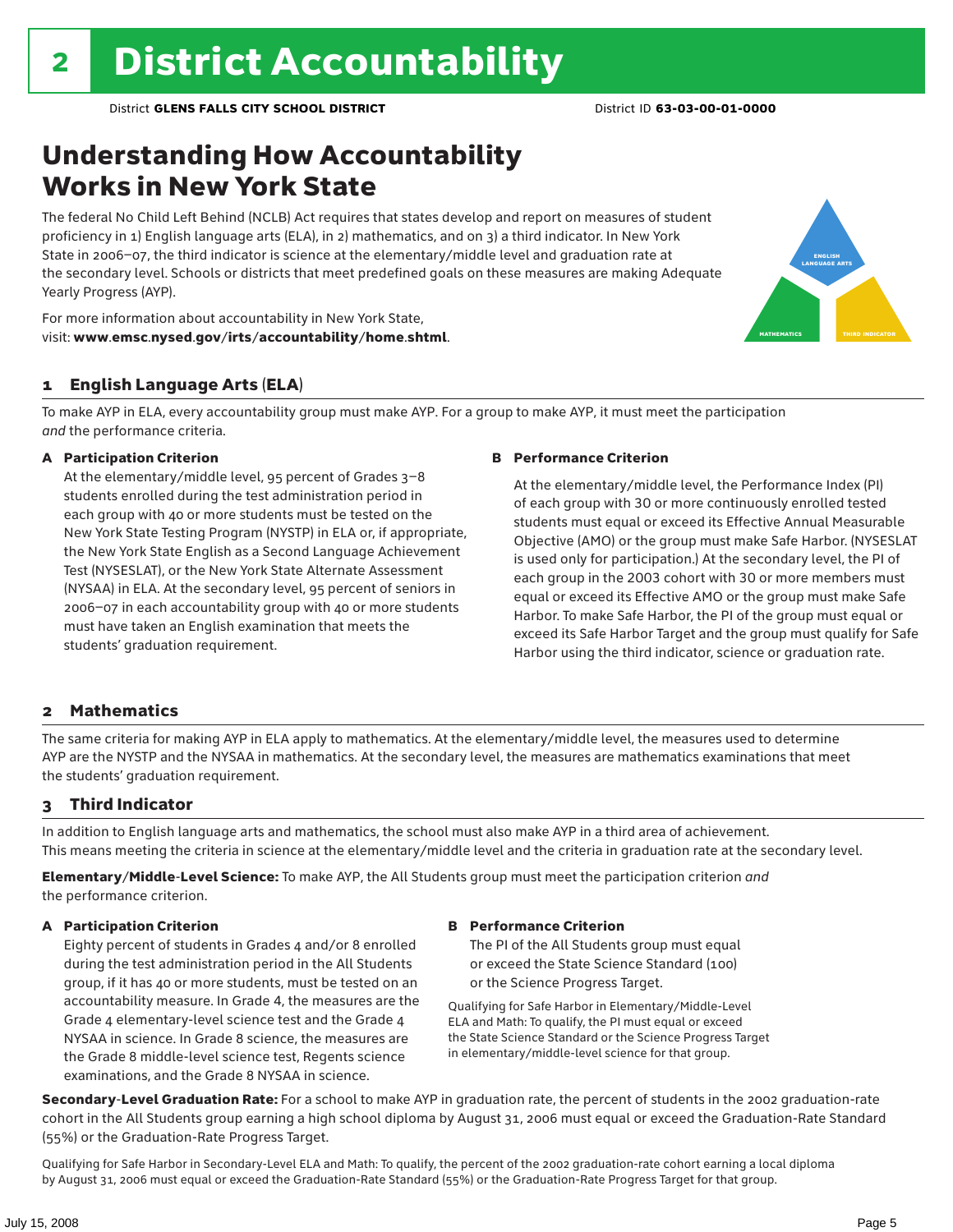## Useful Terms for Understanding Accountability

### Accountability Cohort for English

#### and Mathematics

The 2003 school accountability cohort consists of all students who first entered Grade 9 anywhere in the 2003–04 school year, and all ungraded students with disabilities who reached their seventeenth birthday in the 2003–04 school year, who were enrolled on October 4, 2006 and did not transfer to a diploma granting program. Students who earned a high school equivalency diploma or were enrolled in an approved high school equivalency preparation program on June 30, 2007, are not included in the 2003 school accountability cohort. The 2003 district accountability cohort consists of all students in each school accountability cohort plus students who transferred within the district after BEDS day plus students who were placed outside the district by the Committee on Special Education or district administrators and who met the other requirements for cohort membership. Cohort is defined in Section 100.2 (p) (16) of the Commissioner's Regulations.

#### Adequate Yearly Progress (AYP)

Adequate Yearly Progress (AYP) indicates satisfactory progress by a district or a school toward the goal of proficiency for all students.

#### Annual Measurable Objective (AMO)

The Annual Measurable Objective (AMO) is the Performance Index (PI) value that signifies that an accountability group is making satisfactory progress toward the goal that 100 percent of students will be proficient in the State's learning standards for English language arts and mathematics by 2013–14. The AMO's for each grade level will be increased as specified in CR100.2(p)(14) and will reach 200 in 2013–14. (See Effective AMO for further information.)

#### Continuously Enrolled Students

At the elementary/middle level, continuously enrolled students are those enrolled in the school or district on BEDS day (usually the first Wednesday in October) of the school year until the test administration period. At the secondary level, all students who meet the criteria for inclusion in the accountability cohort are considered to be continuously enrolled.

#### Effective Annual Measurable Objective (Effective AMO)

The Effective Annual Measurable Objective (Effective AMO) is the Performance Index (PI) value that each accountability group within a school or district is expected to achieve to make Adequate Yearly Progress (AYP). The Effective AMO is the lowest PI that an accountability group of a given size can achieve in a subject for the group's PI not to be considered significantly different from the AMO for that subject. If an accountability group's PI equals or exceeds the Effective AMO, it is considered to have made AYP. A more complete definition of Effective AMO and a table showing the PI values that each group size must equal or exceed to make AYP are available at www.emsc.nysed.gov/irts.

#### Graduation-Rate Cohort

This term is defined on the graduation-rate accountability page.

#### Performance Index (PI)

Performance Index is a value from 0 to 200 that is assigned to an accountability group, indicating how that group performed on a required State test (or approved alternative) in English language arts, mathematics, or science. Student scores on the tests are converted to four performance levels, from Level 1 to Level 4. (See performance level definitions on the Overview Summary page.) At the elementary/middle level, the PI is calculated using the following equation:

100 × [(Count of Continuously Enrolled Tested Students Performing at Levels 2, 3, and 4 + the Count at Levels 3 and 4) ÷ Count of All Continuously Enrolled Tested Students]

At the secondary level, the PI is calculated using the following equation:

100 × [(Count of Cohort Members Performing at Levels 2, 3, and  $4 +$  the Count at Levels 3 and  $4) \div$  Count of All Cohort Members]

A list of tests used to measure student performance for accountability is available at www.emsc.nysed.gov/irts.

#### Progress Target

For accountability groups below the State Standard in science or graduation rate, the Progress Target is an alternate method for making Adequate Yearly Progress (AYP) or qualifying for Safe Harbor in English language arts and mathematics based on improvement over the previous year's performance.

#### Safe Harbor

Safe Harbor provides an alternate means to demonstrate Adequate Yearly Progress (AYP) for accountability groups that do not achieve their Effective Annual Measurable Objectives (AMOs) in English or mathematics.

#### Safe Harbor Targets

The 2006–07 safe harbor targets were calculated using the following equation:

2005–06 PI + (200 – the 2005–06 PI) × 0.10

#### Science Progress Target

The elementary/middle-level 2006–07 Science Progress Target is calculated by adding one point to the 2005–06 PI. The 2007–08 Science Progress Target is calculated by adding one point to the 2006–07 PI. The 2006–07 target is provided for groups whose PI was below the State Science Standard in 2006–07.

#### Science Standard

The criterion value that represents a minimally satisfactory performance in science. In 2006–07, the State Science Standard at the elementary/middle level is a Performance Index (PI) of 100. The Commissioner may raise the State Science Standard at his discretion in future years.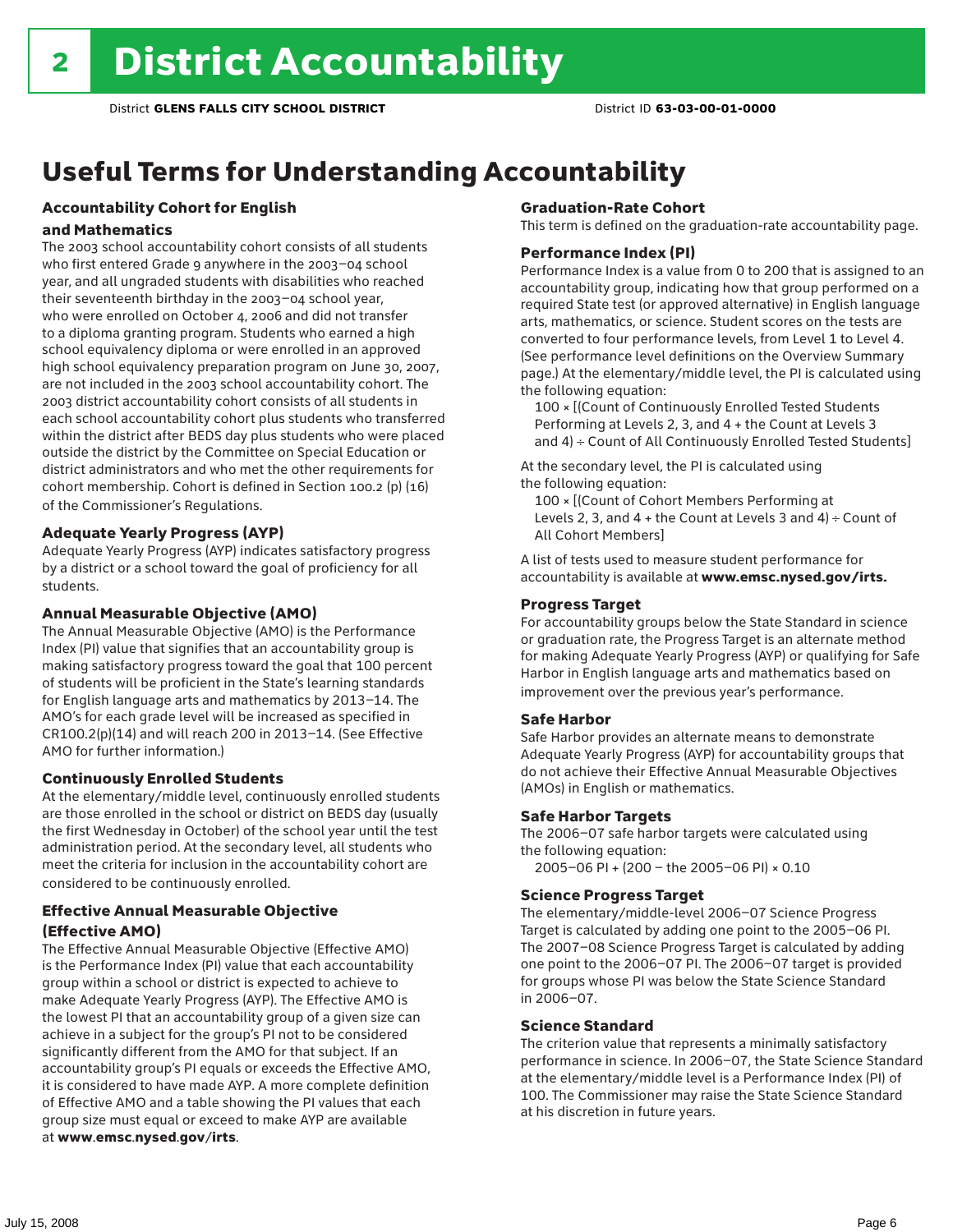### Understanding Your District Accountability Status

The list below defines the district status categories applied to each accountability measure under New York State's district accountability system, which is divided into a Federal Title I component and a State component. Accountability measures for districts are English language arts (ELA), mathematics, elementary/middle-level science, and graduation rate. A district may be assigned a different status for different accountability measures. The overall status of a district is the status assigned to the district for the accountability measure with the most advanced designation in the hierarchy. If the district receives Title I funds, it is the most advanced designation in the Title I hierarchy, unless the district is in good standing under Title I but identified as DRAP under the State hierarchy. A district that does not receive Title I funding in a school year does not have a federal status in that year; however, all districts receive a state status even if they do not receive Title I funding. Consequences for districts not in good standing can be found at: www.emsc.nysed.gov/irts/school-accountability/about.shtml.

#### Federal Title I Status

District in Good Standing

(Applies to all New York State districts receiving Title I funds)

New York State Status (Applies to New York State districts)

**District Requiring Academic Progress (Year 2)** 

#### A district is considered to be in good standing if it has not been identified as a District in Need of Improvement or a District Requiring Academic Progress. ◆ District in Need of Improvement (Year 1) **District Requiring Academic Progress (Year 1)** A district that has not made AYP for two consecutive years A district that has not made AYP on the same accountability on the same accountability measure is considered a District measure for two consecutive years is considered a District Requiring in Need of Improvement (Year 1) for the following year, if it Academic Progress (Year 1) for the following year. continues to receive Title I funds.

District in Need of Improvement (Year 2) A District in Need of Improvement (Year 1) that does not make AYP on the accountability measure for which it was identified is considered a District in Need of Improvement (Year 2) for the following year, if it continues to receive Title I funds.

District in Need of Improvement (Year 3) A District in Need of Improvement (Year 2) that does not make AYP on the accountability measure for which it was identified is considered a District in Need of Improvement (Year 3) for the following year, if it continues to receive Title I funds.

◆ District in Need of Improvement (Year 4) A District in Need of Improvement (Year 3) that does not make AYP on the accountability measure for which it was identified is considered a District in Need of Improvement (Year 4) for the following year, if it continues to receive Title I funds.

 $\blacktriangle$  District in Need of Improvement (Year 5 and above) A District in Need of Improvement (Year 4 and above) that does not make AYP on the accountability measure for which it was identified is considered a District in Need of Improvement (Year 5 and above) for the following year, if it continues to receive Title I funds.

the following year. District Requiring Academic Progress (Year 3) A District Requiring Academic Progress (Year 2) that does not

A District Requiring Academic Progress (Year 1) that does not make AYP on the accountability measure for which it was identified is considered a District Requiring Academic Progress (Year 2) for

make AYP on the accountability measure for which it was identified is considered a District Requiring Academic Progress (Year 3) for the following year.

**District Requiring Academic Progress (Year 4)** A District Requiring Academic Progress (Year 3) that does not make AYP on the accountability measure for which it was identified is considered a District Requiring Academic Progress (Year 4) for the following year.

■ District Requiring Academic Progress (Year 5 and above) A District Requiring Academic Progress (Year 4 and above) that does not make AYP on the accountability measure for which it was identified is considered a District Requiring Academic Progress (Year 5 and above) for the following year.

Pending - A district's status is "Pending" if the district requires special evaluation procedures and they have not yet been completed.

 $\mathcal{L}_{\mathcal{A}}$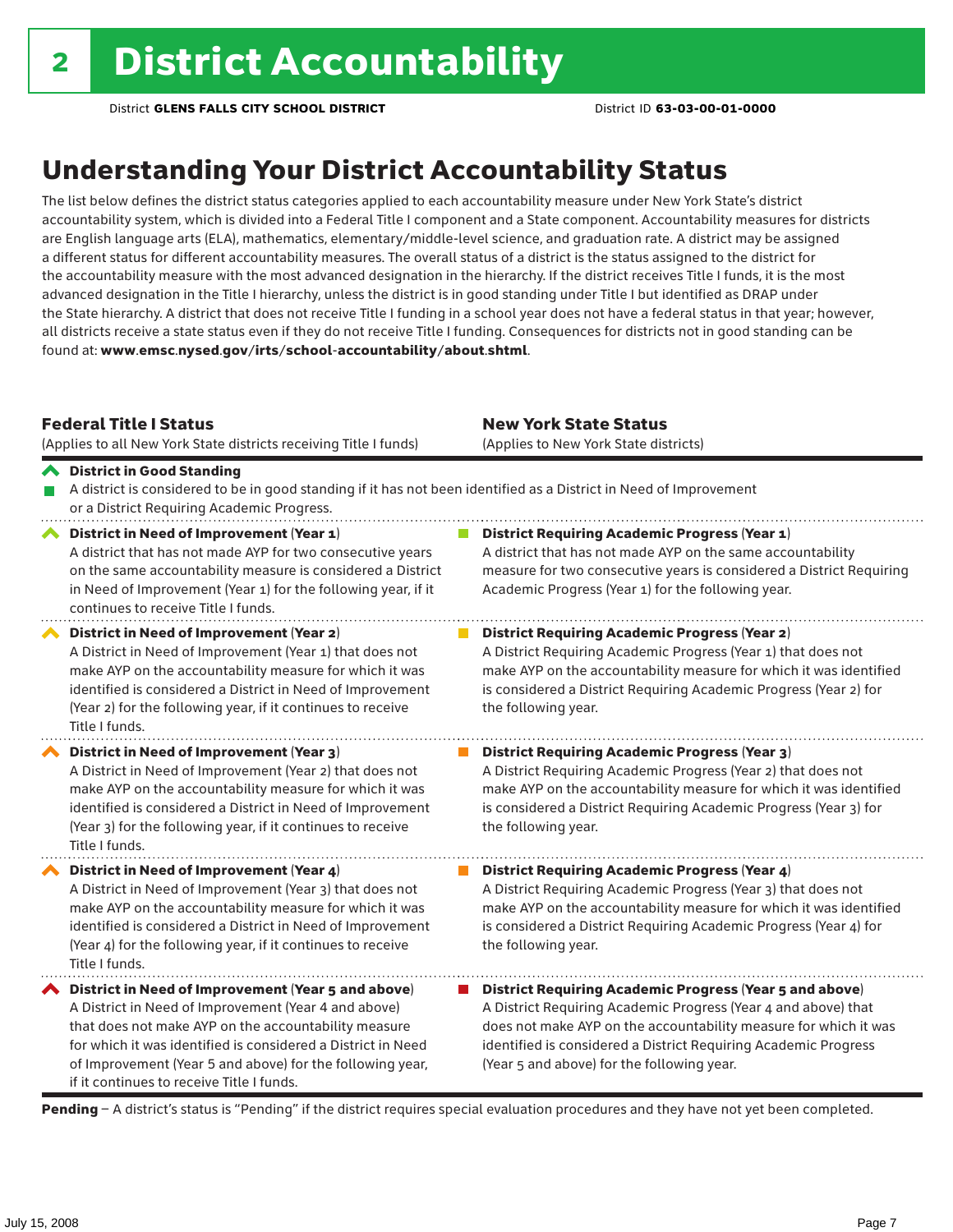# <sup>2</sup> District Accountability

District **GLENS FALLS CITY SCHOOL DISTRICT** District ID **63-03-00-01-0000**

### Summary

| <b>Overall Accountability</b><br>Status (2007-08) | <b>Good Standing</b> |                                                           |             |         |                                       |  |  |
|---------------------------------------------------|----------------------|-----------------------------------------------------------|-------------|---------|---------------------------------------|--|--|
|                                                   | ELA                  | Good Standing                                             |             | Science | Good Standing                         |  |  |
|                                                   | Math                 | Good Standing                                             |             |         | Graduation Rate <a> Good Standing</a> |  |  |
| <b>Title I Part A Funding</b>                     |                      | <b>Years the District Received Title I Part A Funding</b> |             |         |                                       |  |  |
|                                                   | $2005 - 06$          |                                                           | $2006 - 07$ |         | $2007 - 08$                           |  |  |
|                                                   | YES                  |                                                           | YES         |         | <b>YES</b>                            |  |  |

#### On which accountability measures did this district make Adequate Yearly Progress (AYP) and which groups made AYP on each measure?

|                                                     | <b>Elementary/Middle Level</b> |                 |               | <b>Secondary Level</b> |               |                        |  |
|-----------------------------------------------------|--------------------------------|-----------------|---------------|------------------------|---------------|------------------------|--|
|                                                     | English                        |                 |               | English                |               |                        |  |
| <b>Student Groups</b>                               | Language Arts                  | Mathematics     | Science       | Language Arts          | Mathematics   | <b>Graduation Rate</b> |  |
| <b>All Students</b>                                 | V                              |                 | V             |                        | v             | V                      |  |
| <b>Ethnicity</b>                                    |                                |                 |               |                        |               |                        |  |
| American Indian or Alaska Native                    |                                |                 |               |                        |               |                        |  |
| <b>Black or African American</b>                    |                                |                 |               |                        |               |                        |  |
| Hispanic or Latino                                  |                                |                 |               |                        |               |                        |  |
| Asian or Native<br>Hawaiian/Other Pacific Islander  |                                |                 |               |                        |               |                        |  |
| White                                               |                                |                 |               |                        |               |                        |  |
| Multiracial                                         |                                |                 |               |                        |               |                        |  |
| <b>Other Groups</b>                                 |                                |                 |               |                        |               |                        |  |
| <b>Students with Disabilities</b>                   | v                              | v               |               |                        |               |                        |  |
| Limited English Proficient                          |                                |                 |               |                        |               |                        |  |
| <b>Economically Disadvantaged</b>                   | V                              | V               |               |                        |               |                        |  |
| <b>Student groups making</b><br>AYP in each subject | $\sqrt{5}$ of 5                | $\sqrt{5}$ of 5 | $\vee$ 1 of 1 | $\vee$ 3 of 3          | $\vee$ 3 of 3 | $\vee$ 1 of 1          |  |

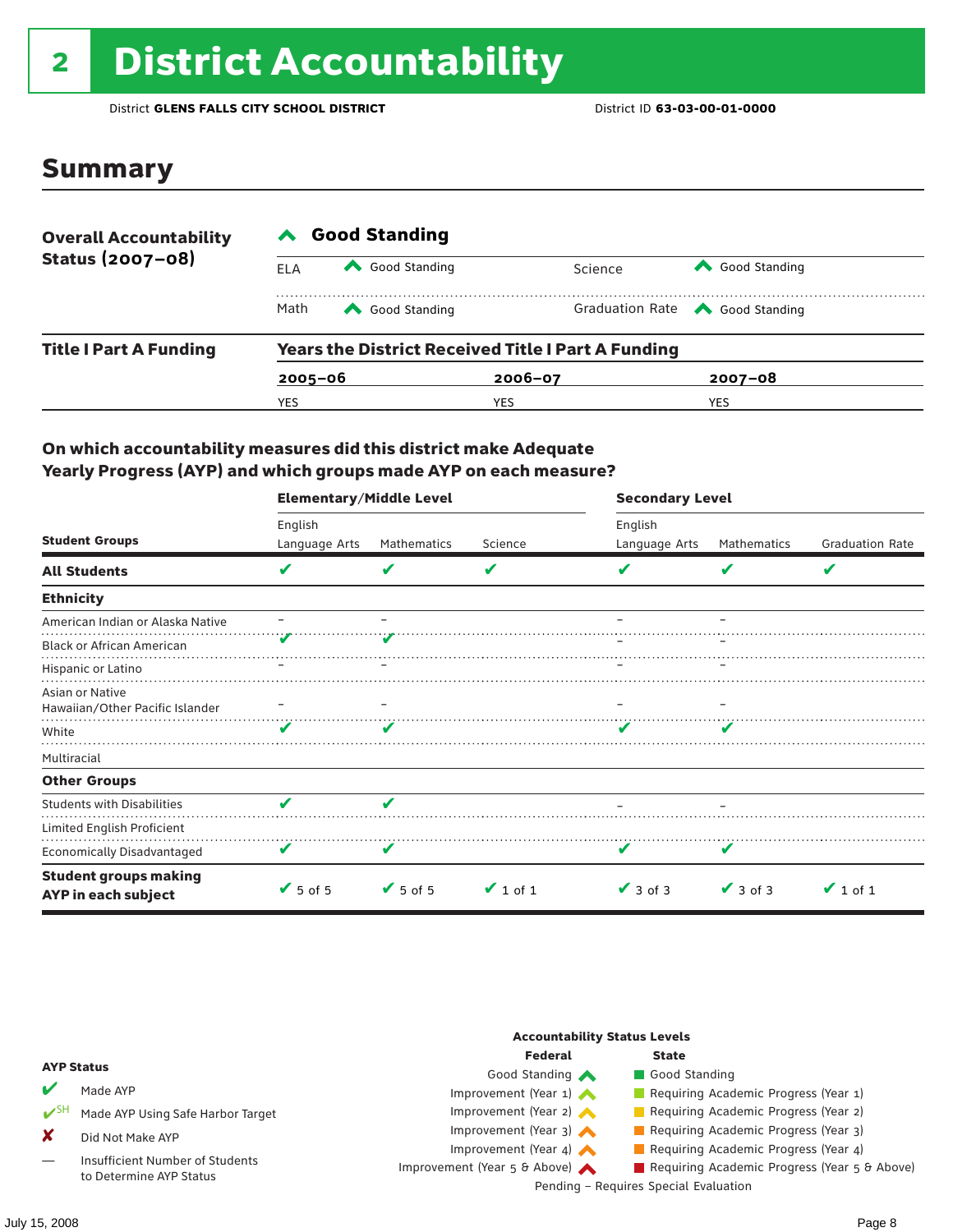### **Elementary/Middle-Level English Language Arts**

| <b>Accountability Status</b><br>for This Subject<br>$(2007 - 08)$ | ▰      | Good Standing                                            |
|-------------------------------------------------------------------|--------|----------------------------------------------------------|
| <b>Accountability Measures</b>                                    | 5 of 5 | Student groups making AYP in English Language Arts       |
|                                                                   | v      | Made AYP                                                 |
| <b>Prospective Status</b>                                         |        | This district will be in good standing in 2008-09. [201] |

#### How did students in each accountability group perform on **elementary/middle-level English Language Arts accountability measures?**

|                                                            | Participation $2$<br><b>AYP</b> |           | Test Performance <sup>3</sup> |           |             | <b>Performance Objectives</b> |                    |             |
|------------------------------------------------------------|---------------------------------|-----------|-------------------------------|-----------|-------------|-------------------------------|--------------------|-------------|
| <b>Student Group</b>                                       |                                 | Met       | Percentage                    | Met       | Performance | Effective                     | Safe Harbor Target |             |
| (Total: Continuous Enrollment) <sup>1</sup>                | <b>Status</b>                   | Criterion | Tested                        | Criterion | Index       | AMO                           | 2006-07            | $2007 - 08$ |
| <b>All Students (1062:1025)</b>                            | V                               | V         | 99%                           | V         | 172         | 119                           |                    |             |
| <b>Ethnicity</b>                                           |                                 |           |                               |           |             |                               |                    |             |
| American Indian or Alaska Native<br>(1:1)                  |                                 |           |                               |           |             |                               |                    |             |
| <b>Black or African American</b><br>(57:51)                | ✔                               | V         | 100%                          | V         | 161         | 109                           |                    |             |
| Hispanic or Latino (17:16)                                 |                                 |           |                               |           |             |                               |                    |             |
| Asian or Native Hawaiian/Other Pacific<br>Islander (10:10) |                                 |           |                               |           |             |                               |                    |             |
| White (977:947)                                            | ✔                               | V         | 99%                           | V         | 172         | 118                           |                    |             |
| Multiracial (0:0)                                          |                                 |           |                               |           |             |                               |                    |             |
| <b>Other Groups</b>                                        |                                 |           |                               |           |             |                               |                    |             |
| Students with Disabilities <sup>4</sup><br>(186:179)       | ✔                               | ✔         | 97%                           | X         | 104         | 114                           | 112                | 114         |
| Limited English Proficient <sup>5</sup><br>(0:0)           |                                 |           |                               |           |             |                               |                    |             |
| <b>Economically Disadvantaged</b><br>(357:338)             | V                               | V         | 99%                           | V         | 151         | 116                           |                    |             |
| <b>Final AYP Determination</b>                             | $\sqrt{5}$ of 5                 |           |                               |           |             |                               |                    |             |

#### **NOTES**

<sup>1</sup> These data show the count of students enrolled during the test administration period (used for Participation) followed by the count of continuously enrolled tested students (used for Performance). For accountability calculations,

- students who were excused from testing for medical reasons are not included in the enrollment count.<br>2 Groups with fewer than 40 students enrolled during the test administration period are not required to meet the participation criterion. If the participation rate of a group fell below 95 percent in 2006–07, the enrollment shown is the sum of 2005–06 and 2006–07 enrollments and the percent tested is the weighted average
- of the participation rates over those two years.<br><sup>3</sup> For districts with fewer than 30 continuously enrolled tested students in the All Students group in 2006–07, data for 2005–06 and 2006–07 were combined to determine counts and PIs. For districts with 30 or more continuously enrolled students in the All Students group in 2006–07, student groups with fewer than 30
- continuously enrolled tested students are not required to meet the performance criterion. <sup>4</sup> If the district failed to make AYP solely because of the performance of students with disabilities, met the 95% participation requirement for this group, and would meet or exceed the AMO for this subject if 34 points were
- added to the PI, then the district is considered to have made AYP for students with disabilities.<br><sup>5</sup> If the count of LEP students is equal to or greater than 30, former LEP students are also included in the performance calculations.

AYP Status

Made AYP

X Did Not Make AYP

✔SH Made AYP Using Safe Harbor Target

Insufficient Number of Students to Determine AYP Status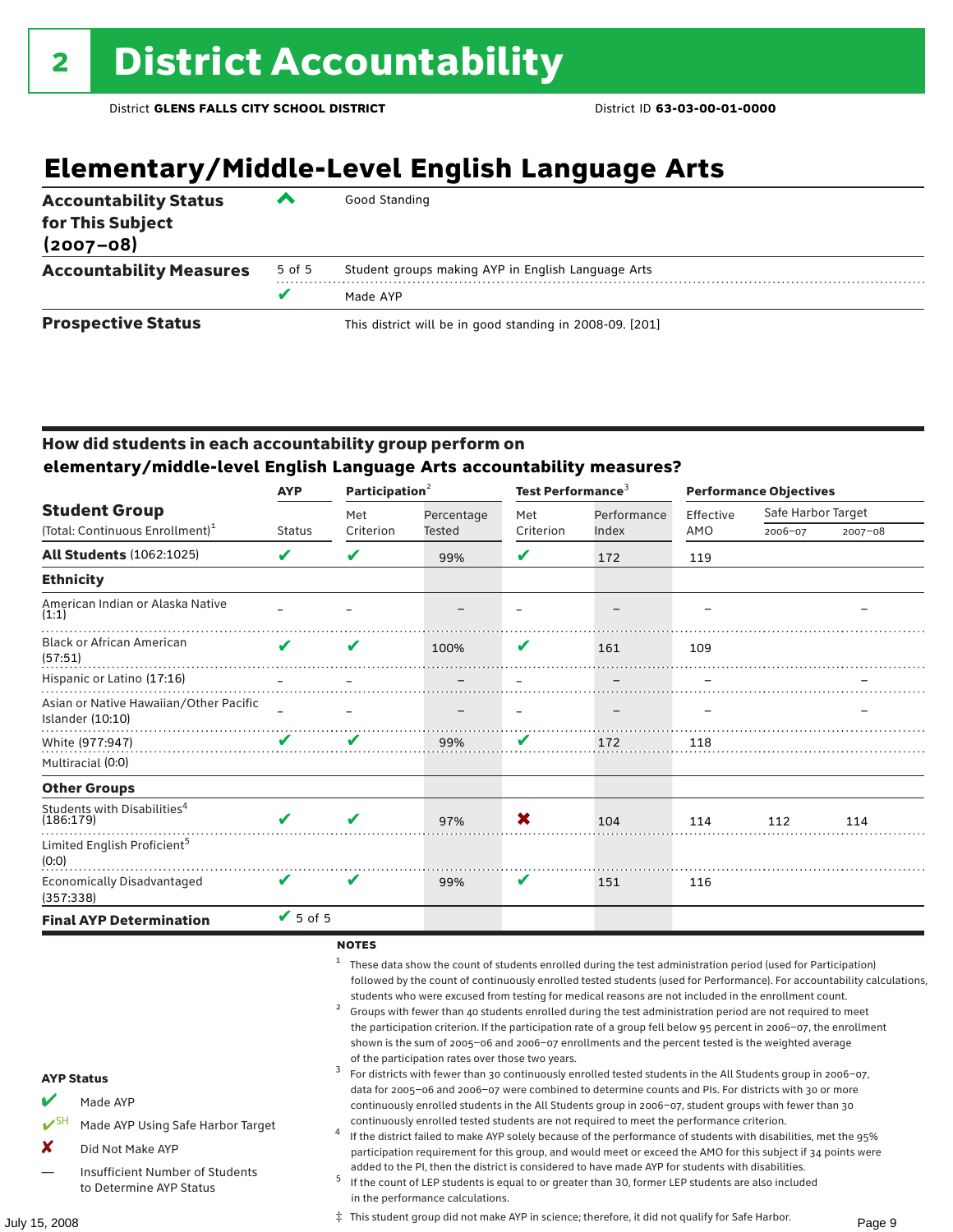## **Elementary/Middle-Level Mathematics**

| <b>Accountability Status</b><br>for This Subject<br>$(2007 - 08)$ | ▰      | Good Standing                                            |
|-------------------------------------------------------------------|--------|----------------------------------------------------------|
| <b>Accountability Measures</b>                                    | 5 of 5 | Student groups making AYP in Mathematics                 |
|                                                                   | v      | Made AYP                                                 |
| <b>Prospective Status</b>                                         |        | This district will be in good standing in 2008-09. [201] |

#### How did students in each accountability group perform on **elementary/middle-level Mathematics accountability measures?**

|                                                              | <b>AYP</b>                 | Participation <sup>2</sup> |            | Test Performance <sup>3</sup> |             | <b>Performance Objectives</b> |                    |             |
|--------------------------------------------------------------|----------------------------|----------------------------|------------|-------------------------------|-------------|-------------------------------|--------------------|-------------|
| <b>Student Group</b>                                         |                            | Met                        | Percentage | Met                           | Performance | Effective                     | Safe Harbor Target |             |
| (Total: Continuous Enrollment) <sup>1</sup>                  | <b>Status</b>              | Criterion                  | Tested     | Criterion                     | Index       | AMO                           | 2006-07            | $2007 - 08$ |
| <b>All Students (1066:1012)</b>                              | V                          | V                          | 99%        | V                             | 178         | 83                            |                    |             |
| <b>Ethnicity</b>                                             |                            |                            |            |                               |             |                               |                    |             |
| American Indian or Alaska Native<br>(1:1)                    |                            |                            |            |                               |             |                               |                    |             |
| <b>Black or African American</b><br>(56:49)                  | ✔                          | V                          | 98%        | V                             | 157         | 72                            |                    |             |
| Hispanic or Latino (17:17)                                   |                            |                            |            |                               |             |                               |                    |             |
| Asian or Native Hawaiian/Other Pacific<br>Islander $(10:10)$ |                            |                            |            |                               |             |                               |                    |             |
| White (982:935)                                              | $\mathbf{v}$               |                            | 99%        | V                             | 179         | 82                            |                    |             |
| Multiracial (0:0)                                            |                            |                            |            |                               |             |                               |                    |             |
| <b>Other Groups</b>                                          |                            |                            |            |                               |             |                               |                    |             |
| Students with Disabilities <sup>4</sup><br>(189:177)         | $\boldsymbol{\nu}$         | V                          | 97%        | V                             | 123         | 78                            |                    |             |
| Limited English Proficient <sup>5</sup><br>(0:0)             |                            |                            |            |                               |             |                               |                    |             |
| <b>Economically Disadvantaged</b><br>(359:334)               | $\boldsymbol{\mathcal{U}}$ | $\boldsymbol{\mathcal{L}}$ | 99%        | V                             | 157         | 80                            |                    |             |
| <b>Final AYP Determination</b>                               | $V$ 5 of 5                 |                            |            |                               |             |                               |                    |             |

#### **NOTES**

<sup>1</sup> These data show the count of students enrolled during the test administration period (used for Participation) followed by the count of continuously enrolled tested students (used for Performance). For accountability calculations,

- students who were excused from testing for medical reasons are not included in the enrollment count.<br>2 Groups with fewer than 40 students enrolled during the test administration period are not required to meet the participation criterion. If the participation rate of a group fell below 95 percent in 2006–07, the enrollment shown is the sum of 2005–06 and 2006–07 enrollments and the percent tested is the weighted average
- of the participation rates over those two years.<br><sup>3</sup> For districts with fewer than 30 continuously enrolled tested students in the All Students group in 2006–07, data for 2005–06 and 2006–07 were combined to determine counts and PIs. For districts with 30 or more continuously enrolled students in the All Students group in 2006–07, student groups with fewer than 30
- continuously enrolled tested students are not required to meet the performance criterion. <sup>4</sup> If the district failed to make AYP solely because of the performance of students with disabilities, met the 95% participation requirement for this group, and would meet or exceed the AMO for this subject if 34 points were
- added to the PI, then the district is considered to have made AYP for students with disabilities.<br><sup>5</sup> If the count of LEP students is equal to or greater than 30, former LEP students are also included in the performance calculations.

AYP Status

Made AYP

X Did Not Make AYP

✔SH Made AYP Using Safe Harbor Target

Insufficient Number of Students

July 15, 2008 Page 10 ‡ This student group did not make AYP in science; therefore, it did not qualify for Safe Harbor.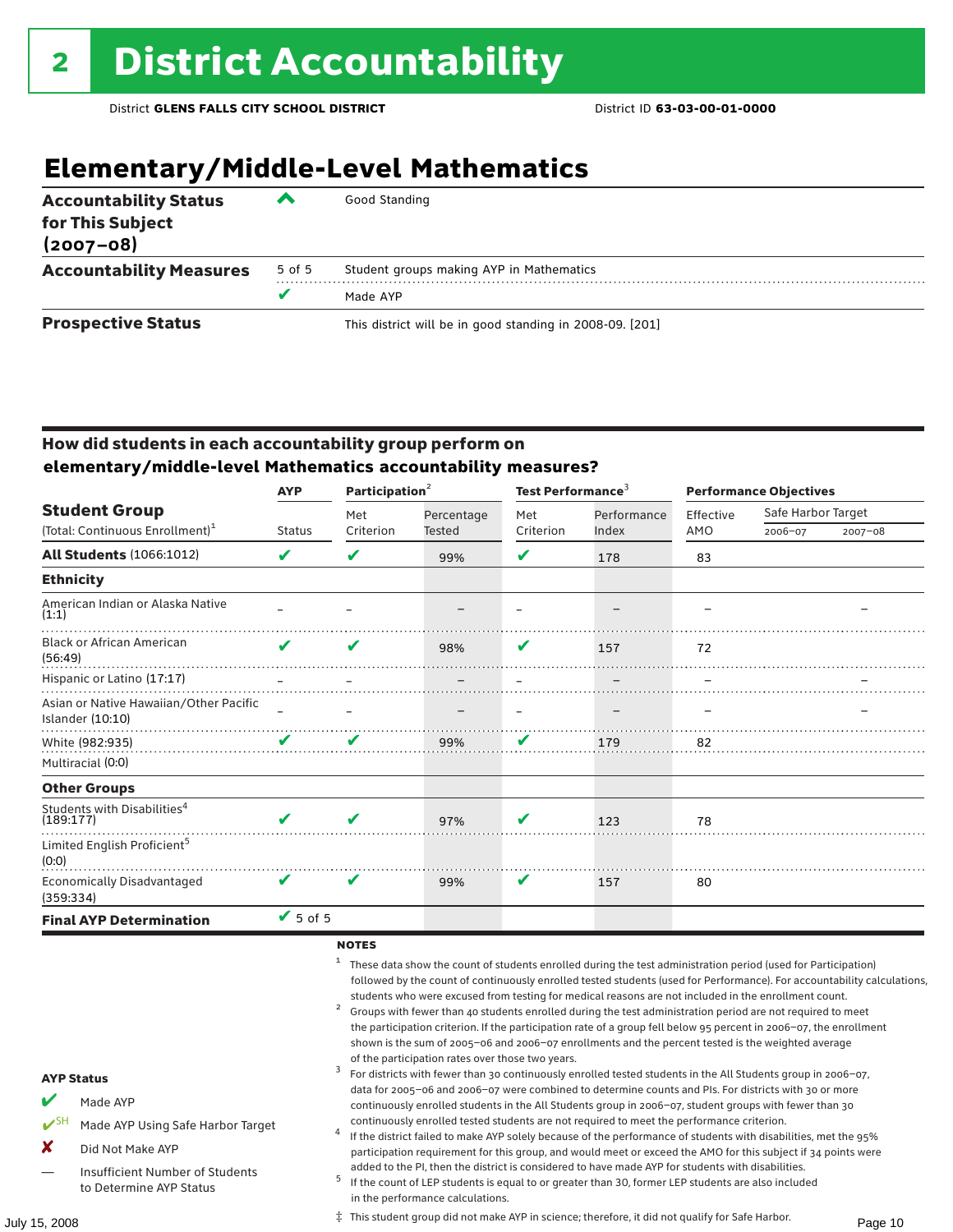### Elementary/Middle-Level Science

| <b>Accountability Status</b><br>for This Subject<br>$(2007 - 08)$ | ◚      | Good Standing                                            |
|-------------------------------------------------------------------|--------|----------------------------------------------------------|
| <b>Accountability Measures</b>                                    | 1 of 1 | Student groups making AYP in Science                     |
|                                                                   | v      | Made AYP                                                 |
| <b>Prospective Status</b>                                         |        | This district will be in good standing in 2008-09. [201] |

#### How did students in each accountability group perform on elementary/middle-level science accountability measures?

|                                                                                                                                                                              | <b>AYP</b>    |                                                        | Participation <sup>2</sup>                                                    |                                                                        | Test Performance $^3$ |                                                                                                                                                                                                                                                                                                                                                                                                                                                                                                                                                                                                                                                                                                                                                                                                                                                                                                                                                                                                                                       | <b>Performance Objectives</b> |                 |             |
|------------------------------------------------------------------------------------------------------------------------------------------------------------------------------|---------------|--------------------------------------------------------|-------------------------------------------------------------------------------|------------------------------------------------------------------------|-----------------------|---------------------------------------------------------------------------------------------------------------------------------------------------------------------------------------------------------------------------------------------------------------------------------------------------------------------------------------------------------------------------------------------------------------------------------------------------------------------------------------------------------------------------------------------------------------------------------------------------------------------------------------------------------------------------------------------------------------------------------------------------------------------------------------------------------------------------------------------------------------------------------------------------------------------------------------------------------------------------------------------------------------------------------------|-------------------------------|-----------------|-------------|
| <b>Student Group</b>                                                                                                                                                         |               | Safe Harbor                                            | Met                                                                           | Percentage                                                             | Met                   | Performance                                                                                                                                                                                                                                                                                                                                                                                                                                                                                                                                                                                                                                                                                                                                                                                                                                                                                                                                                                                                                           | State                         | Progress Target |             |
| (Total: Continuous Enrollment) <sup>1</sup>                                                                                                                                  |               | Status Oualification                                   | Criterion                                                                     | Tested                                                                 | Criterion             | Index                                                                                                                                                                                                                                                                                                                                                                                                                                                                                                                                                                                                                                                                                                                                                                                                                                                                                                                                                                                                                                 | Standard                      | 2006-07         | $2007 - 08$ |
| <b>All Students (353:331)</b>                                                                                                                                                | V             | Qualified                                              | V                                                                             | 99%                                                                    | V                     | 190                                                                                                                                                                                                                                                                                                                                                                                                                                                                                                                                                                                                                                                                                                                                                                                                                                                                                                                                                                                                                                   | 100                           |                 |             |
| <b>Ethnicity</b>                                                                                                                                                             |               |                                                        |                                                                               |                                                                        |                       |                                                                                                                                                                                                                                                                                                                                                                                                                                                                                                                                                                                                                                                                                                                                                                                                                                                                                                                                                                                                                                       |                               |                 |             |
| American Indian or Alaska Native<br>(0:0)                                                                                                                                    |               |                                                        |                                                                               |                                                                        |                       |                                                                                                                                                                                                                                                                                                                                                                                                                                                                                                                                                                                                                                                                                                                                                                                                                                                                                                                                                                                                                                       |                               |                 |             |
| <b>Black or African American</b><br>(18:16)                                                                                                                                  |               |                                                        |                                                                               |                                                                        |                       |                                                                                                                                                                                                                                                                                                                                                                                                                                                                                                                                                                                                                                                                                                                                                                                                                                                                                                                                                                                                                                       |                               |                 |             |
| Hispanic or Latino (6:6)                                                                                                                                                     |               |                                                        |                                                                               |                                                                        |                       |                                                                                                                                                                                                                                                                                                                                                                                                                                                                                                                                                                                                                                                                                                                                                                                                                                                                                                                                                                                                                                       |                               |                 |             |
| Asian or Native Hawaiian/Other Pacific<br>Islander (4:4)                                                                                                                     |               |                                                        |                                                                               |                                                                        |                       |                                                                                                                                                                                                                                                                                                                                                                                                                                                                                                                                                                                                                                                                                                                                                                                                                                                                                                                                                                                                                                       |                               |                 |             |
| White (325:305)                                                                                                                                                              |               | Oualified                                              | v                                                                             | 99%                                                                    | ✔                     | 190                                                                                                                                                                                                                                                                                                                                                                                                                                                                                                                                                                                                                                                                                                                                                                                                                                                                                                                                                                                                                                   | 100                           |                 |             |
| Multiracial (0:0)                                                                                                                                                            |               |                                                        |                                                                               |                                                                        |                       |                                                                                                                                                                                                                                                                                                                                                                                                                                                                                                                                                                                                                                                                                                                                                                                                                                                                                                                                                                                                                                       |                               |                 |             |
| <b>Other Groups</b>                                                                                                                                                          |               |                                                        |                                                                               |                                                                        |                       |                                                                                                                                                                                                                                                                                                                                                                                                                                                                                                                                                                                                                                                                                                                                                                                                                                                                                                                                                                                                                                       |                               |                 |             |
| <b>Students with Disabilities</b><br>(61:56)                                                                                                                                 |               | Oualified                                              |                                                                               | 97%                                                                    |                       | 166                                                                                                                                                                                                                                                                                                                                                                                                                                                                                                                                                                                                                                                                                                                                                                                                                                                                                                                                                                                                                                   | 100                           |                 |             |
| Limited English Proficient <sup>4</sup><br>(0:0)                                                                                                                             |               |                                                        |                                                                               |                                                                        |                       |                                                                                                                                                                                                                                                                                                                                                                                                                                                                                                                                                                                                                                                                                                                                                                                                                                                                                                                                                                                                                                       |                               |                 |             |
| <b>Economically Disadvantaged</b><br>(110:102)                                                                                                                               |               | Qualified                                              | V                                                                             | 99%                                                                    | V                     | 182                                                                                                                                                                                                                                                                                                                                                                                                                                                                                                                                                                                                                                                                                                                                                                                                                                                                                                                                                                                                                                   | 100                           |                 |             |
| <b>Final AYP Determination</b>                                                                                                                                               | $\vee$ 1 of 1 |                                                        |                                                                               |                                                                        |                       |                                                                                                                                                                                                                                                                                                                                                                                                                                                                                                                                                                                                                                                                                                                                                                                                                                                                                                                                                                                                                                       |                               |                 |             |
| <b>AYP Status</b><br>Made AYP<br>$V^{\text{SH}}$<br>Made AYP Using Safe Harbor Target<br>X<br>Did Not Make AYP<br>Insufficient Number of Students<br>to Determine AYP Status |               | <b>NOTES</b><br>1<br>$\overline{\mathbf{c}}$<br>3<br>4 | participation rates over those two years.<br>in the performance calculations. | and 2006-07 were combined to determine counts and performance indices. |                       | These data show the count of students enrolled during the test administration period (used for Participation)<br>followed by the count of continuously enrolled tested students (used for Performance). For accountability calculations,<br>students who were excused from testing for medical reasons are not included in the enrollment count.<br>Groups with fewer than 40 students enrolled during the test administration period are not required to meet<br>the participation criterion. If the participation rate of a group fell below 80 percent in 2006-07, the enrollment<br>shown is the sum of 2005-06 and 2006-07 enrollments and the percent tested is the weighted average of the<br>Groups with fewer than 30 continuously enrolled tested students are not required to meet the performance<br>criterion. For districts with fewer than 30 continuously enrolled tested students in 2006-07, data for 2005-06<br>If the count of LEP students is equal to or greater than 30, former LEP students are also included |                               |                 |             |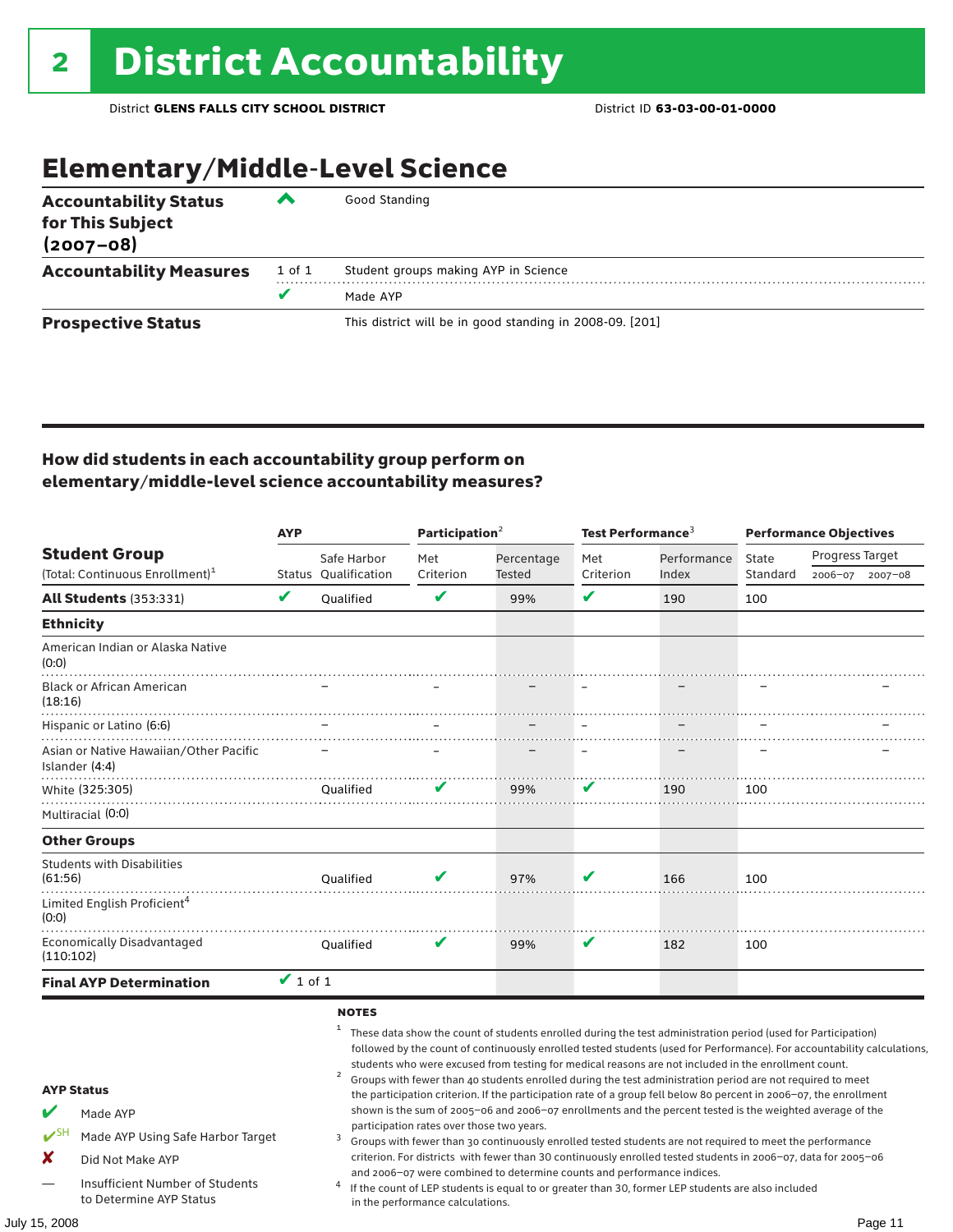### **Secondary-Level English Language Arts**

| <b>Accountability Status</b><br>for This Subject<br>$(2007 - 08)$ | ▰      | Good Standing                                            |
|-------------------------------------------------------------------|--------|----------------------------------------------------------|
| <b>Accountability Measures</b>                                    | 3 of 3 | Student groups making AYP in English Language Arts       |
|                                                                   |        | Made AYP                                                 |
| <b>Prospective Status</b>                                         |        | This district will be in good standing in 2008-09. [201] |

#### How did students in each accountability group perform on **secondary-level English Language Arts accountability measures?**

|                                                                                                                                                                                                                                 | <b>AYP</b>                 | Participation $2$ |               | Test Performance <sup>3</sup> |             | <b>Performance Objectives</b> |                    |             |
|---------------------------------------------------------------------------------------------------------------------------------------------------------------------------------------------------------------------------------|----------------------------|-------------------|---------------|-------------------------------|-------------|-------------------------------|--------------------|-------------|
| <b>Student Group</b>                                                                                                                                                                                                            |                            | Met               | Percentage    | Met                           | Performance | Effective                     | Safe Harbor Target |             |
| $(12th$ Graders: 2003 Cohort) <sup>1</sup>                                                                                                                                                                                      | <b>Status</b>              | Criterion         | <b>Tested</b> | Criterion                     | Index       | AMO                           | 2006-07            | $2007 - 08$ |
| <b>All Students (211:203)</b>                                                                                                                                                                                                   | V                          | V                 | 97%           | ✔                             | 186         | 151                           |                    |             |
| <b>Ethnicity</b>                                                                                                                                                                                                                |                            |                   |               |                               |             |                               |                    |             |
| American Indian or Alaska Native<br>(0:1)                                                                                                                                                                                       |                            |                   |               |                               |             |                               |                    |             |
| <b>Black or African American</b>                                                                                                                                                                                                |                            |                   |               |                               |             |                               |                    |             |
| (5:3)                                                                                                                                                                                                                           |                            |                   |               |                               |             |                               |                    |             |
| باست المستقل المستقل المستقل المستقل المستقل المستقل المستقل المستقل المستقل المستقل المستقل المستقل المستقل المستقل<br>المستقل المستقل المستقل المستقل المستقل المستقل المستقل المستقل المستقل المستقل المستقل المستقل المستقل |                            |                   |               |                               |             |                               |                    |             |
| Asian or Native Hawaiian/Other Pacific                                                                                                                                                                                          |                            |                   |               |                               |             |                               |                    |             |
| Islander (3:3)                                                                                                                                                                                                                  |                            |                   |               |                               |             |                               |                    |             |
| White (196:189)                                                                                                                                                                                                                 | $\boldsymbol{\mathcal{U}}$ | V                 | 97%           | V                             | 186         | 151                           |                    |             |
| Multiracial (0:0)                                                                                                                                                                                                               |                            |                   |               |                               |             |                               |                    |             |
| <b>Other Groups</b>                                                                                                                                                                                                             |                            |                   |               |                               |             |                               |                    |             |
| <b>Students with Disabilities</b><br>(23:21)                                                                                                                                                                                    |                            |                   |               |                               |             |                               |                    |             |
| Limited English Proficient <sup>4</sup><br>(0:0)                                                                                                                                                                                |                            |                   |               |                               |             |                               |                    |             |
| Economically Disadvantaged<br>(28:34)                                                                                                                                                                                           |                            |                   |               | V                             | 168         | 142                           |                    |             |
| <b>Final AYP Determination</b>                                                                                                                                                                                                  | $\vee$ 3 of 3              |                   |               |                               |             |                               |                    |             |



‡ This student group did not make AYP in graduation rate; therefore, it did not qualify for Safe Harbor.

— Insufficient Number of Students to Determine AYP Status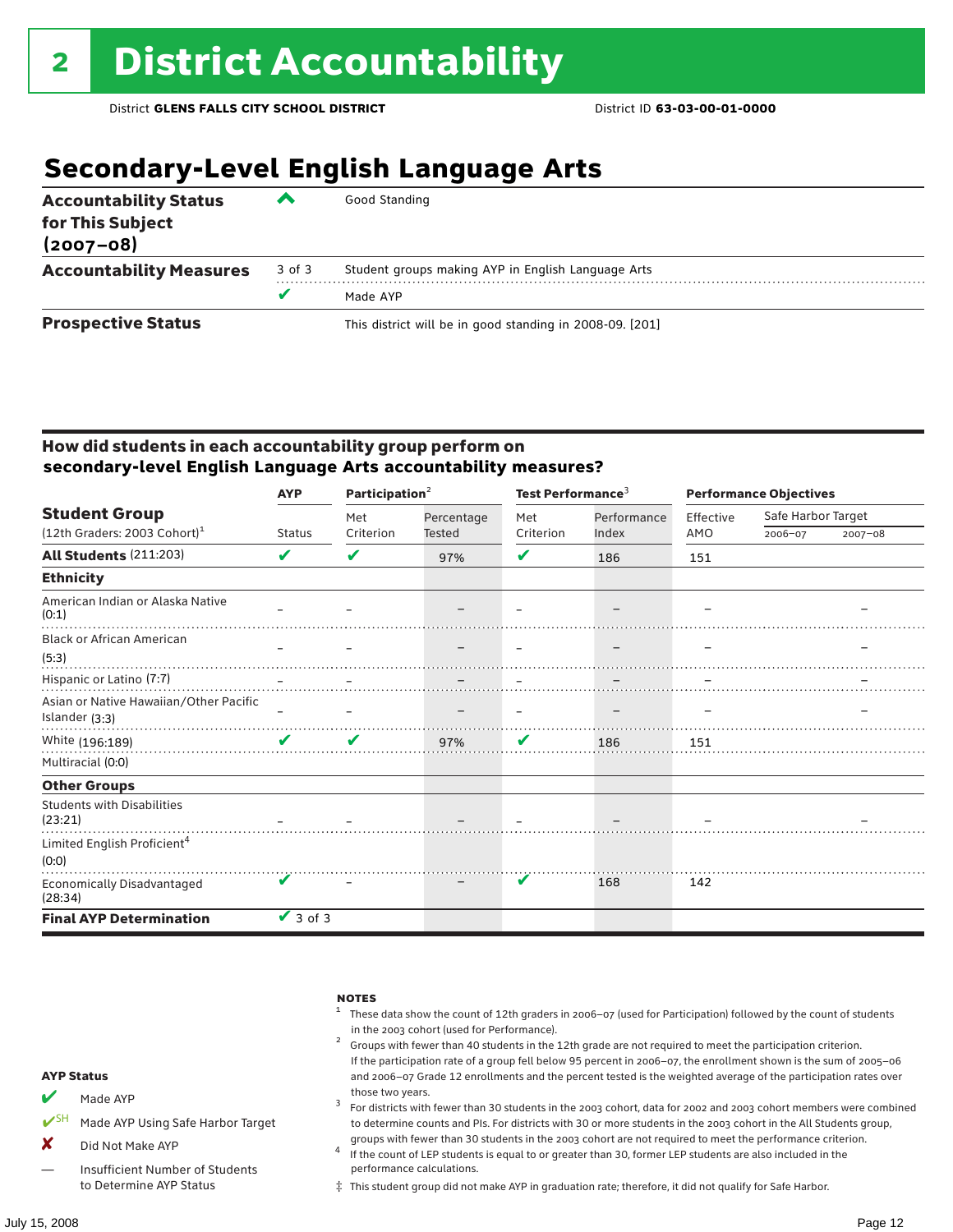### **Secondary-Level Mathematics**

| <b>Accountability Status</b><br>for This Subject<br>$(2007 - 08)$ | ▰      | Good Standing                                            |
|-------------------------------------------------------------------|--------|----------------------------------------------------------|
| <b>Accountability Measures</b>                                    | 3 of 3 | Student groups making AYP in Mathematics                 |
|                                                                   | v      | Made AYP                                                 |
| <b>Prospective Status</b>                                         |        | This district will be in good standing in 2008-09. [201] |

#### How did students in each accountability group perform on **secondary-level Mathematics accountability measures?**

|                                                                                                                                                                                                                                  | <b>AYP</b>                      | Participation $2$ |            | Test Performance <sup>3</sup> |                          | <b>Performance Objectives</b> |                    |             |
|----------------------------------------------------------------------------------------------------------------------------------------------------------------------------------------------------------------------------------|---------------------------------|-------------------|------------|-------------------------------|--------------------------|-------------------------------|--------------------|-------------|
| <b>Student Group</b>                                                                                                                                                                                                             |                                 | Met               | Percentage | Met                           | Performance              | Effective                     | Safe Harbor Target |             |
| (12th Graders: 2003 Cohort) <sup>1</sup>                                                                                                                                                                                         | <b>Status</b>                   | Criterion         | Tested     | Criterion                     | Index                    | AMO                           | 2006-07            | $2007 - 08$ |
| All Students (211:203)                                                                                                                                                                                                           | ✔                               | V                 | 97%        | V                             | 181                      | 144                           |                    |             |
| <b>Ethnicity</b>                                                                                                                                                                                                                 |                                 |                   |            |                               |                          |                               |                    |             |
| American Indian or Alaska Native<br>(0:1)                                                                                                                                                                                        |                                 |                   |            |                               |                          |                               |                    |             |
| <b>Black or African American</b>                                                                                                                                                                                                 |                                 |                   |            |                               |                          |                               |                    |             |
| (5:3)                                                                                                                                                                                                                            | $\overline{\phantom{m}}$        |                   |            | $\equiv$                      | $\overline{\phantom{m}}$ |                               |                    |             |
| يست المستقلة المستقلة المستقلة المستقلة المستقلة المستقلة المستقلة المستقلة المستقلة المستقلة المستقلة المستقلة<br>المستقلة المستقلة المستقلة المستقلة المستقلة المستقلة المستقلة المستقلة المستقلة المستقلة المستقلة المستقلة ا |                                 |                   |            |                               |                          |                               |                    |             |
| Asian or Native Hawaiian/Other Pacific                                                                                                                                                                                           |                                 |                   |            |                               |                          |                               |                    |             |
| Islander (3:3)                                                                                                                                                                                                                   |                                 |                   |            |                               |                          |                               |                    |             |
| White (196:189)                                                                                                                                                                                                                  | $\mathcal{L}$ and $\mathcal{L}$ | V                 | 97%        | V                             | 183                      | 144                           |                    |             |
| Multiracial (0:0)                                                                                                                                                                                                                |                                 |                   |            |                               |                          |                               |                    |             |
| <b>Other Groups</b>                                                                                                                                                                                                              |                                 |                   |            |                               |                          |                               |                    |             |
| <b>Students with Disabilities</b><br>(23:21)                                                                                                                                                                                     |                                 |                   |            |                               |                          |                               |                    |             |
| Limited English Proficient <sup>4</sup><br>(0:0)                                                                                                                                                                                 |                                 |                   |            |                               |                          |                               |                    |             |
| <b>Economically Disadvantaged</b><br>(28:34)                                                                                                                                                                                     |                                 |                   |            | V                             | 162                      | 135                           |                    |             |
| <b>Final AYP Determination</b>                                                                                                                                                                                                   | $\vee$ 3 of 3                   |                   |            |                               |                          |                               |                    |             |



‡ This student group did not make AYP in graduation rate; therefore, it did not qualify for Safe Harbor.

to Determine AYP Status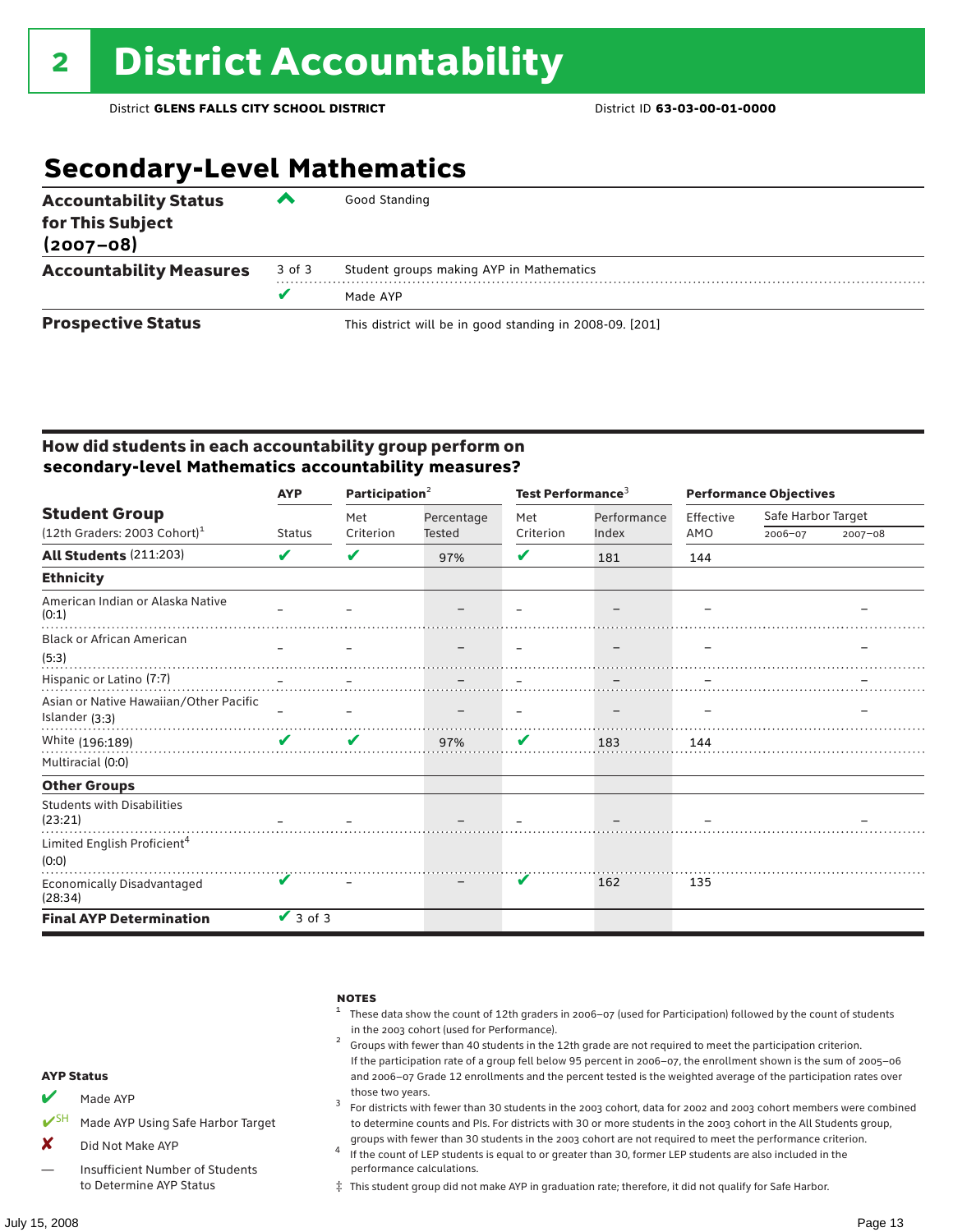### Graduation Rate

| <b>Accountability Status</b><br>for This Indicator<br>$(2007 - 08)$ | ▰      | Good Standing                                            |
|---------------------------------------------------------------------|--------|----------------------------------------------------------|
| <b>Accountability Measures</b>                                      | 1 of 1 | Student groups making AYP in Graduation Rate             |
|                                                                     | u      | Made AYP                                                 |
| <b>Prospective Status</b>                                           |        | This district will be in good standing in 2008-09. [201] |

#### How did students in each accountability group perform on graduation rate accountability measures?

|                                                           |               | <b>Graduation</b> |                   | <b>Objectives</b> |         |                 |
|-----------------------------------------------------------|---------------|-------------------|-------------------|-------------------|---------|-----------------|
| <b>Student Group</b>                                      |               | Met               | Graduation        | State             |         | Progress Target |
| (Cohort Count) <sup>1</sup>                               | <b>AYP</b>    | Criterion         | Rate <sup>2</sup> | Standard          | 2006-07 | 2007-08         |
| All Students (200)                                        | V             | V                 | 83%               | 55%               |         |                 |
| <b>Ethnicity</b>                                          |               |                   |                   |                   |         |                 |
| American Indian or<br>Alaska Native (0)                   |               |                   |                   |                   |         |                 |
| <b>Black or African</b><br>American (2)                   |               |                   |                   |                   |         |                 |
| Hispanic or<br>Latino (3)                                 |               |                   |                   |                   |         |                 |
| Asian or Native<br>Hawaiian/Other<br>Pacific Islander (0) |               |                   |                   |                   |         |                 |
| White (195)                                               |               | ✔                 | <br>84%           | 55%               |         |                 |
| Multiracial (0)                                           |               |                   | .                 |                   |         |                 |
| <b>Other Groups</b>                                       |               |                   |                   |                   |         |                 |
| Students with<br>Disabilities (28)                        |               |                   |                   |                   |         |                 |
| Limited English<br>Proficient <sup>3</sup> $(0)$          |               |                   |                   |                   |         |                 |
| Economically<br>Disadvantaged (34)                        |               | V                 | 56%               | 55%               |         |                 |
| <b>Final AYP</b><br><b>Determination</b>                  | $\vee$ 1 of 1 |                   |                   |                   |         |                 |

#### **NOTES**

<sup>1</sup> Graduation-rate cohort for each year includes all students in the accountability cohort in the previous year plus all students excluded from that accountability cohort solely because they transferred to a high school equivalency preparation program, approved

under Commissioner's Regulations 100.7.<br>
Percentage of the 2002 cohort that earned a local or Regents diploma by August 31, 2006.<br>
<sup>3</sup> If the count of LEP students is equal to or greater than 30, former LEP students are a in the performance calculations.

### Graduation Rate Information

For a school or a district to make AYP in graduation rate, the percentage of 2002 graduation-rate cohort members earning a local or Regents diploma by August 31, 2006 for the "All Students" group must equal or exceed the Graduation-Rate Standard or the Graduation-Rate Progress Target for 2006–07.

The Graduation Rate Standard is the criterion value that represents a minimally satisfactory percentage of cohort members earning a local diploma. The State Graduation-Rate Standard for the 2002 cohort is 55 percent. The Commissioner may raise the Graduation-Rate Standard at his discretion in future years.

The 2006–07 Graduation-Rate Progress Target is calculated by adding one point to the percentage of the 2001 cohort earning a local or Regents diploma by August 31, 2005. The 2007–08 Graduation-Rate Progress Target is calculated by adding one point to the percentage of the 2002 cohort earning a local or Regents diploma by August 31, 2006. This target is provided for each group whose percentage earning a local or Regents diploma by August 31, 2006 is below the Graduation-Rate Standard in 2006–07 (55%). Groups with fewer than 30 cohort members are not subject to this criterion.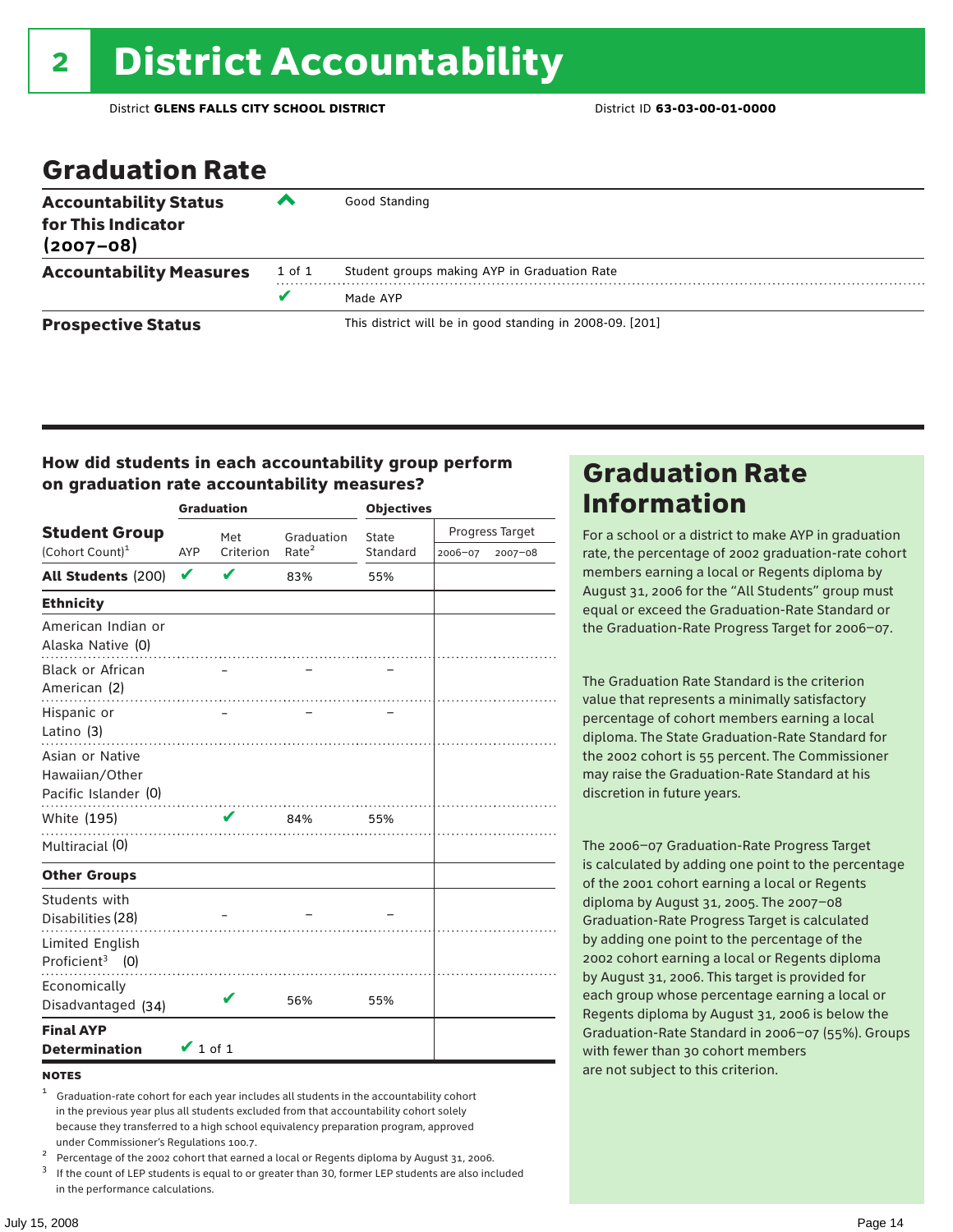### 2007–08 Accountability Status of Schools in Your District

This section lists all schools in your district by 2007–08 accountability status.

| <b>Federal Title I Status</b> |                                   | <b>New York State Status</b>      |  |
|-------------------------------|-----------------------------------|-----------------------------------|--|
| $\boldsymbol{\sim}$           | <b>Good Standing</b>              | Good Standing                     |  |
|                               | 3 schools identified 50% of total | 3 schools identified 50% of total |  |
|                               | BIG CROSS STREET SCHOOL           | GLENS FALLS SENIOR HIGH SCHOOL    |  |
|                               | GLENS FALLS MIDDLE SCHOOL         | JACKSON HEIGHTS SCHOOL            |  |
|                               | SANFORD STREET SCHOOL             | <b>KENSINGTON ROAD SCHOOL</b>     |  |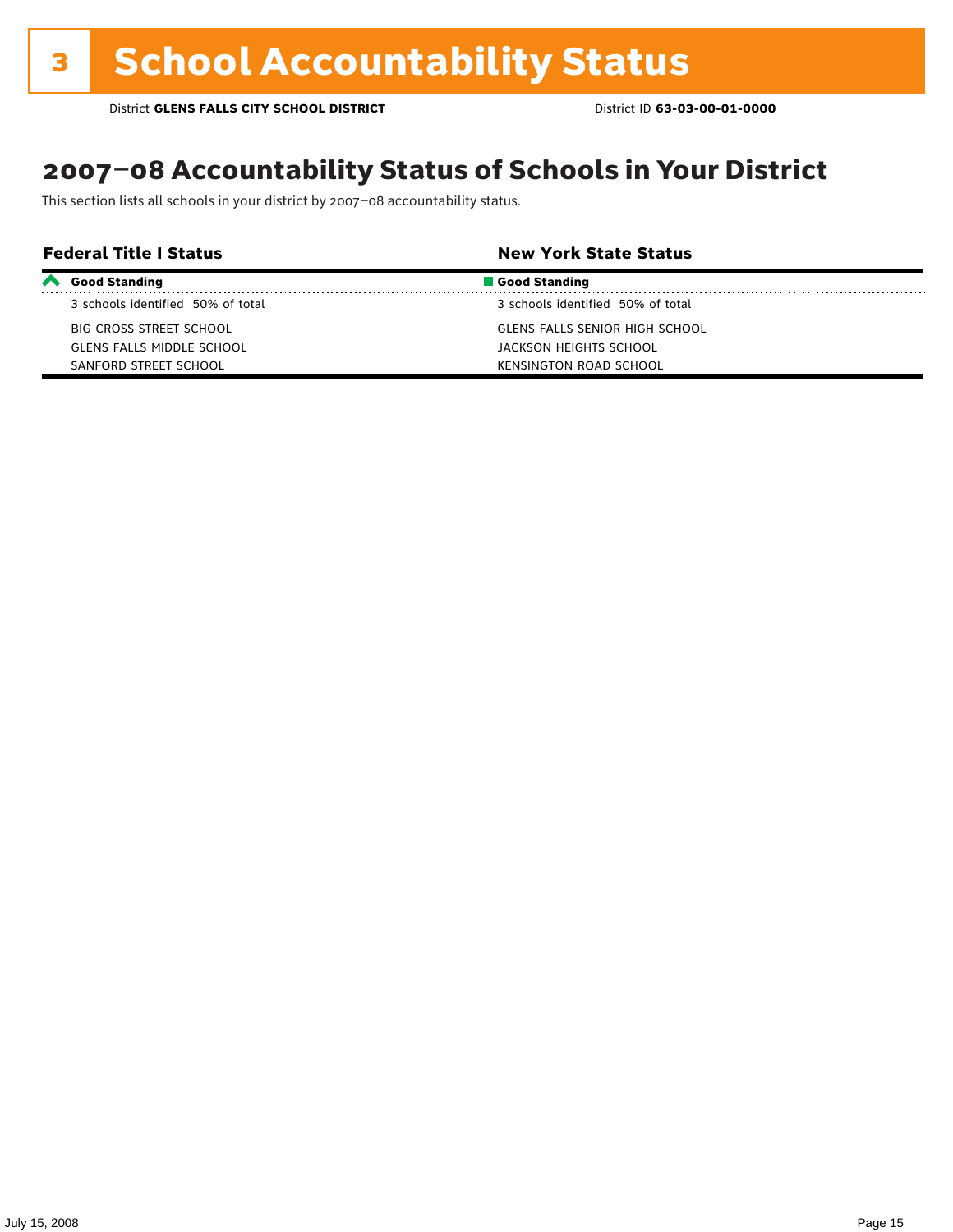### Summary of 2006–07 **District Performance**

Performance on the State assessments in English language arts, mathematics, and science at the elementary and middle levels is reported in terms of mean scores and the percentage of tested students scoring at or above Level 2, Level 3, and Level 4. Performance on the State assessments in ELA and mathematics at the secondary level is reported in terms of the percentage of students in a cohort scoring at these levels.

|                              |     | Percentage of students that<br>scored at or above Level 3 | Total<br>Tested      |
|------------------------------|-----|-----------------------------------------------------------|----------------------|
| <b>English Language Arts</b> | 0%  | 50%                                                       | 100%                 |
| Grade 3                      | 84% | .                                                         | 138                  |
| Grade 4<br>.                 | 83% |                                                           | 144                  |
| Grade 5                      | 80% |                                                           | 169                  |
| Grade 6                      | 71% | .                                                         | 172                  |
| Grade 7<br>.                 | 70% |                                                           | 223                  |
| Grade 8                      | 67% |                                                           | 204                  |
| <b>Mathematics</b>           |     |                                                           |                      |
| Grade 3                      | 93% |                                                           | 139                  |
| Grade 4                      | 94% |                                                           | 146                  |
| Grade 5                      | 85% |                                                           | 170                  |
| Grade 6                      | 74% |                                                           | 169                  |
| Grade 7                      | 75% |                                                           | 226                  |
| Grade 8                      | 77% |                                                           | 203                  |
| <b>Science</b>               |     |                                                           |                      |
| Grade 4                      | 98% |                                                           | 147                  |
| Grade 8                      | 85% |                                                           | 202                  |
|                              |     | Percentage of students that<br>scored at or above Level 3 | 2003 Total<br>Cohort |
| <b>Secondary Level</b>       | 0%  | 50%                                                       | 100%                 |

English 80% 244 Mathematics 77% **244** 

#### About the Performance Level Descriptors

#### Level 1: Not Meeting Learning Standards.

Student performance does not demonstrate an understanding of the content expected in the subject and grade level.

#### Level 2: Partially Meeting Learning Standards.

Student performance demonstrates a partial understanding of the content expected in the subject and grade level.

#### Level 3: Meeting Learning Standards.

Student performance demonstrates an understanding of the content expected in the subject and grade level.

#### Level 4: Meeting Learning Standards with Distinction.

Student performance demonstrates a thorough understanding of the content expected in the subject and grade level.

#### How are Need/Resource Capacity (N/RC) categories determined?

Districts are divided into high, average, and low need categories based on their ability to meet the special needs of their students with local resources. Districts in the high need category are subdivided into four categories based on enrollment size and, in some cases, number of students per square mile. More information about the categories can be found in the *Report to the Governor and the Legislature on the Educational Status of the State's Schools* at www.emsc.nysed.gov/irts.

In this section, this district's performance is compared with that of public schools statewide.

#### This District's N/RC Category:

#### **Average Need Districts**

This is a school district with average student needs in relation to district resource capacity.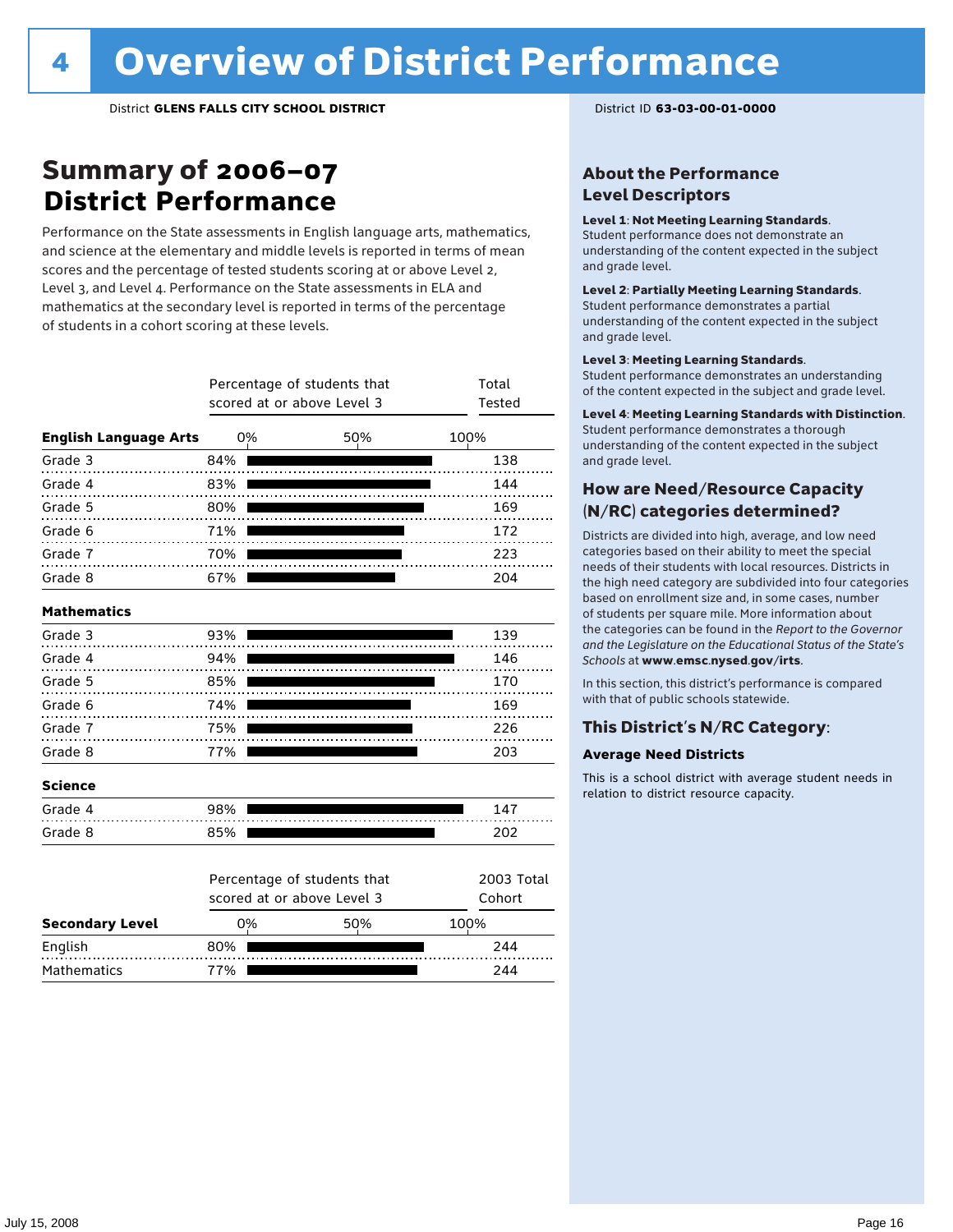### **This District's Results in Grade 3 English Language Arts**

|                                                    |        | <b>This District</b> |                                 |                                 |                | <b>NY State Public</b>          |                                 |         |        |
|----------------------------------------------------|--------|----------------------|---------------------------------|---------------------------------|----------------|---------------------------------|---------------------------------|---------|--------|
|                                                    |        |                      | Percentage scoring at level(s): |                                 |                | Percentage scoring at level(s): |                                 |         |        |
|                                                    |        | $2 - 4$              | $3 - 4$                         | 4                               |                | $2 - 4$                         | $3 - 4$                         | 4       |        |
| 2007 Mean Score: 682                               | Range: | 616-780              | 650-780                         |                                 | 730-780        |                                 |                                 |         |        |
| 2006 Mean Score: 676                               | 100%   | 98% 99%              | 84% 77%                         |                                 |                | 91% 92%                         | 67% 69%                         |         |        |
| 2006-07<br>$2005 - 06$                             |        |                      |                                 |                                 | 16%<br>7%      |                                 |                                 |         | 10% 7% |
| Number of Tested Students:                         |        | 135 144              | 116 113                         |                                 | 10<br>22       |                                 |                                 |         |        |
|                                                    |        | 2006-07 School Year  |                                 |                                 |                | 2005-06 School Year             |                                 |         |        |
| <b>Results by</b>                                  |        | Total                |                                 | Percentage scoring at level(s): |                | Total                           | Percentage scoring at level(s): |         |        |
| <b>Student Group</b>                               |        | Tested               | $2 - 4$                         | $3 - 4$                         | $\overline{4}$ | Tested                          | $2 - 4$                         | $3 - 4$ | 4      |
| <b>All Students</b>                                |        | 138                  | 98%                             | 84%                             | 16%            | 146                             | 99%                             | 77%     | 7%     |
| Female                                             |        | 74                   | 97%                             | 88%                             | 19%            | 74                              | 99%                             | 77%     | 8%     |
| Male                                               |        | 64                   | 98%                             | 80%                             | 13%            | 72                              | 99%                             | 78%     | 6%     |
| American Indian or Alaska Native                   |        |                      |                                 |                                 |                |                                 |                                 |         |        |
| Black or African American                          |        | 8                    |                                 |                                 |                |                                 |                                 |         |        |
| Hispanic or Latino                                 |        | $\mathcal{P}$        |                                 |                                 |                | 3                               |                                 |         |        |
| Asian or Native Hawaiian/Other<br>Pacific Islander |        | $\mathbf{1}$         |                                 |                                 |                | 1                               |                                 |         |        |
| White                                              |        | 127                  | 98%                             | 85%                             | 16%            | 135                             | 99%                             | 78%     | 7%     |
| Multiracial                                        |        |                      |                                 |                                 |                |                                 |                                 |         |        |
| Small Group Totals                                 |        | 11                   | 91%                             | 73%                             | 18%            | 11                              | 100%                            | 73%     | 0%     |

**NOTES**<br>The - syr .<br>- symbol indicates that data for a group of students have been suppressed. If a group has fewer than five students,

116 22 138 100% 86% 98%

93% 36% 84%

18% 5% 16%

127 19 146

100% 89% 99%

84% 32% 77%

8% 0% 7%

2% 9%

7%

67% 82%

77%

96% 100%

99%

49 97

146

9% 21%

16%

78% 89%

84%

97% 99%

98%

58 80

138

The – symbot muicates that data for a group of students have been suppressed. In a group has fewer than five<br>data for that group and the next smallest group(s) are suppressed to protect the privacy of individual students.

| <b>Other</b>                                                                                         | 2006-07 School Year |                             |         |                | 2005-06 School Year                  |                             |         |                                           |  |
|------------------------------------------------------------------------------------------------------|---------------------|-----------------------------|---------|----------------|--------------------------------------|-----------------------------|---------|-------------------------------------------|--|
| <b>Assessments</b>                                                                                   | Total<br>Tested     | Number scoring at level(s): |         |                | Total                                | Number scoring at level(s): |         |                                           |  |
|                                                                                                      |                     | $2 - 4$                     | $3 - 4$ | $\overline{4}$ | Tested                               | $2 - 4$                     | $3 - 4$ | 4                                         |  |
| New York State Alternate Assessment<br>(NYSAA): Grade 3 Equivalent                                   |                     | $\overline{\phantom{0}}$    |         |                | New NYSAA were developed in 2007, so |                             |         | 2006 and 2007 results cannot be compared. |  |
| New York State English as a Second<br>Language Achievement Test (NYSESLAT) <sup>+</sup> :<br>Grade 3 |                     | N/A                         | N/A     | N/A            | N/A                                  | N/A                         | N/A     | N/A                                       |  |

† These counts represent recently arrived LEP students who used the NYSESLAT to fulfill the English language arts participation requirement.

General-Education Students Students with Disabilities

Limited English Proficient Economically Disadvantaged

English Proficient

Not Disadvantaged

Migrant Not Migrant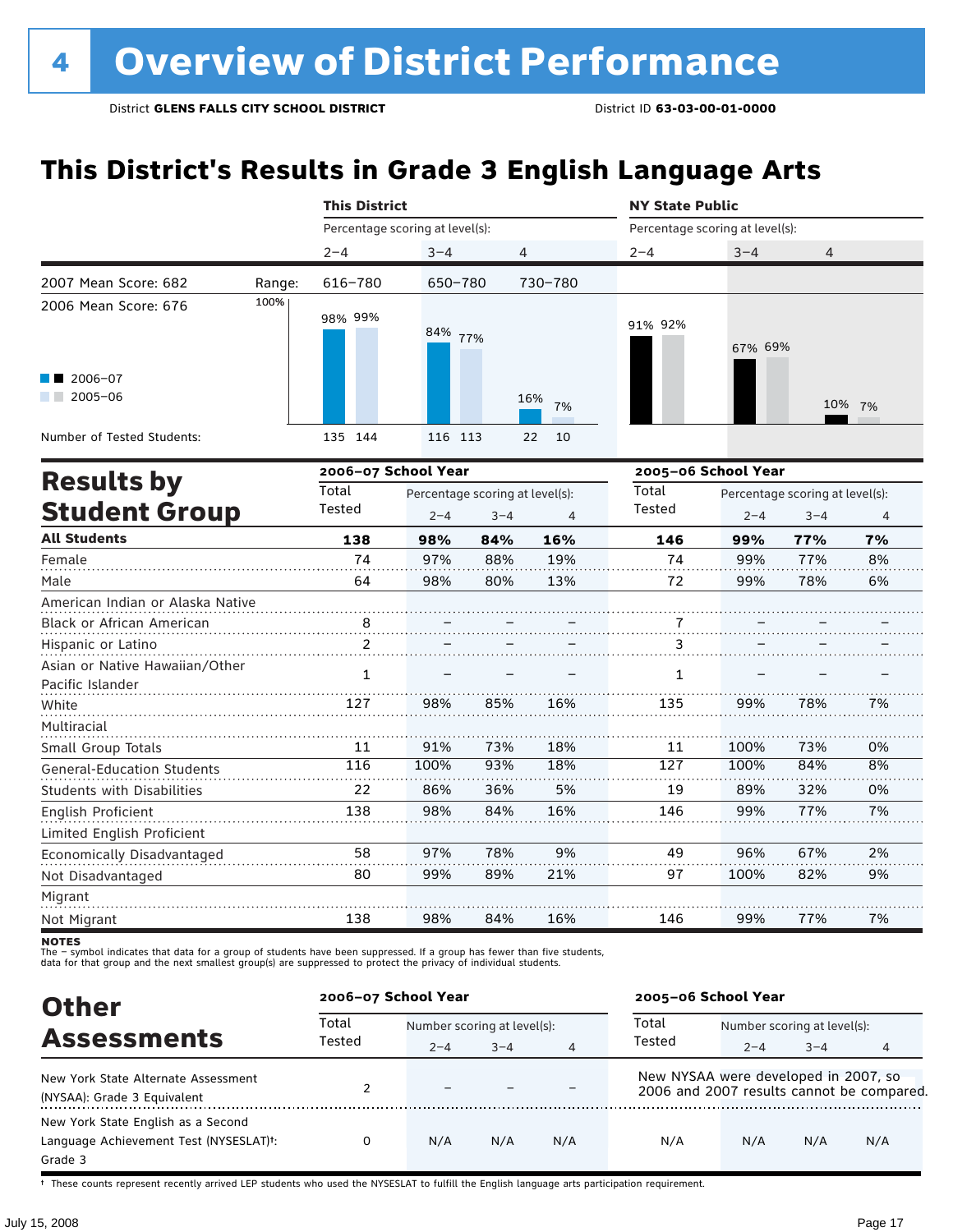### **This District's Results in Grade 3 Mathematics**

|                                                                                                                                                                     |        | <b>This District</b>            |         |                                 |          | <b>NY State Public</b>          |         |                                 |         |
|---------------------------------------------------------------------------------------------------------------------------------------------------------------------|--------|---------------------------------|---------|---------------------------------|----------|---------------------------------|---------|---------------------------------|---------|
|                                                                                                                                                                     |        | Percentage scoring at level(s): |         |                                 |          | Percentage scoring at level(s): |         |                                 |         |
|                                                                                                                                                                     |        | $2 - 4$                         | $3 - 4$ | 4                               |          | $2 - 4$                         | $3 - 4$ | 4                               |         |
| 2007 Mean Score: 691                                                                                                                                                | Range: | 624-770                         | 650-770 |                                 | 703-770  |                                 |         |                                 |         |
| 2006 Mean Score: 692                                                                                                                                                | 100%   | 99% 99%                         | 93% 96% |                                 |          | 96% 94%                         | 85% 81% |                                 |         |
| 2006-07<br>$2005 - 06$                                                                                                                                              |        |                                 |         |                                 | 30% 35%  |                                 |         |                                 | 29% 25% |
| Number of Tested Students:                                                                                                                                          |        | 137 146                         | 129 141 |                                 | 51<br>42 |                                 |         |                                 |         |
|                                                                                                                                                                     |        | 2006-07 School Year             |         |                                 |          | 2005-06 School Year             |         |                                 |         |
| <b>Results by</b>                                                                                                                                                   |        | Total                           |         | Percentage scoring at level(s): |          | Total                           |         | Percentage scoring at level(s): |         |
| <b>Student Group</b>                                                                                                                                                |        | Tested                          | $2 - 4$ | $3 - 4$                         | 4        | Tested                          | $2 - 4$ | $3 - 4$                         | 4       |
| <b>All Students</b>                                                                                                                                                 |        | 139                             | 99%     | 93%                             | 30%      | 147                             | 99%     | 96%                             | 35%     |
| Female                                                                                                                                                              |        | 75                              | 97%     | 92%                             | 25%      | 72                              | 99%     | 96%                             | 35%     |
| Male                                                                                                                                                                |        | 64                              | 100%    | 94%                             | 36%      | 75                              | 100%    | 96%                             | 35%     |
| American Indian or Alaska Native                                                                                                                                    |        |                                 |         |                                 |          |                                 |         |                                 |         |
| Black or African American                                                                                                                                           |        | 9                               |         |                                 |          | 7                               |         |                                 |         |
| Hispanic or Latino                                                                                                                                                  |        | 2                               |         |                                 |          | 3                               |         |                                 |         |
| Asian or Native Hawaiian/Other<br>Pacific Islander                                                                                                                  |        | 1                               |         |                                 |          | 1                               |         |                                 |         |
| White                                                                                                                                                               |        | 127                             | 99%     | 94%                             | 31%      | 136                             | 99%     | 96%                             | 38%     |
| Multiracial                                                                                                                                                         |        | 12                              | 92%     | 83%                             | 25%      | 11                              | 100%    | 91%                             | 0%      |
|                                                                                                                                                                     |        | 116                             | 99%     | 97%                             | 34%      | $\overline{128}$                | 100%    | 97%                             | 40%     |
| Students with Disabilities                                                                                                                                          |        | 23                              | 96%     | 74%                             | 9%       | 19                              | 95%     | 89%                             | 0%      |
|                                                                                                                                                                     |        | 139                             | 99%     | 93%                             | 30%      | 147                             | 99%     | 96%                             | 35%     |
|                                                                                                                                                                     |        |                                 |         |                                 |          |                                 |         |                                 |         |
|                                                                                                                                                                     |        | 60                              | 97%     | 87%                             | 20%      | 48                              | 100%    | 96%                             | 19%     |
| Not Disadvantaged                                                                                                                                                   |        | 79                              | 100%    | 97%                             | 38%      | 99                              | 99%     | 96%                             | 42%     |
|                                                                                                                                                                     |        |                                 |         |                                 |          |                                 |         |                                 |         |
|                                                                                                                                                                     |        | 139                             | 99%     | 93%                             | 30%      | 147                             | 99%     | 96%                             | 35%     |
| Small Group Totals<br><b>General-Education Students</b><br>English Proficient<br>Limited English Proficient<br>Economically Disadvantaged<br>Migrant<br>Not Migrant |        |                                 |         |                                 |          |                                 |         |                                 |         |

**NOTES** 

| <b>Other</b>                                                       |                 | 2006-07 School Year                    |      |   |                                                                                   | 2005-06 School Year |                                        |   |  |  |
|--------------------------------------------------------------------|-----------------|----------------------------------------|------|---|-----------------------------------------------------------------------------------|---------------------|----------------------------------------|---|--|--|
| <b>Assessments</b>                                                 | Total<br>Tested | Number scoring at level(s):<br>$2 - 4$ | $-4$ | 4 | Total<br>Tested                                                                   | $2 - 4$             | Number scoring at level(s):<br>$3 - 4$ | 4 |  |  |
| New York State Alternate Assessment<br>(NYSAA): Grade 3 Equivalent |                 | $\overline{\phantom{0}}$               |      |   | New NYSAA were developed in 2007, so<br>2006 and 2007 results cannot be compared. |                     |                                        |   |  |  |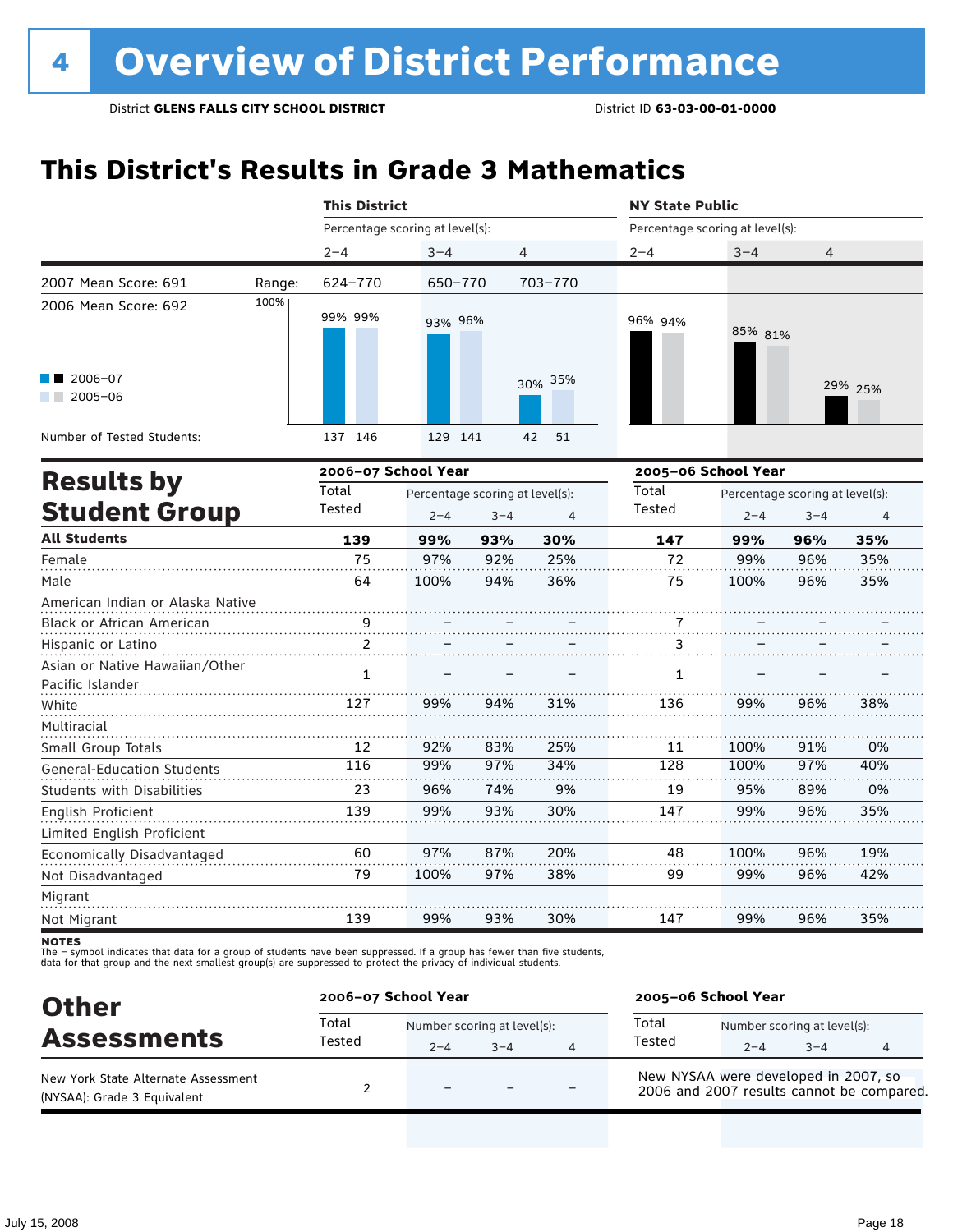### **This District's Results in Grade 4 English Language Arts**

|                                                                            |        | <b>This District</b>            |                                                            |     |           | <b>NY State Public</b> |     | Percentage scoring at level(s):<br>$3 - 4$<br>4<br>68% 69%<br>8%<br>Percentage scoring at level(s):<br>$3 - 4$<br>$2 - 4$<br>95%<br>80% |                |
|----------------------------------------------------------------------------|--------|---------------------------------|------------------------------------------------------------|-----|-----------|------------------------|-----|-----------------------------------------------------------------------------------------------------------------------------------------|----------------|
|                                                                            |        | Percentage scoring at level(s): |                                                            |     |           |                        |     |                                                                                                                                         |                |
|                                                                            |        | $2 - 4$                         | $3 - 4$                                                    | 4   |           | $2 - 4$                |     |                                                                                                                                         |                |
| 2007 Mean Score: 675                                                       | Range: | 612-775                         | 650-775                                                    |     | 716-775   |                        |     |                                                                                                                                         |                |
| 2006 Mean Score: 672                                                       | 100%   | 96% 95%                         | 83% 80%                                                    |     |           | 92% 91%                |     |                                                                                                                                         |                |
| 2006-07<br>$2005 - 06$                                                     |        |                                 |                                                            |     | 12%<br>6% |                        |     |                                                                                                                                         | 9%             |
| Number of Tested Students:                                                 |        | 138 155                         | 119 131                                                    |     | 9<br>17   |                        |     |                                                                                                                                         |                |
|                                                                            |        | 2006-07 School Year             |                                                            |     |           | 2005-06 School Year    |     |                                                                                                                                         |                |
| <b>Results by</b><br><b>Student Group</b><br><b>All Students</b><br>Female |        | Total<br>Tested                 | Percentage scoring at level(s):<br>$2 - 4$<br>$3 - 4$<br>4 |     |           | Total<br><b>Tested</b> |     |                                                                                                                                         | $\overline{4}$ |
|                                                                            |        | 144                             | 96%                                                        | 83% | 12%       | 163                    |     |                                                                                                                                         | 6%             |
|                                                                            |        | 69                              | 99%                                                        | 86% | 17%       | 75                     | 99% | 88%                                                                                                                                     | 5%             |
| Male                                                                       |        | 75                              | 93%                                                        | 80% | 7%        | 88                     | 92% | 74%                                                                                                                                     | 6%             |
| American Indian or Alaska Native                                           |        |                                 |                                                            |     |           |                        |     |                                                                                                                                         |                |
| <b>Black or African American</b>                                           |        | 8                               |                                                            |     |           | 7                      |     |                                                                                                                                         |                |
| Hispanic or Latino                                                         |        | 3                               |                                                            |     |           | 2                      |     |                                                                                                                                         |                |
| Asian or Native Hawaiian/Other<br>Pacific Islander                         |        | $\mathbf{1}$                    |                                                            |     |           |                        |     |                                                                                                                                         |                |
| White                                                                      |        | 132                             | 95%                                                        | 82% | 12%       | 154                    | 95% | 81%                                                                                                                                     | 6%             |
| Multiracial<br>Small Group Totals                                          |        | 12                              | 100%                                                       | 92% | 8%        | 9                      | 89% | 78%                                                                                                                                     | 0%             |
| <b>General-Education Students</b>                                          |        | $\overline{117}$                | 100%                                                       | 95% | 15%       | 140                    | 99% | 89%                                                                                                                                     | 6%             |
| <b>Students with Disabilities</b>                                          |        | 27                              | 78%                                                        | 30% | 0%        | 23                     | 70% | 30%                                                                                                                                     | 0%             |
| English Proficient                                                         |        | 144                             | 96%                                                        | 83% | 12%       | 163                    | 95% | 80%                                                                                                                                     | 6%             |
| Limited English Proficient                                                 |        |                                 |                                                            |     |           |                        |     |                                                                                                                                         |                |
| Economically Disadvantaged                                                 |        | 47                              | 87%                                                        | 72% | 4%        | 41                     | 88% | 59%                                                                                                                                     | 0%             |
| Not Disadvantaged                                                          |        | 97                              | 100%                                                       | 88% | 15%       | 122                    | 98% | 88%                                                                                                                                     | 7%             |
| Migrant                                                                    |        |                                 |                                                            |     |           |                        |     |                                                                                                                                         |                |
| Not Migrant                                                                |        | 144                             | 96%                                                        | 83% | 12%       | 163                    | 95% | 80%                                                                                                                                     | 6%             |

**NOTES** 

The – symbol indicates that data for a group of students have been suppressed. If a group has fewer than five students,<br>data for that group and the next smallest group(s) are suppressed to protect the privacy of individual

| <b>Other</b>                                                                                         | 2006-07 School Year |         |                             |                | 2005-06 School Year                  |                             |         |                                           |  |
|------------------------------------------------------------------------------------------------------|---------------------|---------|-----------------------------|----------------|--------------------------------------|-----------------------------|---------|-------------------------------------------|--|
|                                                                                                      | Total<br>Tested     |         | Number scoring at level(s): |                |                                      | Number scoring at level(s): |         |                                           |  |
| <b>Assessments</b>                                                                                   |                     | $2 - 4$ | $3 - 4$                     | $\overline{4}$ | Tested                               | $2 - 4$                     | $3 - 4$ | 4                                         |  |
| New York State Alternate Assessment<br>(NYSAA): Grade 4 Equivalent                                   |                     |         |                             |                | New NYSAA were developed in 2007, so |                             |         | 2006 and 2007 results cannot be compared. |  |
| New York State English as a Second<br>Language Achievement Test (NYSESLAT) <sup>+</sup> :<br>Grade 4 |                     | N/A     | N/A                         | N/A            | N/A                                  | N/A                         | N/A     | N/A                                       |  |

† These counts represent recently arrived LEP students who used the NYSESLAT to fulfill the English language arts participation requirement.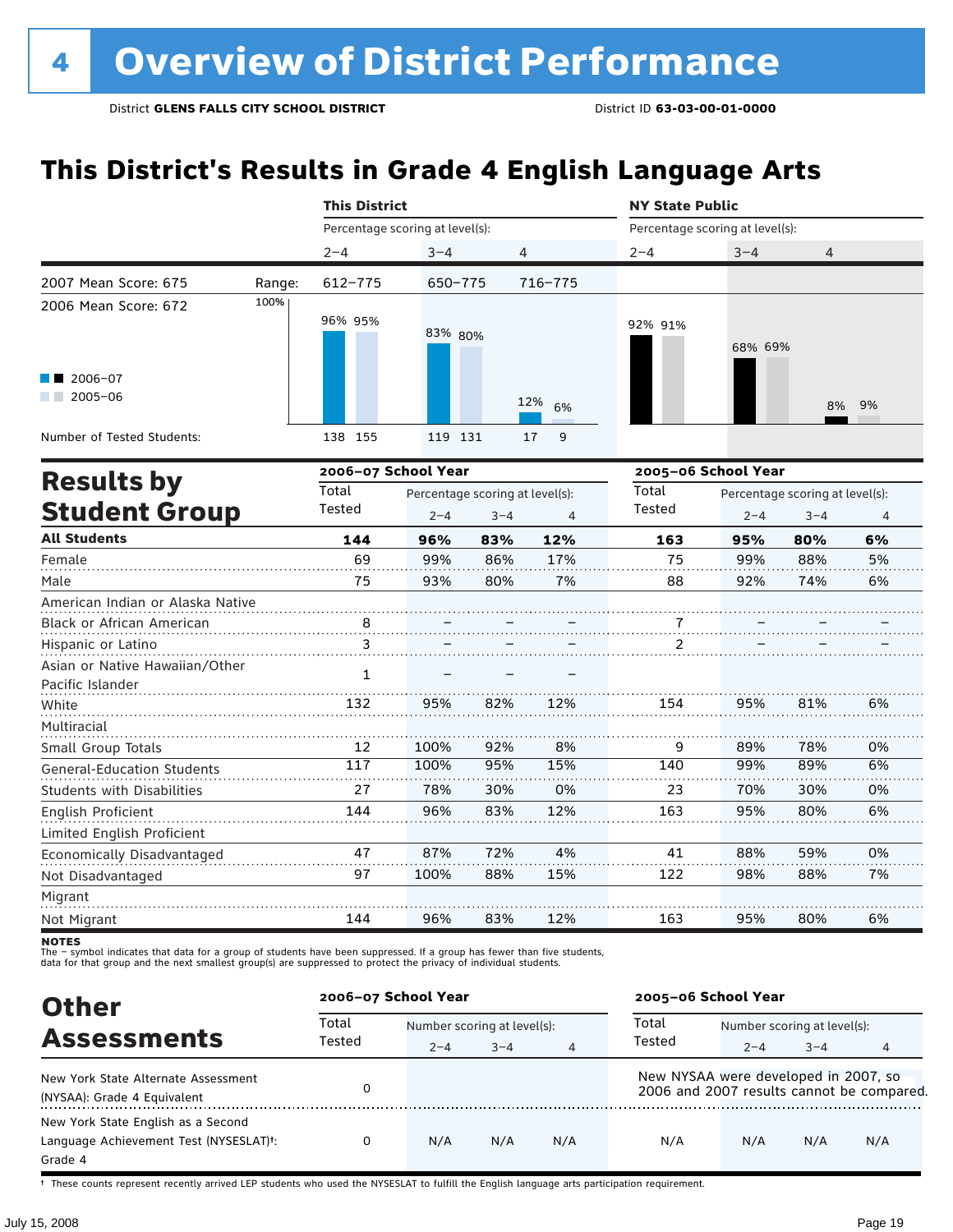### **This District's Results in Grade 4 Mathematics**

|                                                                                                                                                                                                                                                                                                                                                                                                 |        | <b>This District</b>            |              |                                 |                | <b>NY State Public</b>          |            |                                 |           |
|-------------------------------------------------------------------------------------------------------------------------------------------------------------------------------------------------------------------------------------------------------------------------------------------------------------------------------------------------------------------------------------------------|--------|---------------------------------|--------------|---------------------------------|----------------|---------------------------------|------------|---------------------------------|-----------|
|                                                                                                                                                                                                                                                                                                                                                                                                 |        | Percentage scoring at level(s): |              |                                 |                | Percentage scoring at level(s): |            |                                 |           |
|                                                                                                                                                                                                                                                                                                                                                                                                 |        | $2 - 4$                         | $3 - 4$      | 4                               |                | $2 - 4$                         | $3 - 4$    | 4                               |           |
| 2007 Mean Score: 690                                                                                                                                                                                                                                                                                                                                                                            | Range: | 622-800                         | 650-800      |                                 | 702-800        |                                 |            |                                 |           |
| 2006 Mean Score: 687                                                                                                                                                                                                                                                                                                                                                                            | 100%   | 98% 97%                         | 94% 90%      |                                 |                | 94% 93%                         | 80% 78%    |                                 |           |
| 2006-07<br>$2005 - 06$                                                                                                                                                                                                                                                                                                                                                                          |        |                                 |              |                                 | 32% 28%        |                                 |            |                                 | 28% 26%   |
| Number of Tested Students:                                                                                                                                                                                                                                                                                                                                                                      |        | 143 160                         | 137 148      |                                 | 46<br>46       |                                 |            |                                 |           |
|                                                                                                                                                                                                                                                                                                                                                                                                 |        | 2006-07 School Year             |              |                                 |                | 2005-06 School Year             |            |                                 |           |
|                                                                                                                                                                                                                                                                                                                                                                                                 |        | Total                           |              | Percentage scoring at level(s): |                | Total                           |            | Percentage scoring at level(s): |           |
| <b>Results by</b><br><b>Student Group</b><br><b>All Students</b><br>Female<br>Male<br><b>Black or African American</b><br>Hispanic or Latino<br>Pacific Islander<br>White<br>Multiracial<br>Small Group Totals<br><b>General-Education Students</b><br><b>Students with Disabilities</b><br>English Proficient<br>Limited English Proficient<br>Economically Disadvantaged<br>Not Disadvantaged |        | Tested                          | $2 - 4$      | $3 - 4$                         | $\overline{4}$ | <b>Tested</b>                   | $2 - 4$    | $3 - 4$                         | 4         |
|                                                                                                                                                                                                                                                                                                                                                                                                 |        | 146                             | 98%          | 94%                             | 32%            | 165                             | 97%        | 90%                             | 28%       |
|                                                                                                                                                                                                                                                                                                                                                                                                 |        | 72                              | 97%          | 94%                             | 35%            | 78                              | 97%        | 88%                             | 23%       |
|                                                                                                                                                                                                                                                                                                                                                                                                 |        | 74                              | 99%          | 93%                             | 28%            | 87                              | 97%        | 91%                             | 32%       |
| American Indian or Alaska Native                                                                                                                                                                                                                                                                                                                                                                |        |                                 |              |                                 |                | 1                               |            |                                 |           |
|                                                                                                                                                                                                                                                                                                                                                                                                 |        | 8                               |              |                                 |                | 8                               |            |                                 |           |
|                                                                                                                                                                                                                                                                                                                                                                                                 |        | 3                               |              |                                 |                | $\mathbf{1}$                    |            |                                 |           |
| Asian or Native Hawaiian/Other                                                                                                                                                                                                                                                                                                                                                                  |        | 1                               |              |                                 |                |                                 |            |                                 |           |
|                                                                                                                                                                                                                                                                                                                                                                                                 |        | 134                             | 98%          | 93%                             | 34%            | 155                             | 97%        | 90%                             | 30%       |
|                                                                                                                                                                                                                                                                                                                                                                                                 |        |                                 |              |                                 |                |                                 |            |                                 |           |
|                                                                                                                                                                                                                                                                                                                                                                                                 |        | 12<br>118                       | 100%<br>100% | 100%<br>97%                     | 8%<br>36%      | 10<br>141                       | 90%<br>99% | 90%<br>93%                      | 0%<br>30% |
|                                                                                                                                                                                                                                                                                                                                                                                                 |        |                                 |              |                                 |                |                                 |            |                                 |           |
|                                                                                                                                                                                                                                                                                                                                                                                                 |        | 28                              | 89%          | 82%                             | 11%            | 24                              | 83%        | 71%                             | 17%       |
|                                                                                                                                                                                                                                                                                                                                                                                                 |        | 146                             | 98%          | 94%                             | 32%            | 165                             | 97%        | 90%                             | 28%       |
|                                                                                                                                                                                                                                                                                                                                                                                                 |        |                                 |              |                                 |                |                                 |            |                                 |           |
|                                                                                                                                                                                                                                                                                                                                                                                                 |        | 50                              | 98%          | 92%                             | 12%            | 42                              | 93%        | 81%                             | 17%       |
|                                                                                                                                                                                                                                                                                                                                                                                                 |        | 96                              | 98%          | 95%                             | 42%            | 123                             | 98%        | 93%                             | 32%       |
| Migrant                                                                                                                                                                                                                                                                                                                                                                                         |        |                                 |              |                                 |                |                                 |            |                                 |           |
| Not Migrant                                                                                                                                                                                                                                                                                                                                                                                     |        | 146                             | 98%          | 94%                             | 32%            | 165                             | 97%        | 90%                             | 28%       |

**NOTES** 

| <b>Other</b>                                                       |                 | 2006-07 School Year |                                        |   |                                                                                   | 2005-06 School Year |                                        |   |  |  |
|--------------------------------------------------------------------|-----------------|---------------------|----------------------------------------|---|-----------------------------------------------------------------------------------|---------------------|----------------------------------------|---|--|--|
| <b>Assessments</b>                                                 | Total<br>Tested | $2 - 4$             | Number scoring at level(s):<br>$3 - 4$ | 4 | Total<br>Tested                                                                   | $2 - 4$             | Number scoring at level(s):<br>$3 - 4$ | 4 |  |  |
| New York State Alternate Assessment<br>(NYSAA): Grade 4 Equivalent |                 |                     |                                        |   | New NYSAA were developed in 2007, so<br>2006 and 2007 results cannot be compared. |                     |                                        |   |  |  |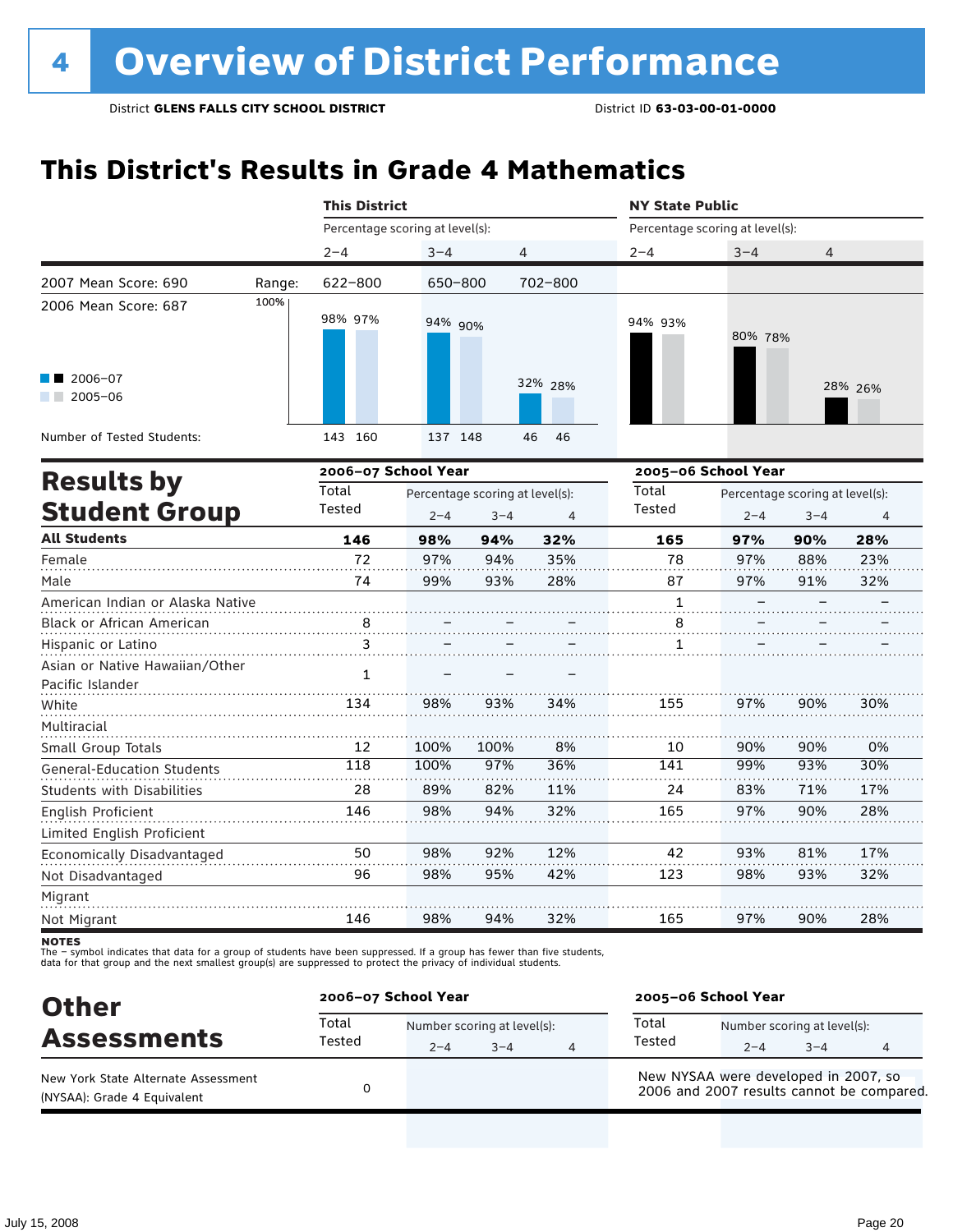### **This District's Results in Grade 4 Science**

|                                                          |        | <b>This District</b>            |         |                                 |                | <b>NY State Public</b>          |                     |                                 |         |
|----------------------------------------------------------|--------|---------------------------------|---------|---------------------------------|----------------|---------------------------------|---------------------|---------------------------------|---------|
|                                                          |        | Percentage scoring at level(s): |         |                                 |                | Percentage scoring at level(s): |                     |                                 |         |
|                                                          |        | $2 - 4$                         | $3 - 4$ |                                 | 4              | $2 - 4$                         | $3 - 4$             | 4                               |         |
| 2007 Mean Score: 88                                      | Range: | $45 - 100$                      | 65-100  |                                 | $85 - 100$     |                                 |                     |                                 |         |
| 2006 Mean Score: 88                                      | 100%   | 100% 99%                        | 98% 98% |                                 | 78% 78%        | 97% 97%                         | 85% 86%             |                                 |         |
| $\blacksquare$ 2006-07<br>$2005 - 06$<br><b>Contract</b> |        |                                 |         |                                 |                |                                 |                     |                                 | 49% 49% |
| Number of Tested Students:                               |        | 147 166                         | 144 163 |                                 | 114 130        |                                 |                     |                                 |         |
| <b>Results by</b>                                        |        | 2006-07 School Year             |         |                                 |                |                                 | 2005-06 School Year |                                 |         |
|                                                          |        | Total                           |         | Percentage scoring at level(s): |                | Total                           |                     | Percentage scoring at level(s): |         |
| <b>Student Group</b>                                     |        | Tested                          | $2 - 4$ | $3 - 4$                         | $\overline{4}$ | Tested                          | $2 - 4$             | $3 - 4$                         | 4       |
| <b>All Students</b>                                      |        | 147                             | 100%    | 98%                             | 78%            | 167                             | 99%                 | 98%                             | 78%     |
| Female                                                   |        | 71                              | 100%    | 99%                             | 79%            | 79                              | 100%                | 99%                             | 77%     |
| Male                                                     |        | 76                              | 100%    | 97%                             | 76%            | 88                              | 99%                 | 97%                             | 78%     |
| American Indian or Alaska Native                         |        |                                 |         |                                 |                | $\mathbf{1}$                    |                     |                                 |         |
| Black or African American                                |        | $\mathbf{8}$ .                  |         |                                 |                | $\overline{8}$ .                |                     |                                 |         |
| Hispanic or Latino                                       |        | 3                               |         |                                 |                | 1                               |                     |                                 |         |
| Asian or Native Hawaiian/Other<br>Pacific Islander       |        | $\mathbf{1}$                    |         |                                 |                |                                 |                     |                                 |         |
| White                                                    |        | 135                             | 100%    | 98%                             | 79%            | 157                             | 99%                 | 98%                             | 80%     |
| Multiracial                                              |        |                                 |         |                                 |                |                                 |                     |                                 |         |
| Small Group Totals                                       |        | 12                              | 100%    | 100%                            | 67%            | 10                              | 100%                | 90%                             | 50%     |
| <b>General-Education Students</b>                        |        | 118                             | 100%    | 100%                            | 87%            | 142                             | 100%                | 99%                             | 83%     |
| <b>Students with Disabilities</b>                        |        | 29                              | 100%    | 90%                             | 38%            | 25                              | 96%                 | 92%                             | 48%     |
| <b>English Proficient</b>                                |        | 147                             | 100%    | 98%                             | 78%            | 167                             | 99%                 | 98%                             | 78%     |
| Limited English Proficient                               |        |                                 |         |                                 |                |                                 |                     |                                 |         |
| Economically Disadvantaged                               |        | 48                              | 100%    | 96%                             | 60%            | 43                              | 100%                | 98%                             | 63%     |
| Not Disadvantaged                                        |        | 99                              | 100%    | 99%                             | 86%            | 124                             | 99%                 | 98%                             | 83%     |
| Migrant                                                  |        |                                 |         |                                 |                |                                 |                     |                                 |         |
| Not Migrant                                              |        | 147                             | 100%    | 98%                             | 78%            | 167                             | 99%                 | 98%                             | 78%     |

**NOTES** 

| <b>Other</b>                                                       |                 | 2006-07 School Year |                                        |   |                 | 2005-06 School Year                  |                                        |                                           |  |  |
|--------------------------------------------------------------------|-----------------|---------------------|----------------------------------------|---|-----------------|--------------------------------------|----------------------------------------|-------------------------------------------|--|--|
| <b>Assessments</b>                                                 | Total<br>Tested | $2 - 4$             | Number scoring at level(s):<br>$3 - 4$ | 4 | Total<br>Tested | $2 - 4$                              | Number scoring at level(s):<br>$3 - 4$ | 4                                         |  |  |
| New York State Alternate Assessment<br>(NYSAA): Grade 4 Equivalent |                 |                     |                                        |   |                 | New NYSAA were developed in 2007, so |                                        | 2006 and 2007 results cannot be compared. |  |  |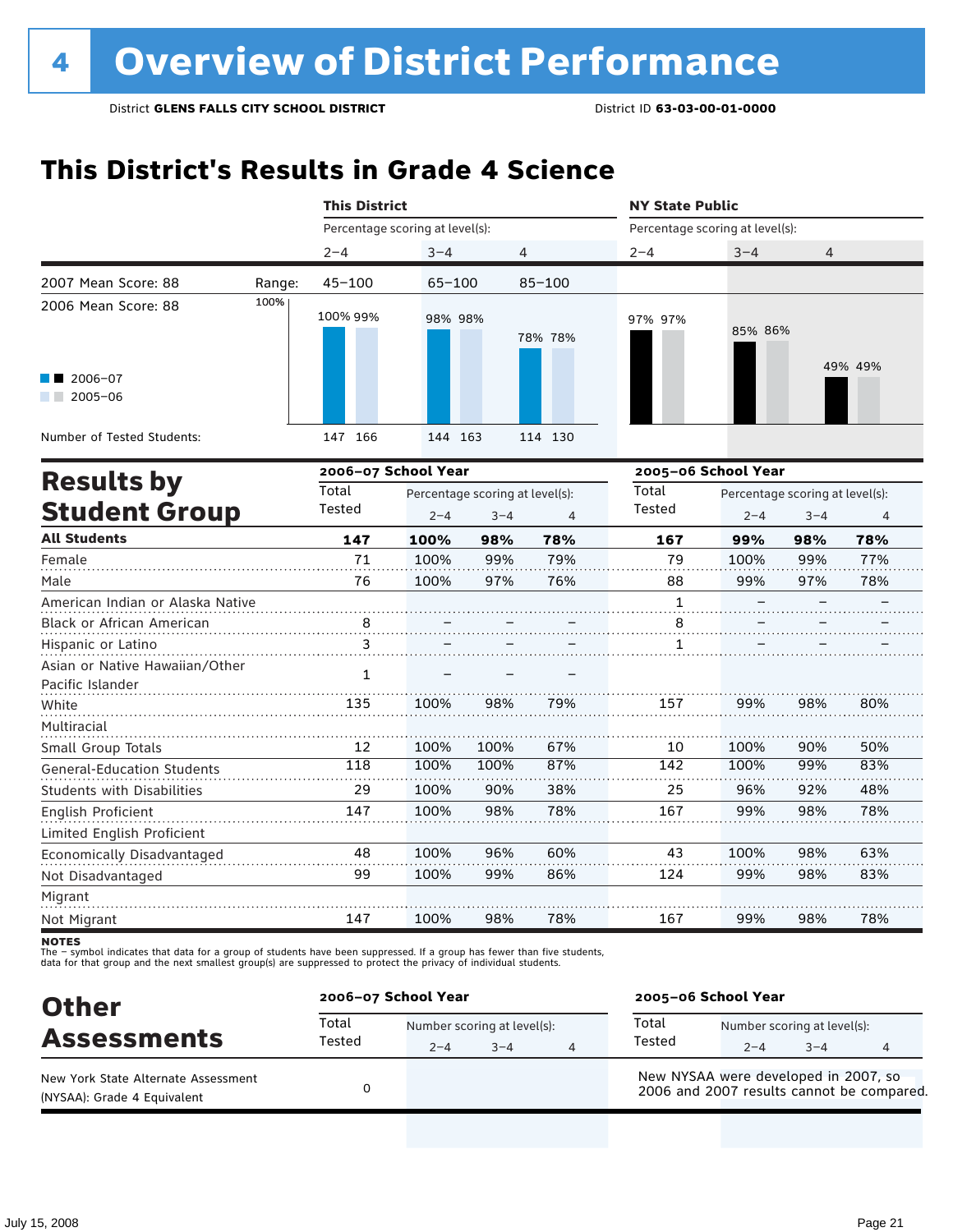### **This District's Results in Grade 5 English Language Arts**

|                                                    |        | <b>This District</b>            |             |                                 |                | <b>NY State Public</b>          |         |                                 |     |  |  |
|----------------------------------------------------|--------|---------------------------------|-------------|---------------------------------|----------------|---------------------------------|---------|---------------------------------|-----|--|--|
|                                                    |        | Percentage scoring at level(s): |             |                                 |                | Percentage scoring at level(s): |         |                                 |     |  |  |
|                                                    |        | $2 - 4$                         | $3 - 4$     | $\overline{4}$                  |                | $2 - 4$                         | $3 - 4$ | 4                               |     |  |  |
| 2007 Mean Score: 670                               | Range: | 608-795                         | $650 - 795$ |                                 | $711 - 795$    |                                 |         |                                 |     |  |  |
| 2006 Mean Score: 661                               | 100%   | 95% 94%                         | 80%         | 62%                             |                | 95% 94%                         | 68% 67% |                                 |     |  |  |
| $\blacksquare$ 2006-07<br>$2005 - 06$<br>a sa Bala |        |                                 |             |                                 | 12%<br>6%      |                                 |         | 7%                              | 12% |  |  |
| Number of Tested Students:                         |        | 161 147                         | 135         | 97                              | 19<br>10       |                                 |         |                                 |     |  |  |
| <b>Results by</b>                                  |        | 2006-07 School Year             |             |                                 |                | 2005-06 School Year             |         |                                 |     |  |  |
|                                                    |        | Total                           |             | Percentage scoring at level(s): |                | Total                           |         | Percentage scoring at level(s): |     |  |  |
| <b>Student Group</b>                               |        | Tested                          | $2 - 4$     | $3 - 4$                         | $\overline{4}$ | Tested                          | $2 - 4$ | $3 - 4$                         | 4   |  |  |
| <b>All Students</b>                                |        | 169                             | 95%         | 80%                             | 6%             | 157                             | 94%     | 62%                             | 12% |  |  |
| Female                                             |        | 76                              | 93%         | 86%                             | 4%             | 71                              | 96%     | 61%                             | 14% |  |  |
| Male                                               |        | 93                              | 97%         | 75%                             | 8%             | 86                              | 92%     | 63%                             | 10% |  |  |
| American Indian or Alaska Native                   |        |                                 |             |                                 |                |                                 |         |                                 |     |  |  |
| Black or African American                          |        | 11                              |             |                                 |                | $\overline{9}$                  |         |                                 |     |  |  |
| Hispanic or Latino                                 |        | $\overline{2}$                  |             |                                 |                | $\overline{2}$                  |         |                                 |     |  |  |
| Asian or Native Hawaiian/Other<br>Pacific Islander |        |                                 |             |                                 |                | $\mathbf{1}$                    |         |                                 |     |  |  |
| White                                              |        | 156                             | 96%         | 79%                             | 6%             | 145                             | 94%     | 64%                             | 13% |  |  |
| Multiracial                                        |        |                                 |             |                                 |                |                                 |         |                                 |     |  |  |
| Small Group Totals                                 |        | 13                              | 92%         | 85%                             | 0%             | 12                              | 92%     | 33%                             | 0%  |  |  |
| <b>General-Education Students</b>                  |        | 140                             | 99%         | 89%                             | 7%             | 133                             | 98%     | 71%                             | 14% |  |  |
| <b>Students with Disabilities</b>                  |        | 29                              | 79%         | 34%                             | 0%             | 24                              | 71%     | 8%                              | 0%  |  |  |
| English Proficient                                 |        | 169                             | 95%         | 80%                             | 6%             | 157                             | 94%     | 62%                             | 12% |  |  |
| Limited English Proficient                         |        |                                 |             |                                 |                |                                 |         |                                 |     |  |  |
| Economically Disadvantaged                         |        | 51                              | 90%         | 67%                             | 2%             | 54                              | 91%     | 48%                             | 2%  |  |  |
| Not Disadvantaged                                  |        | 118                             | 97%         | 86%                             | 8%             | 103                             | 95%     | 69%                             | 17% |  |  |
| Migrant                                            |        |                                 |             |                                 |                |                                 |         |                                 |     |  |  |
| Not Migrant                                        |        | 169                             | 95%         | 80%                             | 6%             | 157                             | 94%     | 62%                             | 12% |  |  |

**NOTES** 

The – symbol indicates that data for a group of students have been suppressed. If a group has fewer than five students,<br>data for that group and the next smallest group(s) are suppressed to protect the privacy of individual

| <b>Other</b>                           | 2006-07 School Year |         |                             |                | 2005-06 School Year                  |                             |         |                                           |  |
|----------------------------------------|---------------------|---------|-----------------------------|----------------|--------------------------------------|-----------------------------|---------|-------------------------------------------|--|
| <b>Assessments</b>                     | Total<br>Tested     |         | Number scoring at level(s): |                |                                      | Number scoring at level(s): |         |                                           |  |
|                                        |                     | $2 - 4$ | $3 - 4$                     | $\overline{4}$ | Tested                               | $2 - 4$                     | $3 - 4$ | 4                                         |  |
| New York State Alternate Assessment    |                     |         |                             |                | New NYSAA were developed in 2007, so |                             |         |                                           |  |
| (NYSAA): Grade 5 Equivalent            |                     |         |                             |                |                                      |                             |         | 2006 and 2007 results cannot be compared. |  |
| New York State English as a Second     |                     |         |                             |                |                                      |                             |         |                                           |  |
| Language Achievement Test (NYSESLAT)t: | 0                   | N/A     | N/A                         | N/A            | N/A                                  | N/A                         | N/A     | N/A                                       |  |
| Grade 5                                |                     |         |                             |                |                                      |                             |         |                                           |  |

† These counts represent recently arrived LEP students who used the NYSESLAT to fulfill the English language arts participation requirement.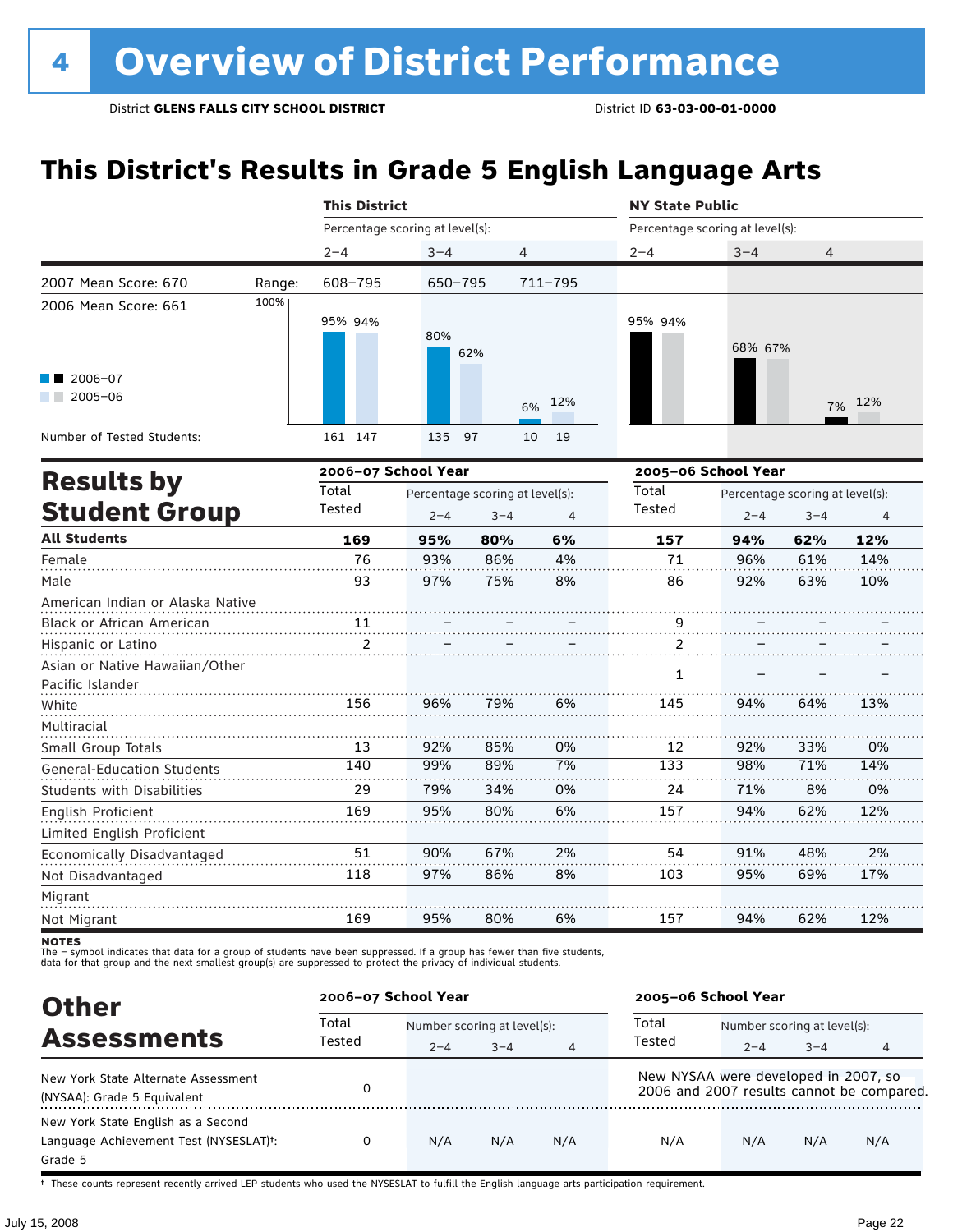### **This District's Results in Grade 5 Mathematics**

|                                                    | <b>This District</b>            |         |                                            |          | <b>NY State Public</b>          |                     |                                            |         |  |  |
|----------------------------------------------------|---------------------------------|---------|--------------------------------------------|----------|---------------------------------|---------------------|--------------------------------------------|---------|--|--|
|                                                    | Percentage scoring at level(s): |         |                                            |          | Percentage scoring at level(s): |                     |                                            |         |  |  |
|                                                    | $2 - 4$                         | $3 - 4$ | 4                                          |          | $2 - 4$                         | $3 - 4$             | 4                                          |         |  |  |
| 2007 Mean Score: 672                               | 619-780<br>Range:               | 650-780 |                                            | 699-780  |                                 |                     |                                            |         |  |  |
| 100%<br>2006 Mean Score: 671                       | 94% 98%                         | 85% 80% |                                            |          | 94% 90%                         | 76% 68%             |                                            |         |  |  |
| $2006 - 07$<br>$2005 - 06$                         |                                 |         |                                            | 14% 17%  |                                 |                     |                                            | 22% 19% |  |  |
| Number of Tested Students:                         | 159 158                         | 145 129 |                                            | 28<br>24 |                                 |                     |                                            |         |  |  |
| <b>Results by</b>                                  | 2006-07 School Year             |         |                                            |          |                                 | 2005-06 School Year |                                            |         |  |  |
| <b>Student Group</b>                               | Total<br>Tested                 | $2 - 4$ | Percentage scoring at level(s):<br>$3 - 4$ | 4        | Total<br><b>Tested</b>          | $2 - 4$             | Percentage scoring at level(s):<br>$3 - 4$ | 4       |  |  |
| <b>All Students</b>                                | 170                             | 94%     | 85%                                        | 14%      | 162                             | 98%                 | 80%                                        | 17%     |  |  |
| Female                                             | 77                              | 96%     | 84%                                        | 9%       | 75                              | 99%                 | 83%                                        | 13%     |  |  |
| Male                                               | 93                              | 91%     | 86%                                        | 18%      | 87                              | 97%                 | 77%                                        | 21%     |  |  |
| American Indian or Alaska Native                   |                                 |         |                                            |          |                                 |                     |                                            |         |  |  |
| Black or African American                          | 11                              |         |                                            |          | 10                              |                     |                                            |         |  |  |
| Hispanic or Latino                                 | 3                               |         |                                            |          | 2                               |                     |                                            |         |  |  |
| Asian or Native Hawaiian/Other<br>Pacific Islander |                                 |         |                                            |          | 1                               |                     |                                            |         |  |  |
| White                                              | 156                             | 93%     | 85%                                        | 15%      | 149                             | 98%                 | 80%                                        | 18%     |  |  |
| Multiracial<br>Small Group Totals                  | 14                              | 100%    | 86%                                        | 0%       | 13                              | 92%                 | 77%                                        | 8%      |  |  |
| <b>General-Education Students</b>                  | 141                             | 100%    | 92%                                        | 17%      | 136                             | 99%                 | 88%                                        | 21%     |  |  |
| <b>Students with Disabilities</b>                  | 29                              | 62%     | 52%                                        | 0%       | 26                              | 88%                 | 38%                                        | 0%      |  |  |
| English Proficient                                 | 170                             | 94%     | 85%                                        | 14%      | 162                             | 98%                 | 80%                                        | 17%     |  |  |
| Limited English Proficient                         |                                 |         |                                            |          |                                 |                     |                                            |         |  |  |
| Economically Disadvantaged                         | 52                              | 85%     | 67%                                        | 4%       | 56                              | 98%                 | 75%                                        | 9%      |  |  |
| Not Disadvantaged                                  | 118                             | 97%     | 93%                                        | 19%      | 106                             | 97%                 | 82%                                        | 22%     |  |  |
| Migrant                                            |                                 |         |                                            |          |                                 |                     |                                            |         |  |  |
| Not Migrant                                        | 170                             | 94%     | 85%                                        | 14%      | 162                             | 98%                 | 80%                                        | 17%     |  |  |

**NOTES** 

| <b>Other</b>                                                       | 2006-07 School Year |                                        |         | 2005-06 School Year                                                               |                                        |         |   |  |
|--------------------------------------------------------------------|---------------------|----------------------------------------|---------|-----------------------------------------------------------------------------------|----------------------------------------|---------|---|--|
| <b>Assessments</b>                                                 | Total<br>Tested     | Number scoring at level(s):<br>$2 - 4$ | $3 - 4$ | Total<br>Tested                                                                   | Number scoring at level(s):<br>$2 - 4$ | $3 - 4$ | 4 |  |
| New York State Alternate Assessment<br>(NYSAA): Grade 5 Equivalent |                     |                                        |         | New NYSAA were developed in 2007, so<br>2006 and 2007 results cannot be compared. |                                        |         |   |  |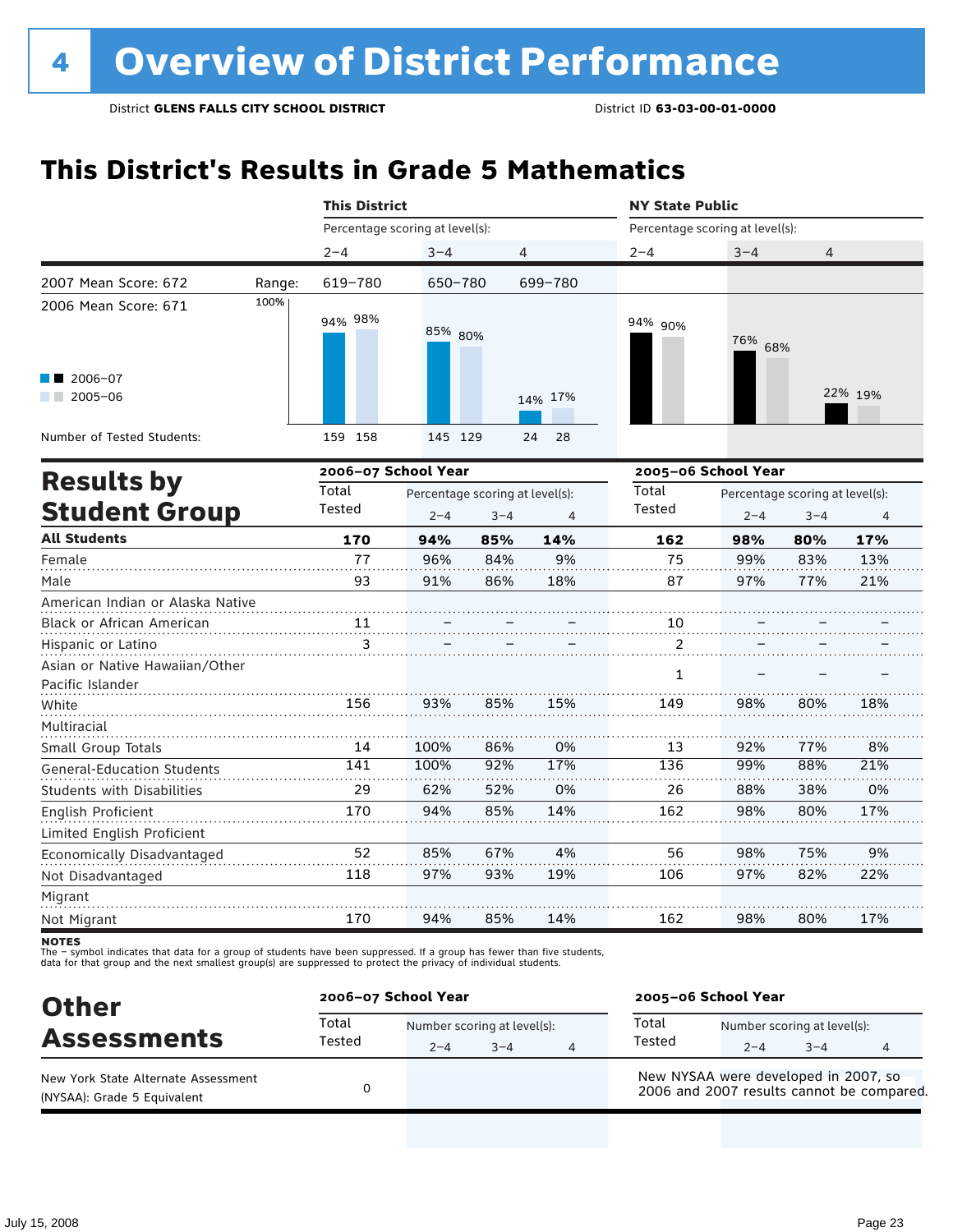### **This District's Results in Grade 6 English Language Arts**

|                                                                          |        | <b>This District</b>            |         |                | <b>NY State Public</b>          |         |                |  |  |
|--------------------------------------------------------------------------|--------|---------------------------------|---------|----------------|---------------------------------|---------|----------------|--|--|
|                                                                          |        | Percentage scoring at level(s): |         |                | Percentage scoring at level(s): |         |                |  |  |
|                                                                          |        | $2 - 4$                         | $3 - 4$ | $\overline{4}$ | $2 - 4$                         | $3 - 4$ | $\overline{4}$ |  |  |
| 2007 Mean Score: 668                                                     | Range: | 598-785                         | 650-785 | 705-785        |                                 |         |                |  |  |
| 2006 Mean Score: 665<br>$\blacksquare$ 2006-07<br>2005-06<br>a kacamatan | 100%   | 99% 95%                         | 71% 70% | 12% 16%        | 98% <sub>93%</sub>              | 63% 60% | 9% 12%         |  |  |
| Number of Tested Students:                                               |        | 170 188                         | 122 138 | 21 32          |                                 |         |                |  |  |

|                                                    |              | 2006-07 School Year |                                 |                |        | 2005-06 School Year | Percentage scoring at level(s):<br>$2 - 4$<br>$3 - 4$<br>4 |     |  |  |  |
|----------------------------------------------------|--------------|---------------------|---------------------------------|----------------|--------|---------------------|------------------------------------------------------------|-----|--|--|--|
| <b>Results by</b>                                  | Total        |                     | Percentage scoring at level(s): |                | Total  |                     |                                                            |     |  |  |  |
| <b>Student Group</b>                               | Tested       | $2 - 4$             | $3 - 4$                         | $\overline{4}$ | Tested |                     |                                                            |     |  |  |  |
| <b>All Students</b>                                | 172          | 99%                 | 71%                             | 12%            | 198    | 95%                 | 70%                                                        | 16% |  |  |  |
| Female                                             | 74           | 100%                | 76%                             | 18%            | 101    | 95%                 | 67%                                                        | 17% |  |  |  |
| Male                                               | 98           | 98%                 | 67%                             | 8%             | 97     | 95%                 | 72%                                                        | 15% |  |  |  |
| American Indian or Alaska Native                   | $\mathbf{1}$ |                     |                                 |                |        |                     |                                                            |     |  |  |  |
| Black or African American                          | 13           | 100%                | 31%                             | 0%             | 6      |                     |                                                            |     |  |  |  |
| Hispanic or Latino                                 | 3            |                     |                                 |                | 6      | 83%                 | 50%                                                        | 17% |  |  |  |
| Asian or Native Hawaiian/Other<br>Pacific Islander | 1            |                     |                                 |                | 4      |                     |                                                            |     |  |  |  |
| White                                              | 154          | 99%                 | 75%                             | 12%            | 182    | 96%                 | 71%                                                        | 16% |  |  |  |
| Multiracial                                        |              |                     |                                 |                |        |                     |                                                            |     |  |  |  |
| Small Group Totals                                 | 5            | 100%                | 60%                             | 40%            | 10     | 90%                 | 50%                                                        | 20% |  |  |  |
| <b>General-Education Students</b>                  | 143          | 100%                | 81%                             | 15%            | 196    |                     |                                                            |     |  |  |  |
| <b>Students with Disabilities</b>                  | 29           | 93%                 | 21%                             | 0%             | 2      |                     |                                                            |     |  |  |  |
| English Proficient                                 | 172          | 99%                 | 71%                             | 12%            | 198    | 95%                 | 70%                                                        | 16% |  |  |  |
| Limited English Proficient                         |              |                     |                                 |                |        |                     |                                                            |     |  |  |  |
| Economically Disadvantaged                         | 66           | 98%                 | 53%                             | 0%             | 67     | 90%                 | 54%                                                        | 3%  |  |  |  |
| Not Disadvantaged                                  | 106          | 99%                 | 82%                             | 20%            | 131    | 98%                 | 78%                                                        | 23% |  |  |  |
| Migrant                                            |              |                     |                                 |                |        |                     |                                                            |     |  |  |  |
| Not Migrant                                        | 172          | 99%                 | 71%                             | 12%            | 198    | 95%                 | 70%                                                        | 16% |  |  |  |

**NOTES** 

The – symbol indicates that data for a group of students have been suppressed. If a group has fewer than five students,<br>data for that group and the next smallest group(s) are suppressed to protect the privacy of individual

| <b>Other</b>                                        | 2006-07 School Year |                             |         |     |                                      | 2005-06 School Year<br>Number scoring at level(s): |         |                                           |  |  |
|-----------------------------------------------------|---------------------|-----------------------------|---------|-----|--------------------------------------|----------------------------------------------------|---------|-------------------------------------------|--|--|
|                                                     | Total               | Number scoring at level(s): |         |     | Total                                |                                                    |         |                                           |  |  |
| <b>Assessments</b>                                  | Tested              | $2 - 4$                     | $3 - 4$ | 4   | Tested                               | $2 - 4$                                            | $3 - 4$ | 4                                         |  |  |
| New York State Alternate Assessment                 |                     |                             |         |     | New NYSAA were developed in 2007, so |                                                    |         |                                           |  |  |
| (NYSAA): Grade 6 Equivalent                         |                     |                             |         |     |                                      |                                                    |         | 2006 and 2007 results cannot be compared. |  |  |
| New York State English as a Second                  |                     |                             |         |     |                                      |                                                    |         |                                           |  |  |
| Language Achievement Test (NYSESLAT) <sup>+</sup> : |                     | N/A                         | N/A     | N/A | N/A                                  | N/A                                                | N/A     | N/A                                       |  |  |
| Grade 6                                             |                     |                             |         |     |                                      |                                                    |         |                                           |  |  |

† These counts represent recently arrived LEP students who used the NYSESLAT to fulfill the English language arts participation requirement.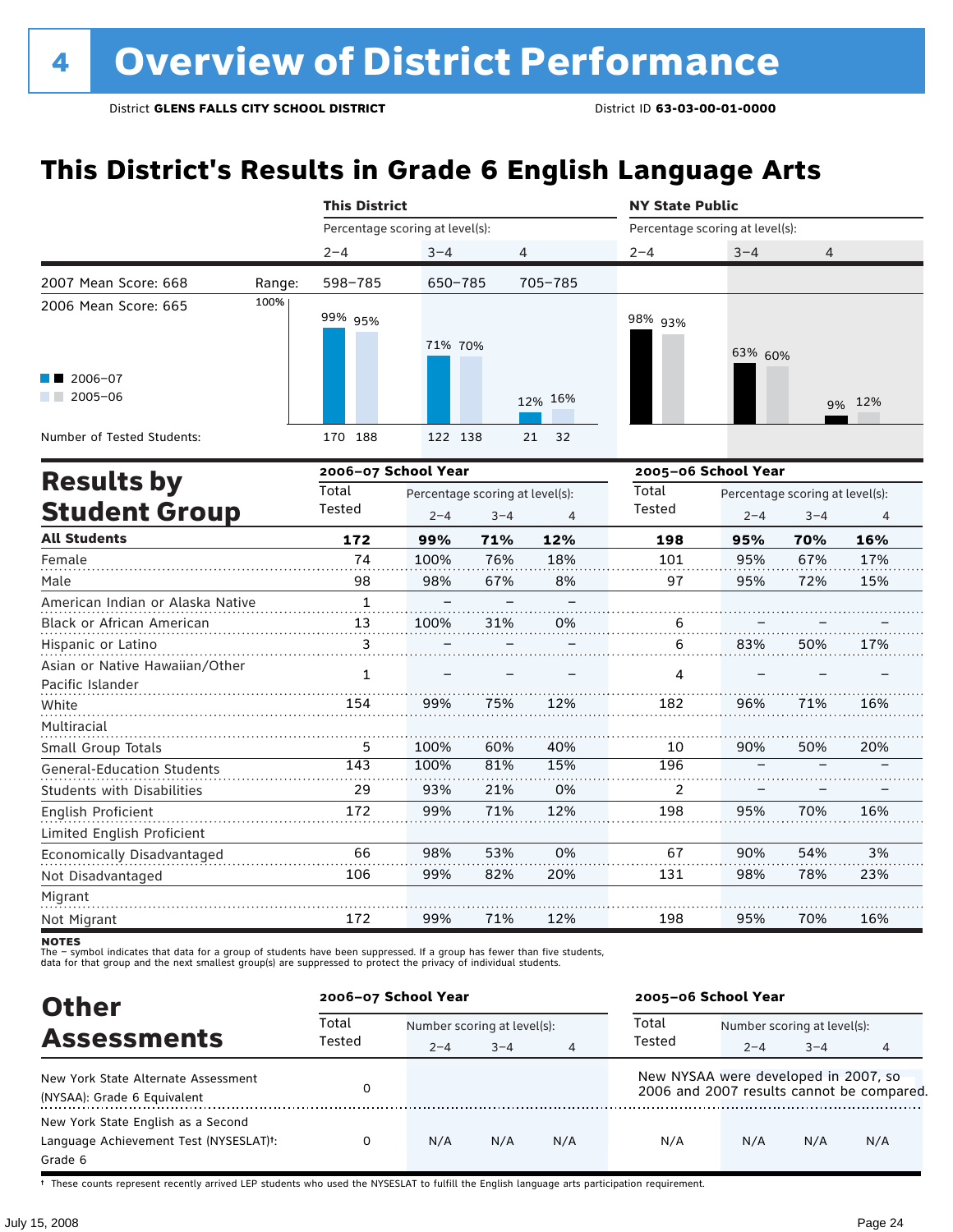### **This District's Results in Grade 6 Mathematics**

|                                                                                                                                                                         | <b>This District</b> |                                 |            |         | <b>NY State Public</b>          |            |  |  |  |
|-------------------------------------------------------------------------------------------------------------------------------------------------------------------------|----------------------|---------------------------------|------------|---------|---------------------------------|------------|--|--|--|
|                                                                                                                                                                         |                      |                                 |            |         | Percentage scoring at level(s): |            |  |  |  |
|                                                                                                                                                                         | $2 - 4$              | $3 - 4$                         | 4          | $2 - 4$ | $3 - 4$                         | 4          |  |  |  |
| Percentage scoring at level(s):<br>2007 Mean Score: 669<br>616-780<br>Range:<br>100%<br>2006 Mean Score: 654<br>92% 88%<br>74%<br>$\blacksquare$ 2006-07<br>$2005 - 06$ | 650-780              | 696-780                         |            |         |                                 |            |  |  |  |
|                                                                                                                                                                         |                      | 64%                             | 17%<br>11% | 91% 87% | 71%<br>60%                      | 20%<br>13% |  |  |  |
| Number of Tested Students:                                                                                                                                              | 178<br>155           | 125 129                         | 22<br>29   |         |                                 |            |  |  |  |
|                                                                                                                                                                         |                      | 2006-07 School Year             |            |         | 2005-06 School Year             |            |  |  |  |
| <b>Results by</b>                                                                                                                                                       | Total                | Percentage scoring at levells). |            | Total   | Dercentage scoring at levells). |            |  |  |  |

| <b>Results by</b>                 | Total        |         | Percentage scoring at level(s): |     | Total  |         | Percentage scoring at level(s): |     |
|-----------------------------------|--------------|---------|---------------------------------|-----|--------|---------|---------------------------------|-----|
| <b>Student Group</b>              | Tested       | $2 - 4$ | $3 - 4$                         | 4   | Tested | $2 - 4$ | $3 - 4$                         | 4   |
| <b>All Students</b>               | 169          | 92%     | 74%                             | 17% | 202    | 88%     | 64%                             | 11% |
| Female                            | 73           | 92%     | 74%                             | 15% | 101    | 84%     | 61%                             | 10% |
| Male                              | 96           | 92%     | 74%                             | 19% | 101    | 92%     | 66%                             | 12% |
| American Indian or Alaska Native  | $\mathbf{1}$ |         |                                 |     |        |         |                                 |     |
| <b>Black or African American</b>  | 11           | 91%     | 18%                             | 0%  | 6      |         |                                 |     |
| Hispanic or Latino                | 3            |         |                                 |     | 6      | 100%    | 50%                             | 0%  |
| Asian or Native Hawaiian/Other    | 1            |         |                                 |     | 4      |         |                                 |     |
| Pacific Islander                  |              |         |                                 |     |        |         |                                 |     |
| White                             | 153          | 92%     | 78%                             | 18% | 186    | 88%     | 65%                             | 12% |
| Multiracial                       |              |         |                                 |     |        |         |                                 |     |
| Small Group Totals                | 5            | 80%     | 60%                             | 20% | 10     | 80%     | 60%                             | 0%  |
| <b>General-Education Students</b> | 141          | 99%     | 83%                             | 21% | 201    |         |                                 |     |
| <b>Students with Disabilities</b> | 28           | 57%     | 29%                             | 0%  | 1      |         |                                 |     |
| English Proficient                | 169          | 92%     | 74%                             | 17% | 202    | 88%     | 64%                             | 11% |
| Limited English Proficient        |              |         |                                 |     |        |         |                                 |     |
| Economically Disadvantaged        | 63           | 83%     | 56%                             | 3%  | 68     | 78%     | 46%                             | 7%  |
| Not Disadvantaged                 | 106          | 97%     | 85%                             | 25% | 134    | 93%     | 73%                             | 13% |
| Migrant                           |              |         |                                 |     |        |         |                                 |     |
| Not Migrant                       | 169          | 92%     | 74%                             | 17% | 202    | 88%     | 64%                             | 11% |

**NOTES** 

| <b>Other</b>                                                       | 2006-07 School Year |                             |         | 2005-06 School Year                                                               |                             |         |   |  |
|--------------------------------------------------------------------|---------------------|-----------------------------|---------|-----------------------------------------------------------------------------------|-----------------------------|---------|---|--|
| <b>Assessments</b>                                                 | Total<br>Tested     | Number scoring at level(s): |         | Total                                                                             | Number scoring at level(s): |         |   |  |
|                                                                    |                     | $2 - 4$                     | $3 - 4$ | Tested                                                                            | $2 - 4$                     | $3 - 4$ | 4 |  |
| New York State Alternate Assessment<br>(NYSAA): Grade 6 Equivalent |                     |                             |         | New NYSAA were developed in 2007, so<br>2006 and 2007 results cannot be compared. |                             |         |   |  |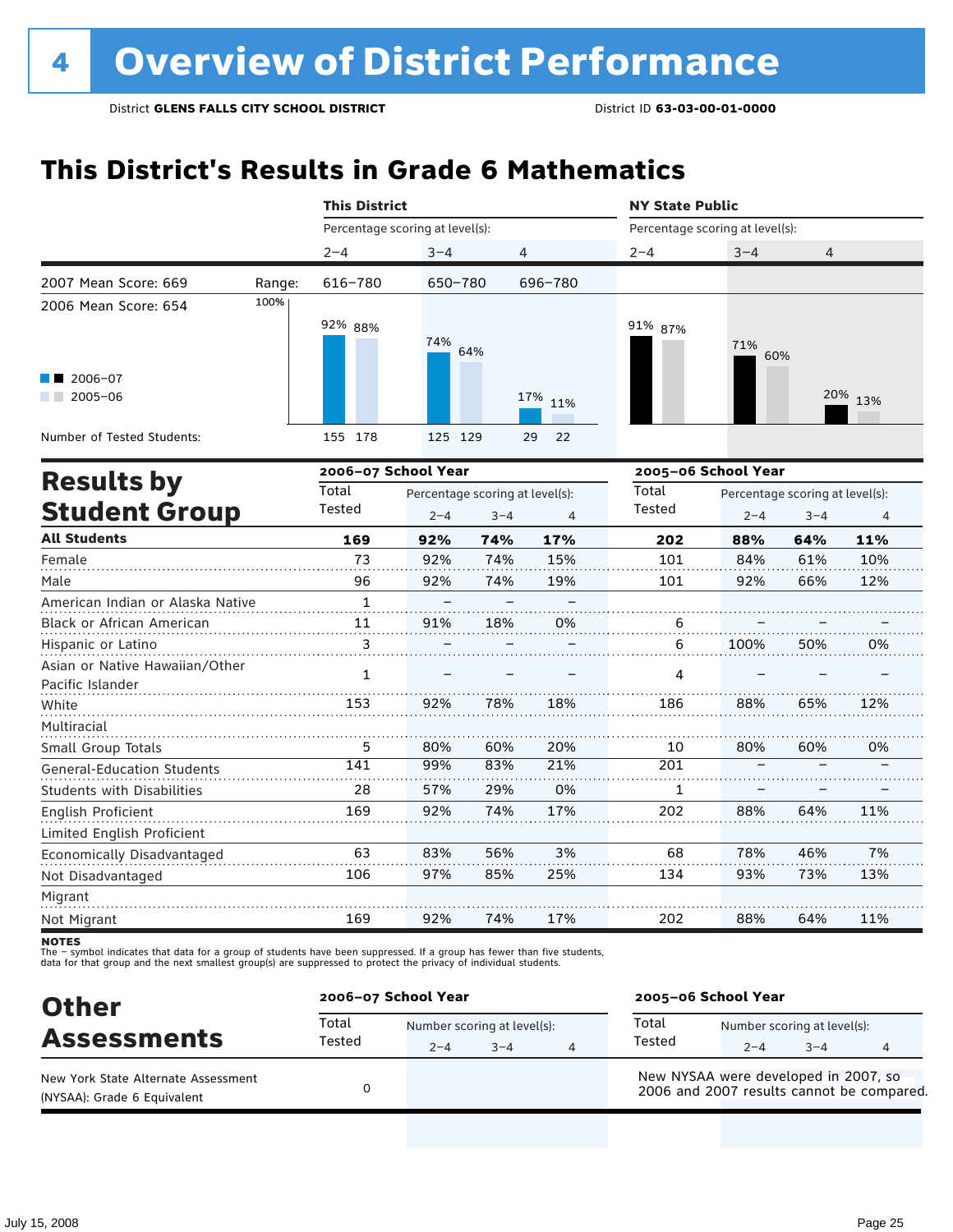### **This District's Results in Grade 7 English Language Arts**

|                                       |        | <b>This District</b>            |                                 |         |          |                                 | <b>NY State Public</b>          |         |     |  |  |  |
|---------------------------------------|--------|---------------------------------|---------------------------------|---------|----------|---------------------------------|---------------------------------|---------|-----|--|--|--|
|                                       |        | Percentage scoring at level(s): |                                 |         |          | Percentage scoring at level(s): |                                 |         |     |  |  |  |
|                                       |        | $2 - 4$                         | $3 - 4$                         | 4       |          | $2 - 4$                         | $3 - 4$                         | 4       |     |  |  |  |
| 2007 Mean Score: 662                  | Range: | 600-790                         | 650-790                         |         | 712-790  |                                 |                                 |         |     |  |  |  |
| 2006 Mean Score: 655                  | 100%   | 96% 92%                         | 70%                             | 59%     |          | 94% 92%                         | 58% 56%                         |         |     |  |  |  |
| $\blacksquare$ 2006-07<br>$2005 - 06$ |        |                                 |                                 |         | 10% 7%   |                                 |                                 | 6%      | 8%  |  |  |  |
| Number of Tested Students:            |        | 213 188                         | 156 120                         |         | 22<br>14 |                                 |                                 |         |     |  |  |  |
|                                       |        | 2006-07 School Year             |                                 |         |          |                                 | 2005-06 School Year             |         |     |  |  |  |
| <b>Results by</b>                     |        | Total                           | Percentage scoring at level(s): |         |          | Total                           | Percentage scoring at level(s): |         |     |  |  |  |
| <b>Student Group</b>                  |        | Tested                          | $2 - 4$                         | $3 - 4$ | 4        | Tested                          | $2 - 4$                         | $3 - 4$ | 4   |  |  |  |
| <b>All Students</b>                   |        | 223                             | 96%                             | 70%     | 10%      | 205                             | 92%                             | 59%     | 7%  |  |  |  |
| Female                                |        | 113                             | 96%                             | 73%     | 11%      | 100                             | 97%                             | 61%     | 11% |  |  |  |
| Male                                  |        | 110                             | 95%                             | 66%     | 9%       | 105                             | 87%                             | 56%     | 3%  |  |  |  |
| American Indian or Alaska Native      |        |                                 |                                 |         |          |                                 |                                 |         |     |  |  |  |
| Black or African American             |        | $\overline{7}$                  | 100%                            | 57%     | 14%      | 9                               | 89%                             | 56%     | 0%  |  |  |  |
| Hispanic or Latino                    |        | 3                               |                                 |         |          | 3                               |                                 |         |     |  |  |  |
| Acian or Notive Hausijan (Other       |        |                                 |                                 |         |          |                                 |                                 |         |     |  |  |  |

| 209 | 95%  | 71% | 10% | 190 | 92%  | 58% | 7% |
|-----|------|-----|-----|-----|------|-----|----|
|     |      |     |     |     |      |     |    |
|     | 100% | 43% | 14% | 6   | 100% | 67% | 0% |
| 184 | 100% | 83% | 12% | 199 | 92%  | 59% | 7% |
| 39  | 74%  | 10% | 0%  | 6   | 83%  | 33% | 0% |
| 223 | 96%  | 70% | 10% | 205 | 92%  | 59% | 7% |
|     |      |     |     |     |      |     |    |
| 84  | 92%  | 49% | 1%  | 63  | 87%  | 32% | 2% |
| 139 | 98%  | 83% | 15% | 142 | 94%  | 70% | 9% |
|     |      |     |     |     |      |     |    |
| 223 | 96%  | 70% | 10% | 205 | 92%  | 59% | 7% |
|     | 4    |     |     |     | 3    |     |    |

**NOTES** 

The – symbol indicates that data for a group of students have been suppressed. If a group has fewer than five students,<br>data for that group and the next smallest group(s) are suppressed to protect the privacy of individual

| <b>Other</b>                                                                                         | 2006-07 School Year |                             |         |     | 2005-06 School Year                  |                             |         |                                           |
|------------------------------------------------------------------------------------------------------|---------------------|-----------------------------|---------|-----|--------------------------------------|-----------------------------|---------|-------------------------------------------|
| <b>Assessments</b>                                                                                   | Total               | Number scoring at level(s): |         |     | Total                                | Number scoring at level(s): |         |                                           |
|                                                                                                      | Tested              | $2 - 4$                     | $3 - 4$ | 4   | Tested                               | $2 - 4$                     | $3 - 4$ |                                           |
| New York State Alternate Assessment<br>(NYSAA): Grade 7 Equivalent                                   |                     | $\overline{\phantom{0}}$    |         |     | New NYSAA were developed in 2007, so |                             |         | 2006 and 2007 results cannot be compared. |
| New York State English as a Second<br>Language Achievement Test (NYSESLAT) <sup>+</sup> :<br>Grade 7 |                     | N/A                         | N/A     | N/A | N/A                                  | N/A                         | N/A     | N/A                                       |

† These counts represent recently arrived LEP students who used the NYSESLAT to fulfill the English language arts participation requirement.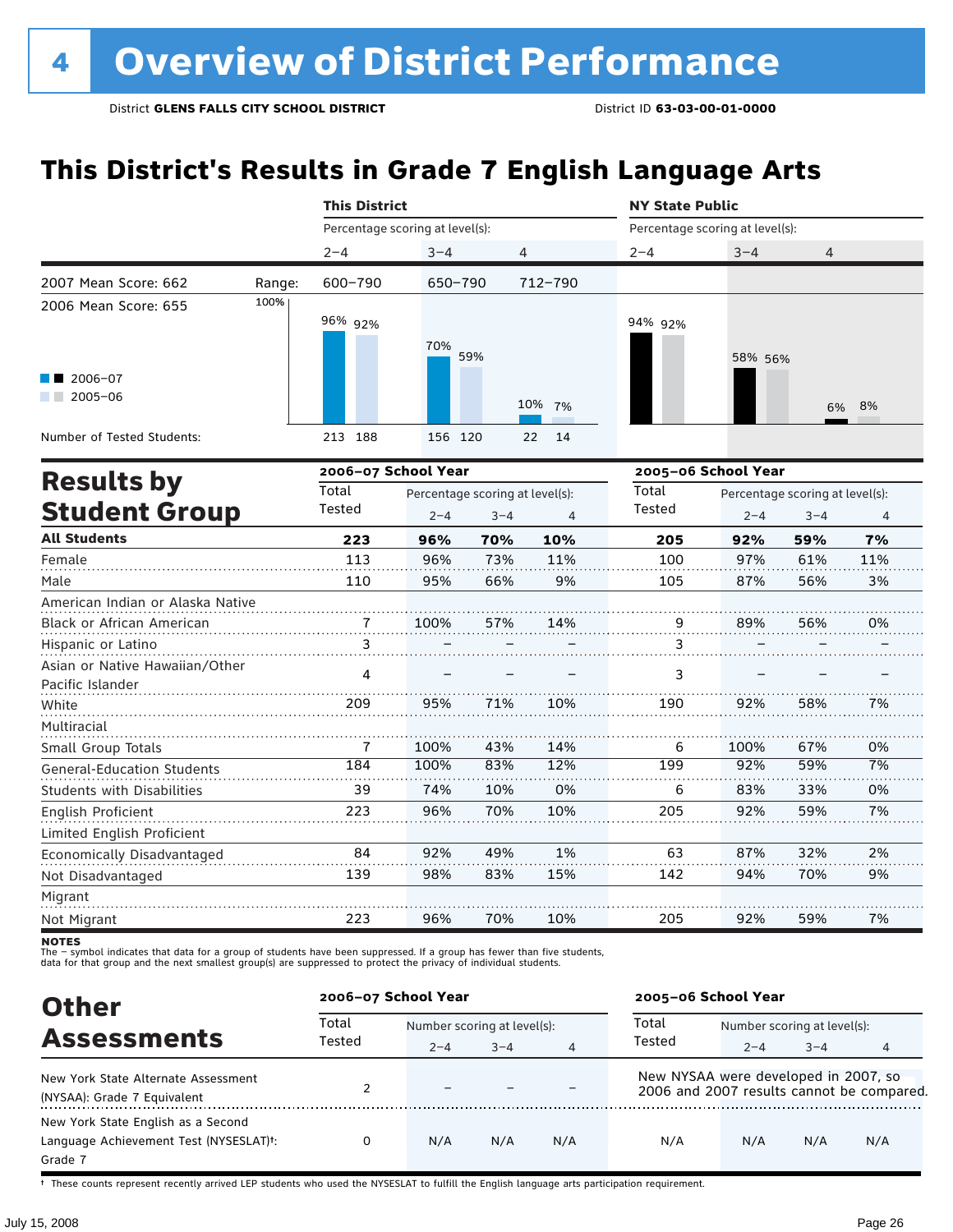### **This District's Results in Grade 7 Mathematics**

|                                                    |        | <b>This District</b>                                                                                                                                                                                                                                                                                                                                                                                                                                                                                                                                                                                                                                                                                                                                                                                                                                                 |         |    | <b>NY State Public</b> |         |      |         |
|----------------------------------------------------|--------|----------------------------------------------------------------------------------------------------------------------------------------------------------------------------------------------------------------------------------------------------------------------------------------------------------------------------------------------------------------------------------------------------------------------------------------------------------------------------------------------------------------------------------------------------------------------------------------------------------------------------------------------------------------------------------------------------------------------------------------------------------------------------------------------------------------------------------------------------------------------|---------|----|------------------------|---------|------|---------|
|                                                    |        |                                                                                                                                                                                                                                                                                                                                                                                                                                                                                                                                                                                                                                                                                                                                                                                                                                                                      |         |    |                        |         |      |         |
|                                                    |        | $2 - 4$                                                                                                                                                                                                                                                                                                                                                                                                                                                                                                                                                                                                                                                                                                                                                                                                                                                              | $3 - 4$ |    | $2 - 4$                | $3 - 4$ | 4    |         |
| 2007 Mean Score: 669                               | Range: | 611-800                                                                                                                                                                                                                                                                                                                                                                                                                                                                                                                                                                                                                                                                                                                                                                                                                                                              |         |    |                        |         |      |         |
| 2006 Mean Score: 666                               | 100%   | 95% 96%                                                                                                                                                                                                                                                                                                                                                                                                                                                                                                                                                                                                                                                                                                                                                                                                                                                              |         |    | 93% 87%                | 67%     |      |         |
| $\blacksquare$ 2006-07<br>$2005 - 06$              |        |                                                                                                                                                                                                                                                                                                                                                                                                                                                                                                                                                                                                                                                                                                                                                                                                                                                                      |         |    |                        |         |      | 18% 12% |
| Number of Tested Students:                         |        | 215 198                                                                                                                                                                                                                                                                                                                                                                                                                                                                                                                                                                                                                                                                                                                                                                                                                                                              |         | 45 |                        |         |      |         |
|                                                    |        |                                                                                                                                                                                                                                                                                                                                                                                                                                                                                                                                                                                                                                                                                                                                                                                                                                                                      |         |    |                        |         |      |         |
| <b>Results by</b>                                  |        | Total                                                                                                                                                                                                                                                                                                                                                                                                                                                                                                                                                                                                                                                                                                                                                                                                                                                                |         |    | Total                  |         |      |         |
| <b>Student Group</b>                               |        | Percentage scoring at level(s):<br>Percentage scoring at level(s):<br>4<br>650-800<br>693-800<br>75% 74%<br>56%<br>21% 22%<br>170 152<br>48<br>2006-07 School Year<br>2005-06 School Year<br>Percentage scoring at level(s):<br>Percentage scoring at level(s):<br>Tested<br>Tested<br>$2 - 4$<br>$3 - 4$<br>$\overline{4}$<br>$2 - 4$<br>226<br>95%<br>75%<br>21%<br>206<br>96%<br>113<br>96%<br>75%<br>20%<br>99<br>97%<br>75%<br>22%<br>113<br>94%<br>107<br>95%<br>71%<br>57%<br>0%<br>9<br>100%<br>7<br>3<br>3<br>4<br>3<br>22%<br>212<br>96%<br>75%<br>191<br>96%<br>7<br>100%<br>86%<br>29%<br>100%<br>6<br>97%<br>186<br>99%<br>87%<br>25%<br>200<br>40<br>75%<br>23%<br>3%<br>67%<br>6<br>226<br>95%<br>75%<br>21%<br>206<br>96%<br>86<br>9%<br>61<br>95%<br>90%<br>55%<br>97%<br>140<br>99%<br>88%<br>29%<br>145<br>21%<br>226<br>95%<br>75%<br>206<br>96% | $3 - 4$ | 4  |                        |         |      |         |
| <b>All Students</b>                                |        |                                                                                                                                                                                                                                                                                                                                                                                                                                                                                                                                                                                                                                                                                                                                                                                                                                                                      |         |    |                        |         | 74%  | 22%     |
| Female                                             |        |                                                                                                                                                                                                                                                                                                                                                                                                                                                                                                                                                                                                                                                                                                                                                                                                                                                                      |         |    |                        |         | 71%  | 22%     |
| Male                                               |        |                                                                                                                                                                                                                                                                                                                                                                                                                                                                                                                                                                                                                                                                                                                                                                                                                                                                      |         |    |                        |         | 77%  | 21%     |
| American Indian or Alaska Native                   |        |                                                                                                                                                                                                                                                                                                                                                                                                                                                                                                                                                                                                                                                                                                                                                                                                                                                                      |         |    |                        |         |      |         |
| Black or African American                          |        |                                                                                                                                                                                                                                                                                                                                                                                                                                                                                                                                                                                                                                                                                                                                                                                                                                                                      |         |    |                        |         | 67%  | 0%      |
| Hispanic or Latino                                 |        |                                                                                                                                                                                                                                                                                                                                                                                                                                                                                                                                                                                                                                                                                                                                                                                                                                                                      |         |    |                        |         |      |         |
| Asian or Native Hawaiian/Other<br>Pacific Islander |        |                                                                                                                                                                                                                                                                                                                                                                                                                                                                                                                                                                                                                                                                                                                                                                                                                                                                      |         |    |                        |         |      |         |
| White                                              |        |                                                                                                                                                                                                                                                                                                                                                                                                                                                                                                                                                                                                                                                                                                                                                                                                                                                                      |         |    |                        |         | 73%  | 23%     |
| Multiracial                                        |        |                                                                                                                                                                                                                                                                                                                                                                                                                                                                                                                                                                                                                                                                                                                                                                                                                                                                      |         |    |                        |         |      |         |
| Small Group Totals                                 |        |                                                                                                                                                                                                                                                                                                                                                                                                                                                                                                                                                                                                                                                                                                                                                                                                                                                                      |         |    |                        |         | 100% | 33%     |
| <b>General-Education Students</b>                  |        |                                                                                                                                                                                                                                                                                                                                                                                                                                                                                                                                                                                                                                                                                                                                                                                                                                                                      |         |    |                        |         | 74%  | 22%     |
| Students with Disabilities                         |        |                                                                                                                                                                                                                                                                                                                                                                                                                                                                                                                                                                                                                                                                                                                                                                                                                                                                      |         |    |                        |         | 67%  | 17%     |
| English Proficient<br>Limited English Proficient   |        |                                                                                                                                                                                                                                                                                                                                                                                                                                                                                                                                                                                                                                                                                                                                                                                                                                                                      |         |    |                        |         | 74%  | 22%     |
| Economically Disadvantaged                         |        |                                                                                                                                                                                                                                                                                                                                                                                                                                                                                                                                                                                                                                                                                                                                                                                                                                                                      |         |    |                        |         | 74%  | 10%     |
| Not Disadvantaged                                  |        |                                                                                                                                                                                                                                                                                                                                                                                                                                                                                                                                                                                                                                                                                                                                                                                                                                                                      |         |    |                        |         | 74%  | 27%     |
| Migrant                                            |        |                                                                                                                                                                                                                                                                                                                                                                                                                                                                                                                                                                                                                                                                                                                                                                                                                                                                      |         |    |                        |         |      |         |
| Not Migrant                                        |        |                                                                                                                                                                                                                                                                                                                                                                                                                                                                                                                                                                                                                                                                                                                                                                                                                                                                      |         |    |                        |         | 74%  | 22%     |

**NOTES** 

| <b>Other</b>                                                       | 2006-07 School Year |                                        |         |   | 2005-06 School Year                                                               |         |                                        |   |  |
|--------------------------------------------------------------------|---------------------|----------------------------------------|---------|---|-----------------------------------------------------------------------------------|---------|----------------------------------------|---|--|
| <b>Assessments</b>                                                 | Total<br>Tested     | Number scoring at level(s):<br>$2 - 4$ | $3 - 4$ | 4 | Total<br>Tested                                                                   | $2 - 4$ | Number scoring at level(s):<br>$3 - 4$ | 4 |  |
| New York State Alternate Assessment<br>(NYSAA): Grade 7 Equivalent |                     | -                                      |         |   | New NYSAA were developed in 2007, so<br>2006 and 2007 results cannot be compared. |         |                                        |   |  |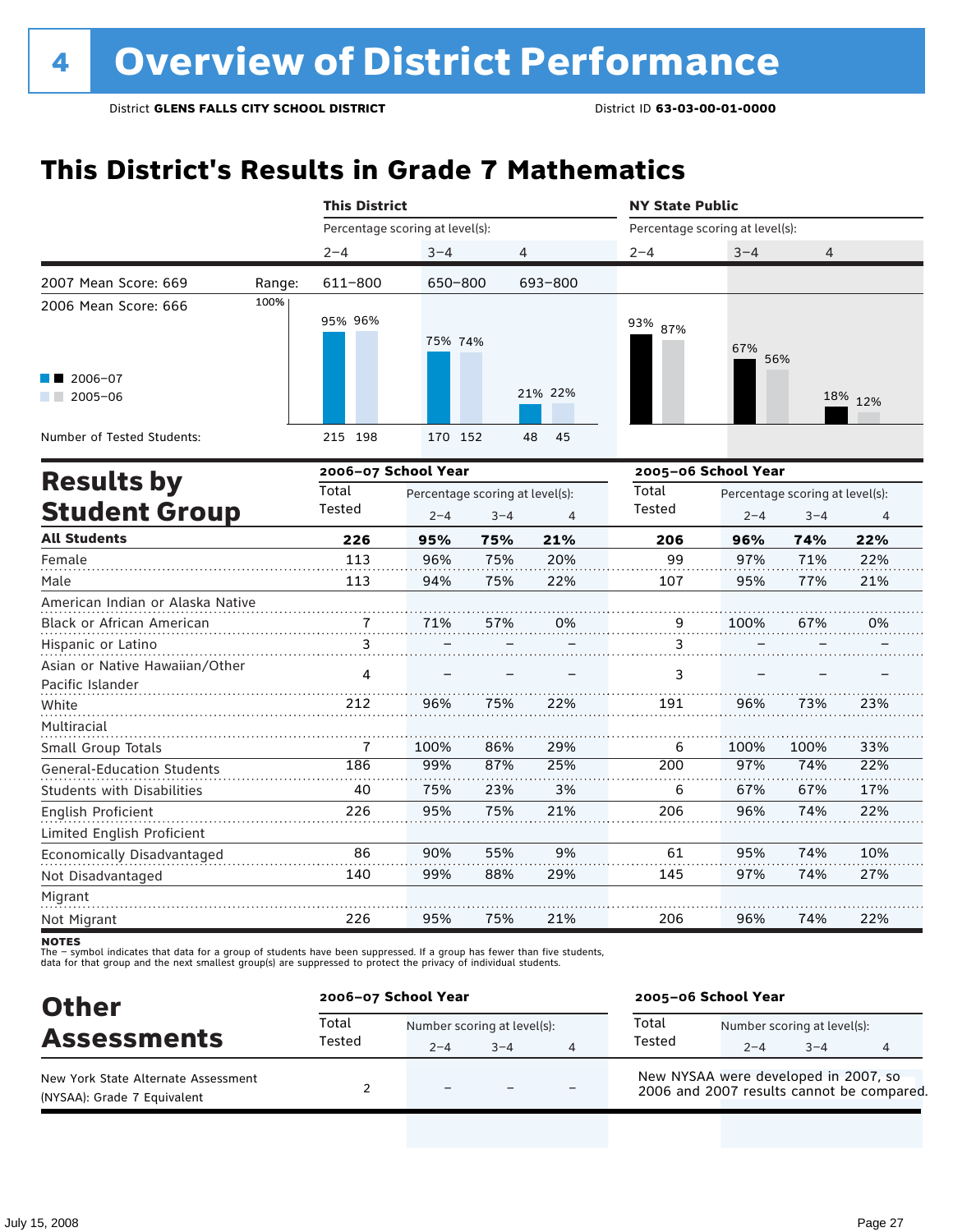### **This District's Results in Grade 8 English Language Arts**

|                                                    |        | <b>This District</b>            |                     |                                 |          | <b>NY State Public</b>          |                                 |         |                |  |
|----------------------------------------------------|--------|---------------------------------|---------------------|---------------------------------|----------|---------------------------------|---------------------------------|---------|----------------|--|
|                                                    |        | Percentage scoring at level(s): |                     |                                 |          | Percentage scoring at level(s): |                                 |         |                |  |
|                                                    |        | $2 - 4$                         | $3 - 4$             | 4                               |          | $2 - 4$                         | $3 - 4$                         | 4       |                |  |
| 2007 Mean Score: 660                               | Range: | $602 - 790$                     | 650-790             |                                 | 715-790  |                                 |                                 |         |                |  |
| 2006 Mean Score: 660                               | 100%   | 95% 95%                         | 67%                 | 56%                             |          | 94% 91%                         | 57% 49%                         |         |                |  |
| 2006-07<br>$2005 - 06$                             |        |                                 |                     |                                 | 9%<br>5% |                                 |                                 | 6%      | 5%             |  |
| Number of Tested Students:                         |        | 194 210                         | 137 124             |                                 | 11<br>20 |                                 |                                 |         |                |  |
|                                                    |        |                                 | 2006-07 School Year |                                 |          |                                 | 2005-06 School Year             |         |                |  |
| <b>Results by</b>                                  |        | Total                           |                     | Percentage scoring at level(s): |          | Total                           | Percentage scoring at level(s): |         |                |  |
| <b>Student Group</b>                               |        | Tested                          | $2 - 4$             | $3 - 4$                         | 4        | Tested                          | $2 - 4$                         | $3 - 4$ | $\overline{4}$ |  |
| <b>All Students</b>                                |        | 204                             | 95%                 | 67%                             | 5%       | 220                             | 95%                             | 56%     | 9%             |  |
| Female                                             |        | 96                              | 97%                 | 77%                             | 6%       | 110                             | 95%                             | 61%     | 10%            |  |
| Male                                               |        | 108                             | 94%                 | 58%                             | 5%       | 110                             | 95%                             | 52%     | 8%             |  |
| American Indian or Alaska Native                   |        |                                 |                     |                                 |          |                                 |                                 |         |                |  |
| Black or African American                          |        | 10                              | 100%                | 60%                             | 10%      | 12                              |                                 |         |                |  |
| Hispanic or Latino                                 |        | 3                               |                     |                                 |          | 4                               |                                 |         |                |  |
| Asian or Native Hawaiian/Other<br>Pacific Islander |        | 3                               |                     |                                 |          |                                 |                                 |         |                |  |
| White                                              |        | 188                             | 95%                 | 67%                             | 5%       | 204                             | 96%                             | 58%     | 10%            |  |
| Multiracial                                        |        |                                 |                     |                                 |          |                                 |                                 |         |                |  |
| Small Group Totals                                 |        | 6                               | 100%                | 83%                             | 0%       | 16                              | 88%                             | 31%     | 0%             |  |
| <b>General-Education Students</b>                  |        | 173                             | 99%                 | 77%                             | 6%       | $\overline{213}$                | 96%                             | 57%     | 9%             |  |
| <b>Students with Disabilities</b>                  |        | 31                              | 71%                 | 10%                             | 0%       | 7                               | 86%                             | 29%     | 0%             |  |
| English Proficient                                 |        | 204                             | 95%                 | 67%                             | 5%       | 220                             | 95%                             | 56%     | 9%             |  |
| Limited English Proficient                         |        |                                 |                     |                                 |          |                                 |                                 |         |                |  |
| Economically Disadvantaged                         |        | 72                              | 93%                 | 47%                             | 3%       | 61                              | 93%                             | 36%     | 7%             |  |
| Not Disadvantaged                                  |        | 132                             | 96%                 | 78%                             | 7%       | 159                             | 96%                             | 64%     | 10%            |  |
| Migrant                                            |        |                                 |                     |                                 |          |                                 |                                 |         |                |  |
| Not Migrant                                        |        | 204                             | 95%                 | 67%                             | 5%       | 220                             | 95%                             | 56%     | 9%             |  |

**NOTES** 

The – symbol indicates that data for a group of students have been suppressed. If a group has fewer than five students,<br>data for that group and the next smallest group(s) are suppressed to protect the privacy of individual

| <b>Other</b>                                        | 2006-07 School Year |                             |         |                | 2005-06 School Year                       |                             |         |     |
|-----------------------------------------------------|---------------------|-----------------------------|---------|----------------|-------------------------------------------|-----------------------------|---------|-----|
| <b>Assessments</b>                                  | Total               | Number scoring at level(s): |         |                | Total                                     | Number scoring at level(s): |         |     |
|                                                     | Tested              | $2 - 4$                     | $3 - 4$ | $\overline{4}$ | Tested                                    | $2 - 4$                     | $3 - 4$ | 4   |
| New York State Alternate Assessment                 |                     |                             |         |                | New NYSAA were developed in 2007, so      |                             |         |     |
| (NYSAA): Grade 8 Equivalent                         |                     |                             |         |                | 2006 and 2007 results cannot be compared. |                             |         |     |
| New York State English as a Second                  |                     |                             |         |                |                                           |                             |         |     |
| Language Achievement Test (NYSESLAT) <sup>+</sup> : |                     | N/A                         | N/A     | N/A            | N/A                                       | N/A                         | N/A     | N/A |
| Grade 8                                             |                     |                             |         |                |                                           |                             |         |     |

† These counts represent recently arrived LEP students who used the NYSESLAT to fulfill the English language arts participation requirement.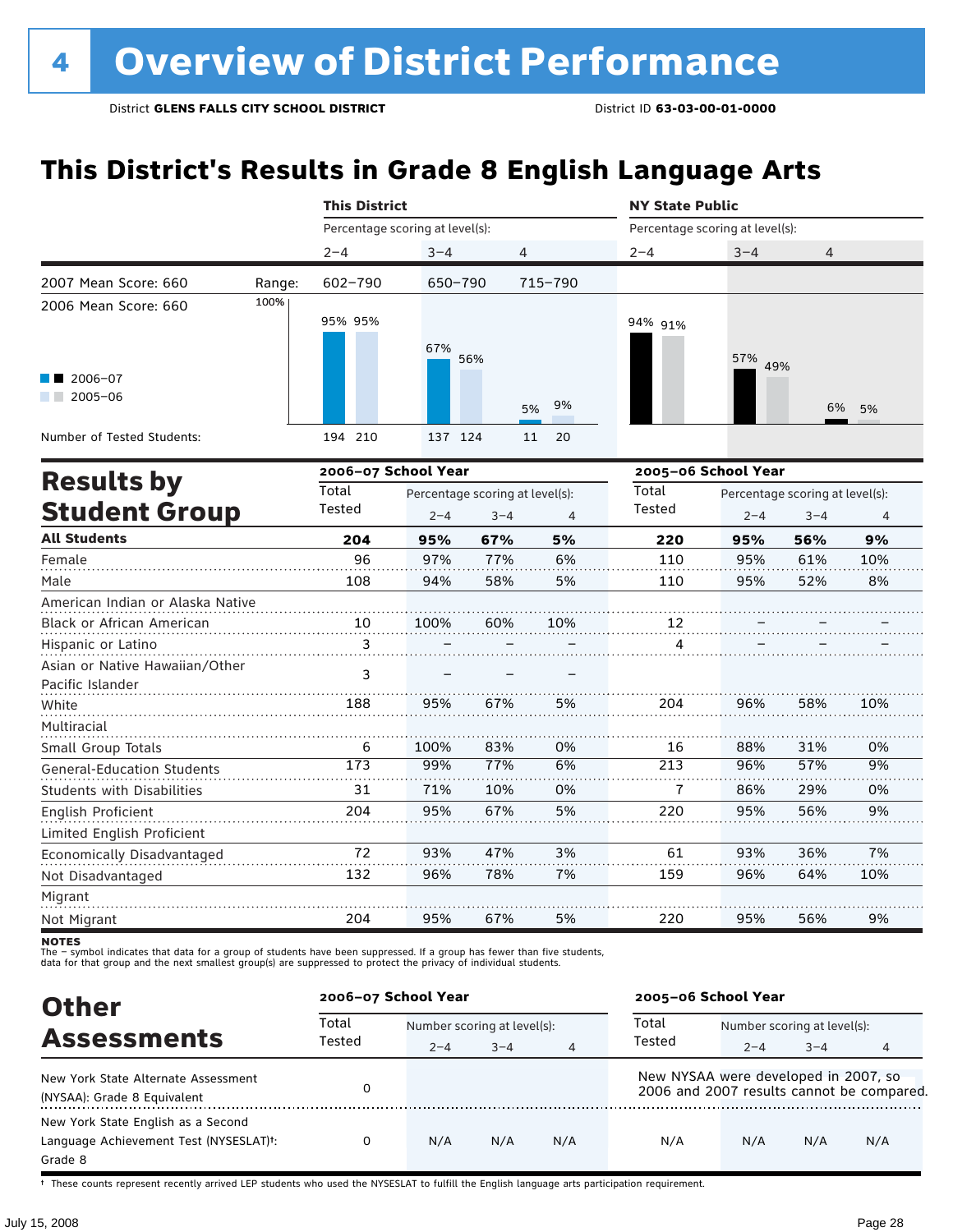### **This District's Results in Grade 8 Mathematics**

|                                                    |        | <b>This District</b>            |                     |                                 |                       | <b>NY State Public</b>          |                     |                                 |                       |  |
|----------------------------------------------------|--------|---------------------------------|---------------------|---------------------------------|-----------------------|---------------------------------|---------------------|---------------------------------|-----------------------|--|
|                                                    |        | Percentage scoring at level(s): |                     |                                 |                       | Percentage scoring at level(s): |                     |                                 |                       |  |
|                                                    |        | $2 - 4$                         | $3 - 4$             | 4                               |                       | $2 - 4$                         | $3 - 4$             | $\overline{4}$                  |                       |  |
| 2007 Mean Score: 672                               | Range: | 616-775                         | 650-775             |                                 | $701 - 775$           |                                 |                     |                                 |                       |  |
| 2006 Mean Score: 675                               | 100%   | 95% 92%                         | 77% 81%             |                                 |                       | 88% 85%                         | 59% 54%             |                                 |                       |  |
| 2006-07<br>$2005 - 06$<br>a sa ta                  |        |                                 |                     |                                 | 24% 25%               |                                 |                     |                                 | 12% 10%               |  |
| Number of Tested Students:                         |        | 192 205                         | 156 181             |                                 | 49<br>56              |                                 |                     |                                 |                       |  |
|                                                    |        |                                 | 2006-07 School Year |                                 |                       |                                 | 2005-06 School Year |                                 |                       |  |
| <b>Results by</b><br><b>Student Group</b>          |        | Total<br>Tested                 |                     | Percentage scoring at level(s): |                       |                                 |                     | Percentage scoring at level(s): |                       |  |
| <b>All Students</b>                                |        | 203                             | $2 - 4$<br>95%      | $3 - 4$<br>77%                  | $\overline{4}$<br>24% | 224                             | $2 - 4$<br>92%      | $3 - 4$<br>81%                  | $\overline{4}$<br>25% |  |
| Female                                             |        | 98                              | 97%                 | 79%                             | 24%                   | 112                             | 90%                 | 81%                             | 26%                   |  |
| Male                                               |        | 105                             | 92%                 | 75%                             | 24%                   | 112                             | 93%                 | 80%                             | 24%                   |  |
| American Indian or Alaska Native                   |        |                                 |                     |                                 |                       |                                 |                     |                                 |                       |  |
| Black or African American                          |        | 9                               | 100%                | 56%                             | 11%                   | 12                              |                     |                                 |                       |  |
| Hispanic or Latino                                 |        | 3                               |                     |                                 |                       | 4                               |                     |                                 |                       |  |
| Asian or Native Hawaiian/Other<br>Pacific Islander |        | 3                               |                     |                                 |                       |                                 |                     |                                 |                       |  |
| White                                              |        | 188                             | 94%                 | 78%                             | 24%                   | 208                             | 92%                 | 82%                             | 26%                   |  |
| Multiracial                                        |        |                                 |                     |                                 |                       |                                 |                     |                                 |                       |  |
| Small Group Totals                                 |        | 6                               | 100%                | 83%                             | 33%                   | 16                              | 81%                 | 69%                             | 13%                   |  |
| General-Education Students                         |        | 171                             | 100%                | 85%                             | 27%                   | 217                             | 93%                 | 82%                             | 25%                   |  |
| <b>Students with Disabilities</b>                  |        | 32                              | 66%                 | 34%                             | 6%                    | 7                               | 57%                 | 43%                             | 14%                   |  |
| English Proficient                                 |        | 203                             | 95%                 | 77%                             | 24%                   | 224                             | 92%                 | 81%                             | 25%                   |  |
| Limited English Proficient                         |        |                                 |                     |                                 |                       |                                 |                     |                                 |                       |  |
| Economically Disadvantaged                         |        | 70                              | 90%                 | 61%                             | 13%                   | 64                              | 84%                 | 66%                             | 9%                    |  |
| Not Disadvantaged                                  |        | 133                             | 97%                 | 85%                             | 30%                   | 160                             | 94%                 | 87%                             | 31%                   |  |
| Migrant                                            |        |                                 |                     |                                 |                       |                                 |                     |                                 |                       |  |
| Not Migrant                                        |        | 203                             | 95%                 | 77%                             | 24%                   | 224                             | 92%                 | 81%                             | 25%                   |  |

**NOTES** 

| <b>Other</b>                                                       | 2006-07 School Year |         |                                        |   | 2005-06 School Year                                                               |         |                                        |   |  |
|--------------------------------------------------------------------|---------------------|---------|----------------------------------------|---|-----------------------------------------------------------------------------------|---------|----------------------------------------|---|--|
| <b>Assessments</b>                                                 | Total<br>Tested     | $2 - 4$ | Number scoring at level(s):<br>$3 - 4$ | 4 | Total<br>Tested                                                                   | $2 - 4$ | Number scoring at level(s):<br>$3 - 4$ | 4 |  |
| New York State Alternate Assessment<br>(NYSAA): Grade 8 Equivalent |                     |         |                                        |   | New NYSAA were developed in 2007, so<br>2006 and 2007 results cannot be compared. |         |                                        |   |  |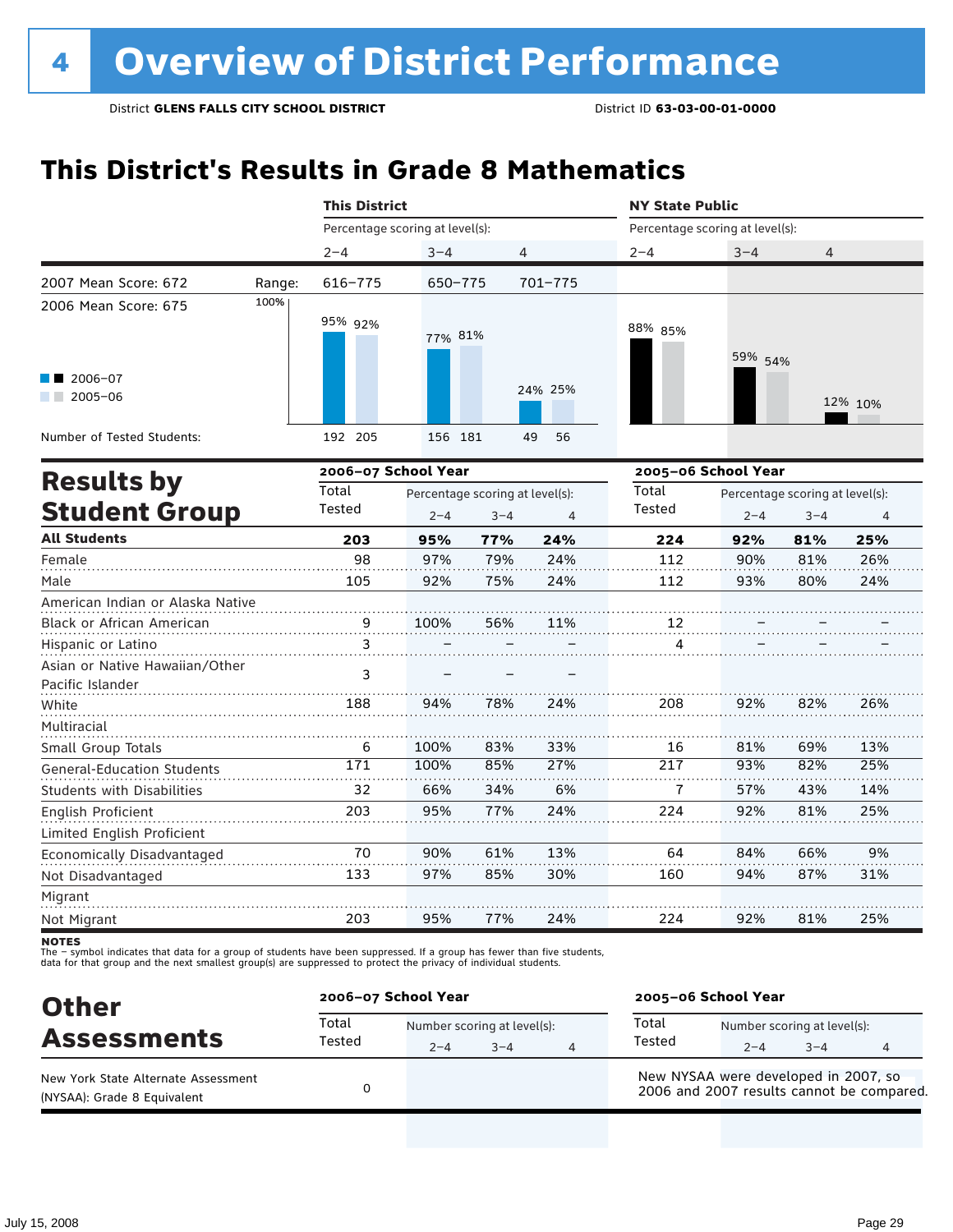### **This District's Results in Grade 8 Science**

|                                                    | <b>This District</b>            |                                                        |            |                | <b>NY State Public</b>          |                     |                                 |            |  |
|----------------------------------------------------|---------------------------------|--------------------------------------------------------|------------|----------------|---------------------------------|---------------------|---------------------------------|------------|--|
|                                                    | Percentage scoring at level(s): |                                                        |            |                | Percentage scoring at level(s): |                     |                                 |            |  |
|                                                    | $2 - 4$                         | $3 - 4$                                                | 4          |                | $2 - 4$                         | $3 - 4$             | 4                               |            |  |
|                                                    |                                 |                                                        |            |                |                                 |                     |                                 |            |  |
| 100%                                               | 99% 99%                         | 85% 86%                                                |            |                | 91% 91%                         | 68% 66%             |                                 |            |  |
| 2006-07<br>$12005 - 06$                            |                                 |                                                        |            | 45% 38%        |                                 |                     |                                 | 28% 23%    |  |
| Number of Tested Students:                         | 199 213                         | 171 185                                                |            | 90<br>83       |                                 |                     |                                 |            |  |
| <b>Results by</b>                                  |                                 | 2006-07 School Year<br>Percentage scoring at level(s): |            |                |                                 | 2005-06 School Year |                                 |            |  |
|                                                    | Total                           |                                                        |            |                | Total                           |                     | Percentage scoring at level(s): |            |  |
| <b>Student Group</b>                               | Tested                          | $2 - 4$                                                | $3 - 4$    | $\overline{4}$ | Tested                          | $2 - 4$             | $3 - 4$                         | 4          |  |
| <b>All Students</b>                                | 202                             | 99%                                                    | 85%        | 45%            | 216                             | 99%                 | 86%                             | 38%        |  |
| Female<br>Male                                     | 98<br>104                       | 98%<br>99%                                             | 82%<br>88% | 40%<br>49%     | 108<br>108                      | 98%<br>99%          | 82%<br>89%                      | 33%<br>44% |  |
| American Indian or Alaska Native                   |                                 |                                                        |            |                |                                 |                     |                                 |            |  |
| Black or African American                          | 10                              | 100%                                                   | 90%        | 30%            | 12                              |                     |                                 |            |  |
| Hispanic or Latino                                 | $\overline{3}$                  |                                                        |            |                | $\frac{4}{1}$                   |                     |                                 |            |  |
| Asian or Native Hawaiian/Other<br>Pacific Islander | 3                               |                                                        |            |                |                                 |                     |                                 |            |  |
| White                                              | 186                             | 98%                                                    | 84%        | 45%            | 200                             | 99%                 | 87%                             | 40%        |  |
| Multiracial                                        |                                 |                                                        |            |                |                                 |                     |                                 |            |  |
| Small Group Totals                                 | 6                               | 100%                                                   | 100%       | 67%            | 16                              | 100%                | 69%                             | 25%        |  |
| <b>General-Education Students</b>                  | 172                             | 99%                                                    | 91%        | 51%            | 210                             | 99%                 | 87%                             | 39%        |  |
| <b>Students with Disabilities</b>                  | 30                              | 93%                                                    | 50%        | 10%            | 6                               | 100%                | 50%                             | 17%        |  |
| English Proficient<br>Limited English Proficient   | 202                             | 99%                                                    | 85%        | 45%            | 216                             | 99%                 | 86%                             | 38%        |  |
| Economically Disadvantaged                         | 71                              | 97%                                                    | 73%        | 30%            | 60                              | 97%                 | 78%                             | 18%        |  |
| Not Disadvantaged                                  | 131                             | 99%                                                    | 91%        | 53%            | 156                             | 99%                 | 88%                             | 46%        |  |
| Migrant                                            |                                 |                                                        |            |                |                                 |                     |                                 |            |  |
| Not Migrant                                        | 202                             | 99%                                                    | 85%        | 45%            | 216                             | 99%                 | 86%                             | 38%        |  |
|                                                    |                                 |                                                        |            |                |                                 |                     |                                 |            |  |

notes

| <b>Other</b>                        | 2006-07 School Year |                             |         |                                                                                   | 2005-06 School Year |                             |         |  |  |
|-------------------------------------|---------------------|-----------------------------|---------|-----------------------------------------------------------------------------------|---------------------|-----------------------------|---------|--|--|
| <b>Assessments</b>                  | Total<br>Tested     | Number scoring at level(s): |         |                                                                                   | Total               | Number scoring at level(s): |         |  |  |
|                                     |                     | $2 - 4$                     | $3 - 4$ | 4                                                                                 | Tested              | $2 - 4$                     | $3 - 4$ |  |  |
| New York State Alternate Assessment |                     |                             |         | New NYSAA were developed in 2007, so<br>2006 and 2007 results cannot be compared. |                     |                             |         |  |  |
| (NYSAA): Grade 8 Equivalent         |                     |                             |         |                                                                                   |                     |                             |         |  |  |
| <b>Regents Science</b>              |                     |                             |         |                                                                                   |                     |                             |         |  |  |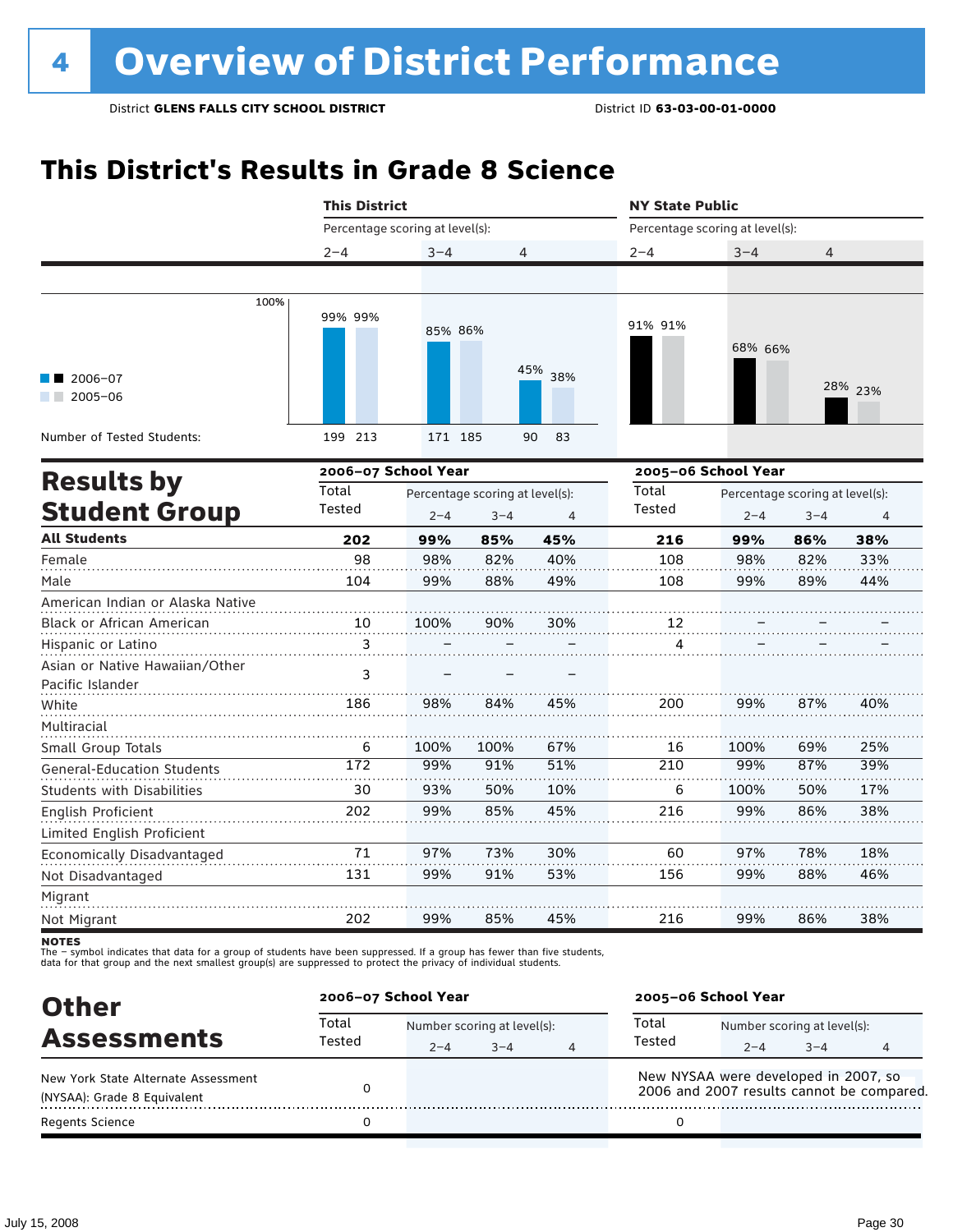### **This District's Total Cohort\* Results in Secondary-Level English after Four Years of Instruction**

|                                   |                                 | <b>This District</b>            |         |                |                                 |         | <b>NY State Public</b>          |         |  |  |  |
|-----------------------------------|---------------------------------|---------------------------------|---------|----------------|---------------------------------|---------|---------------------------------|---------|--|--|--|
|                                   | Percentage scoring at level(s): |                                 |         |                | Percentage scoring at level(s): |         |                                 |         |  |  |  |
|                                   | $2 - 4$                         | $3 - 4$                         | 4       |                | $2 - 4$                         | $3 - 4$ | 4                               |         |  |  |  |
|                                   |                                 |                                 |         |                |                                 |         |                                 |         |  |  |  |
| 100%                              |                                 |                                 |         |                |                                 |         |                                 |         |  |  |  |
|                                   |                                 |                                 |         |                |                                 |         |                                 |         |  |  |  |
|                                   | 81% 79%                         | 80% 75%                         |         |                | 79% 76%                         | 73% 69% |                                 |         |  |  |  |
|                                   |                                 |                                 |         | 56%<br>40%     |                                 |         |                                 |         |  |  |  |
|                                   |                                 |                                 |         |                |                                 |         |                                 | 30% 28% |  |  |  |
| 2003 Cohort<br>2002 Cohort        |                                 |                                 |         |                |                                 |         |                                 |         |  |  |  |
|                                   |                                 |                                 |         |                |                                 |         |                                 |         |  |  |  |
|                                   | 2003 Cohort                     |                                 |         |                | 2002 Cohort**                   |         |                                 |         |  |  |  |
| <b>Results by</b>                 | Number                          | Percentage scoring at level(s): |         |                | Number                          |         | Percentage scoring at level(s): |         |  |  |  |
| <b>Student Group</b>              | of Students                     | $2 - 4$                         | $3 - 4$ | $\overline{4}$ | of Students                     | $2 - 4$ | $3 - 4$                         | 4       |  |  |  |
| <b>All Students</b>               | 244                             | 81%                             | 80%     | 56%            | 234                             | 79%     | 75%                             | 40%     |  |  |  |
| Female                            | 114                             | 85%                             | 84%     | 64%            | 119                             | 82%     | 77%                             | 44%     |  |  |  |
| Male                              | 130                             | 77%                             | 76%     | 49%            | 115                             | 77%     | 73%                             | 36%     |  |  |  |
| American Indian or Alaska Native  | $\mathbf{1}$                    |                                 |         |                |                                 |         |                                 |         |  |  |  |
| Black or African American         | 4                               |                                 |         |                | 3                               |         |                                 |         |  |  |  |
| Hispanic or Latino                | 9                               | 78%                             | 78%     | 56%            | 3                               |         |                                 |         |  |  |  |
| Asian or Native Hawaiian/Other    | 3                               |                                 |         |                |                                 |         |                                 |         |  |  |  |
| Pacific Islander                  |                                 |                                 |         |                |                                 |         |                                 |         |  |  |  |
| White                             | 227                             | 81%                             | 80%     | 56%            | 228                             | 80%     | 75%                             | 40%     |  |  |  |
| Multiracial                       |                                 |                                 |         |                |                                 |         |                                 |         |  |  |  |
| Small Group Totals                | 8                               | 75%                             | 75%     | 50%            | 6                               | 67%     | 67%                             | 17%     |  |  |  |
| <b>General-Education Students</b> | 215                             | 85%                             | 85%     | 62%            | 196                             | 89%     | 85%                             | 46%     |  |  |  |
| <b>Students with Disabilities</b> | 29                              | 48%                             | 41%     | 10%            | 38                              | 32%     | 24%                             | 5%      |  |  |  |
| English Proficient                | 244                             | 81%                             | 80%     | 56%            | 234                             | 79%     | 75%                             | 40%     |  |  |  |
| Limited English Proficient        |                                 |                                 |         |                |                                 |         |                                 |         |  |  |  |
| Economically Disadvantaged        | 39                              | 77%                             | 74%     | 38%            | 36                              | 64%     | 61%                             | 25%     |  |  |  |
| Not Disadvantaged                 | 205                             | 81%                             | 81%     | 60%            | 198                             | 82%     | 78%                             | 42%     |  |  |  |
| Migrant                           |                                 |                                 |         |                |                                 |         |                                 |         |  |  |  |
| Not Migrant                       |                                 |                                 |         |                | 234                             | 79%     | 75%                             | 40%     |  |  |  |
|                                   |                                 |                                 |         |                |                                 |         |                                 |         |  |  |  |

NOTES<br>The – symbol indicates that data for a group of students have been suppressed. If a group has fewer than five students,<br>data for that group and the next smallest group(s) are suppressed to protect the privacy of indi

| <b>Other</b>                                                               | 2003 Cohort           |                                        | 2002 Cohort |  |                       |                                        |                          |  |
|----------------------------------------------------------------------------|-----------------------|----------------------------------------|-------------|--|-----------------------|----------------------------------------|--------------------------|--|
| <b>Assessments</b>                                                         | Number<br>of Students | Number scoring at level(s):<br>$2 - 4$ | $3 - 4$     |  | Number<br>of Students | Number scoring at level(s):<br>$2 - 4$ | $3 - 4$                  |  |
| New York State Alternate Assessment<br>(NYSAA): High School Equivalent *** |                       |                                        |             |  |                       | $\overline{\phantom{0}}$               | $\overline{\phantom{0}}$ |  |

\* A total cohort consists of all students who first entered Grade 9 in a particular year, and all ungraded students with disabilities who reached their seventeenth birthday in that year, and were enrolled in the school/district for five months. Students are excluded from the cohort if they transferred to another school district, nonpublic school, or criminal justice facility, or left the U.S. and its territories or died before the report date. Statewide total cohort also includes students who were enrolled for fewer than five months.

\*\*2002 cohort data are those reported in the 2005-06 *Accountability and Overview Report*.

\*\*\* The majority of cohort members took an older version of the NYSAA, developed before 2007.